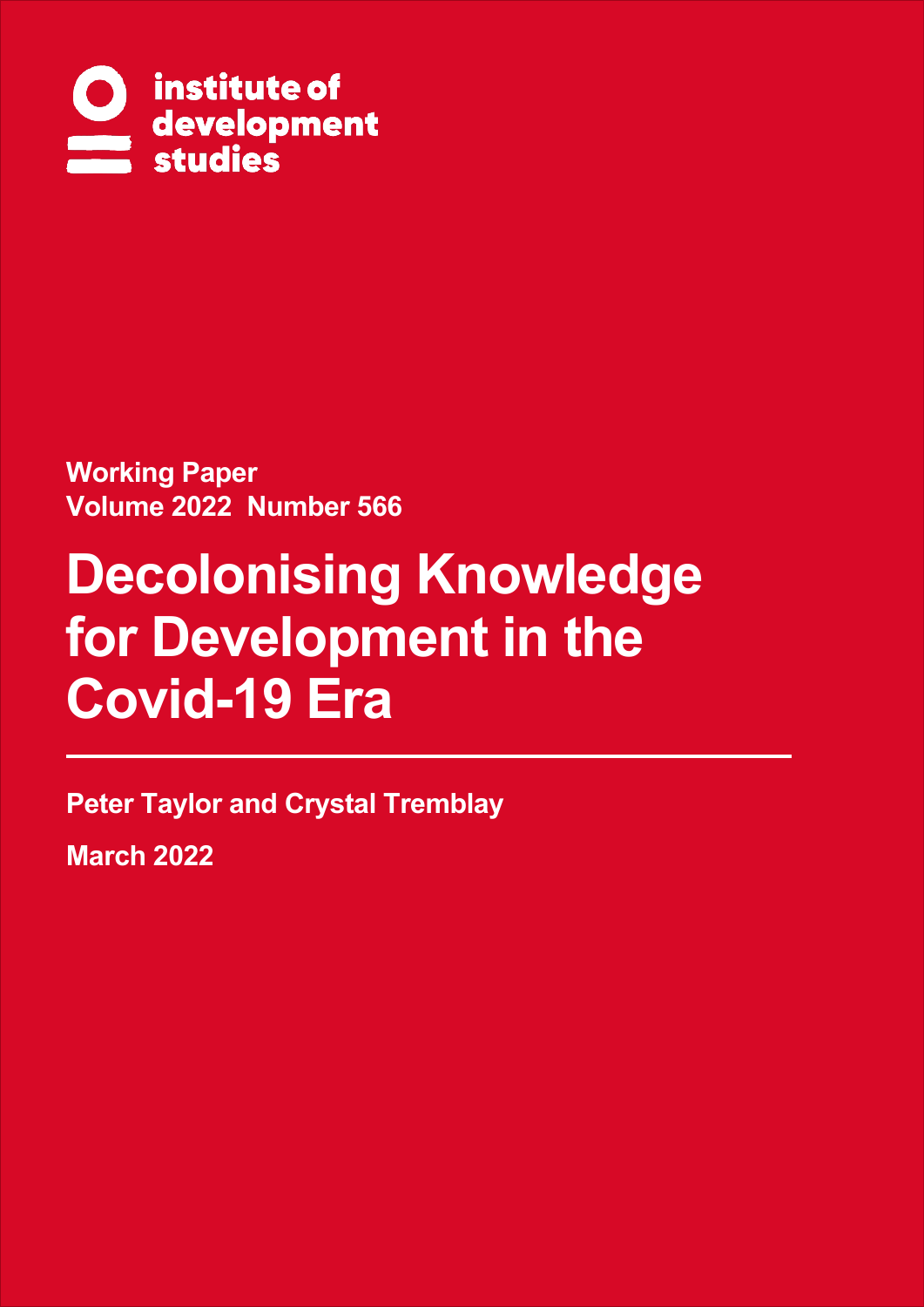The Institute of Development Studies (IDS) delivers world-class research, learning and teaching that transforms the knowledge, action and leadership needed for more equitable and sustainable development globally.

Supported by the UK Foreign, Commonwealth & Development Office (FCDO), the Covid Collective is based at IDS. The Collective brings together the expertise of UK and Southern-based research partner organisations and offers a rapid social science research response to inform decision-making on some of the most pressing Covid-19 related development challenges.







© Institute of Development Studies 2022. © Crown Copyright 2022.

Working Paper Volume 2022 Number 566 Decolonising Knowledge for Development in the Covid-19 Era Peter Taylor and Crystal Tremblay March 2022

First published by the Institute of Development Studies in March 2022 ISSN: 2040-0209 ISBN: 978-1-78118-964-1 DOI: **[10.19088/IDS.2022.018](https://doi.org/10.19088/IDS.2022.018)**

Suggested citation: Taylor, P. and Tremblay, C. (2022) *Decolonising Knowledge for Development in the Covid-19 Era*, IDS Working Paper 566, Brighton: Institute of Development Studies, DOI: **[10.19088/IDS.2022.018](https://doi.org/10.19088/IDS.2022.018)**

A catalogue record for this publication is available from the British Library.

This paper is licensed for non-commercial purposes only. Except where otherwise stated, it is licensed for noncommercial purposes under the terms of the Open Government Licence v3.0. Covid Collective cannot be held responsible for errors, omissions or any consequences arising from the use of information contained. Any views and opinions expressed do not necessarily reflect those of FCDO, Covid Collective, IDS or any other contributing organisation.

Available from: Institute of Development Studies, Library Road Brighton, BN1 9RE, United Kingdom +44 (0)1273 915637 **[ids.ac.uk](https://www.ids.ac.uk/)**

IDS is a charitable company limited by guarantee and registered in England Charity Registration Number 306371 Charitable Company Number 877338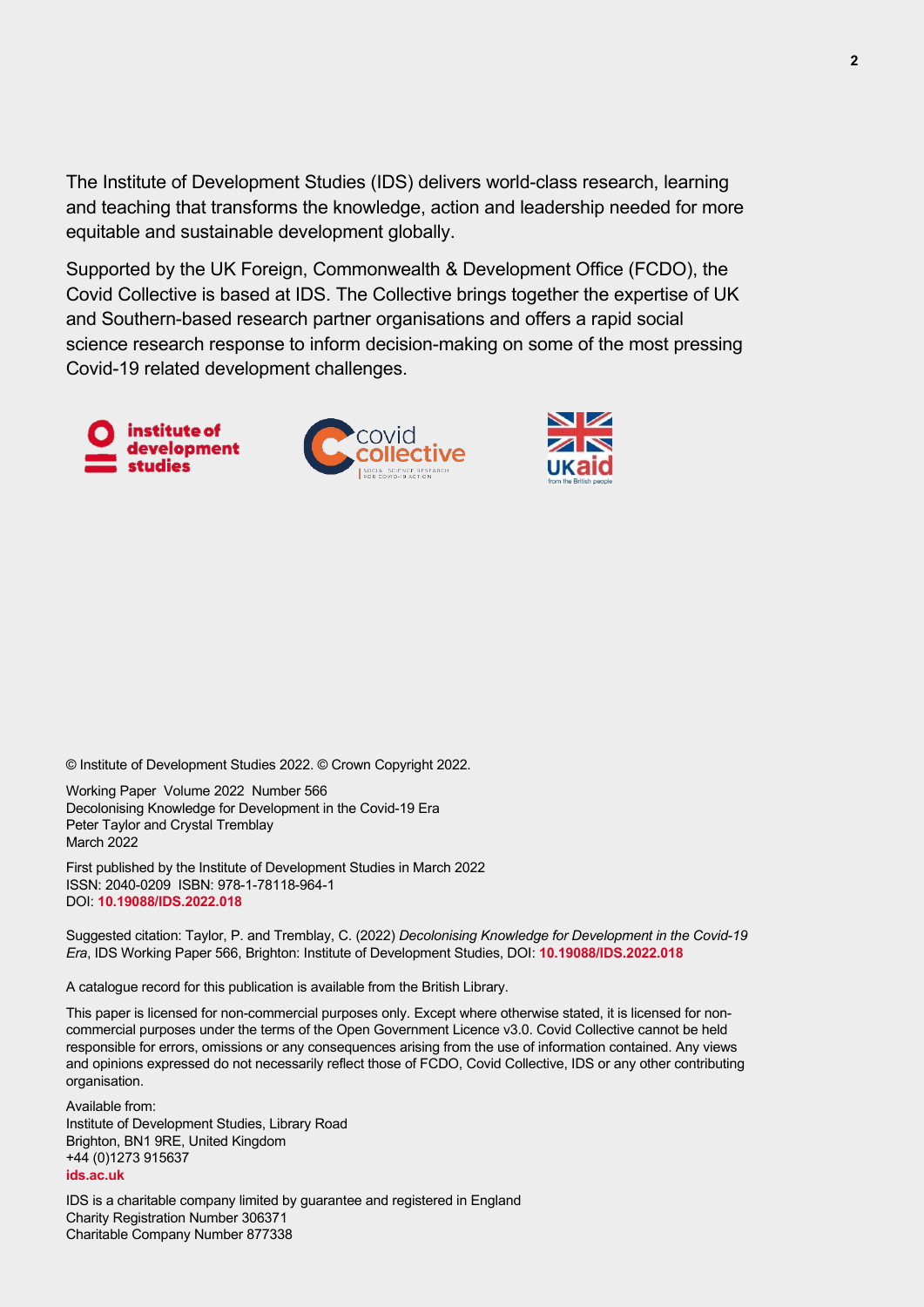**Working Paper Volume 2022 Number 566**

# **Decolonising Knowledge for Development in the Covid-19 Era**

**Peter Taylor and Crystal Tremblay March 2022**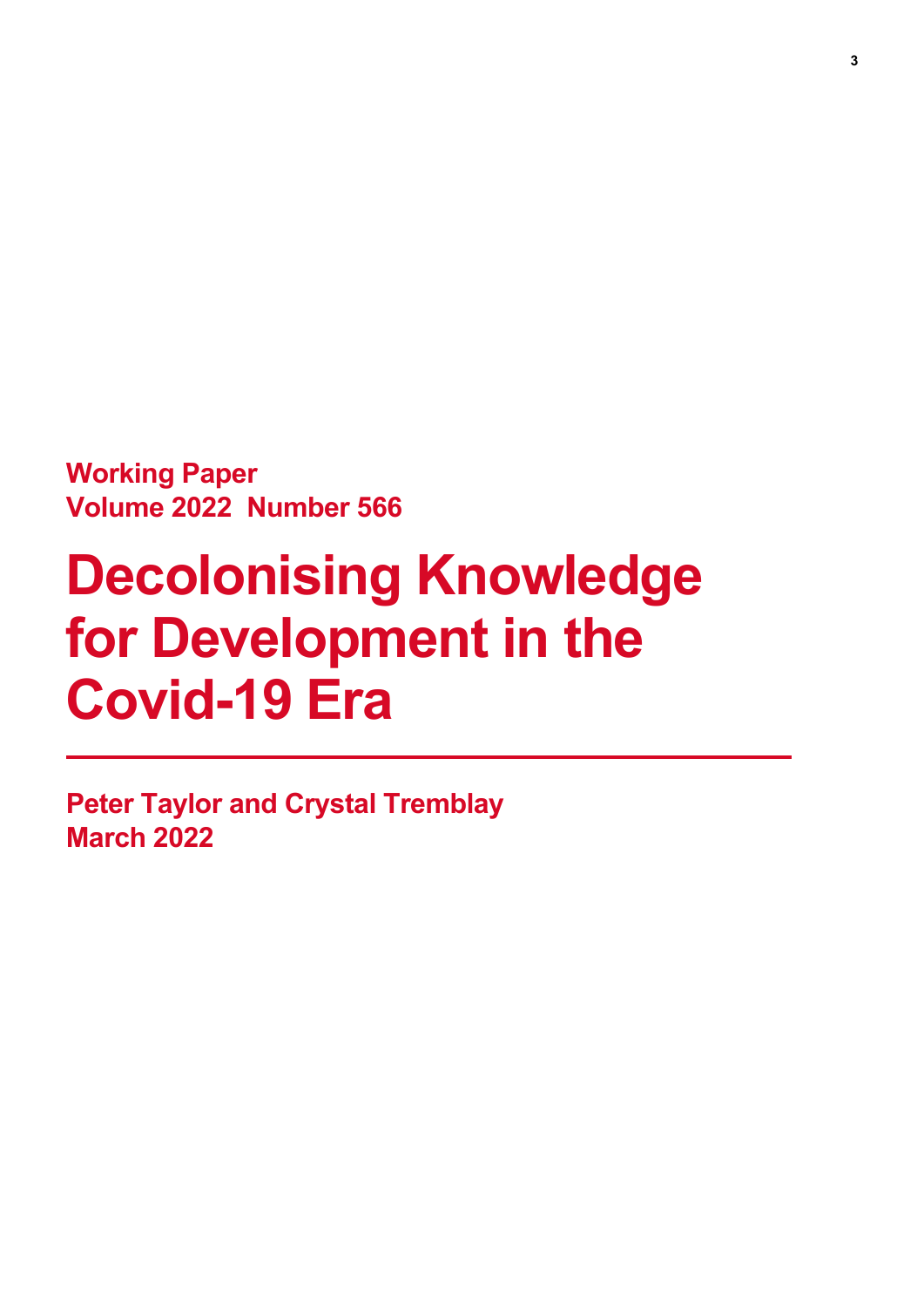# **Decolonising Knowledge for Development in the Covid-19 Era**

#### **Peter Taylor and Crystal Tremblay March 2022**

#### **Summary**

This Working Paper seeks to explore current and emerging framings of decolonising knowledge for development. It does this with the intent of helping to better understand the importance of diverse voices, knowledges, and perspectives in an emerging agenda for development research. It aims to offer conceptual ideas and practical lessons on how to engage with more diverse voices and perspectives in understanding and addressing the impacts of Covid-19. The authors situate their thoughts and reflections around experiences recently shared by participants in international dialogues that include the Covid Collective; an international network of practitioners working in development contexts; engagement and dialogue with Community-based Research Canada, and their work with the Victoria Forum. Through these stories and reflections, they bring together key themes, tensions, and insights on the decolonisation of knowledge for development in the context of the Covid-19 era as well as offering some potential ways forward for individuals and organisations to transform current knowledge inequities and power asymmetries. These pathways, among other solutions identified, call for the inclusion of those whose challenges are being addressed, reflective spaces for inclusive processes, and connection, sharing and demonstrating the value of decolonised knowledge for liberation and trust.

#### **Keywords**

Covid-19; pandemic; decolonisation; inequalities; community-based research; inclusion; participation; indigenous knowledge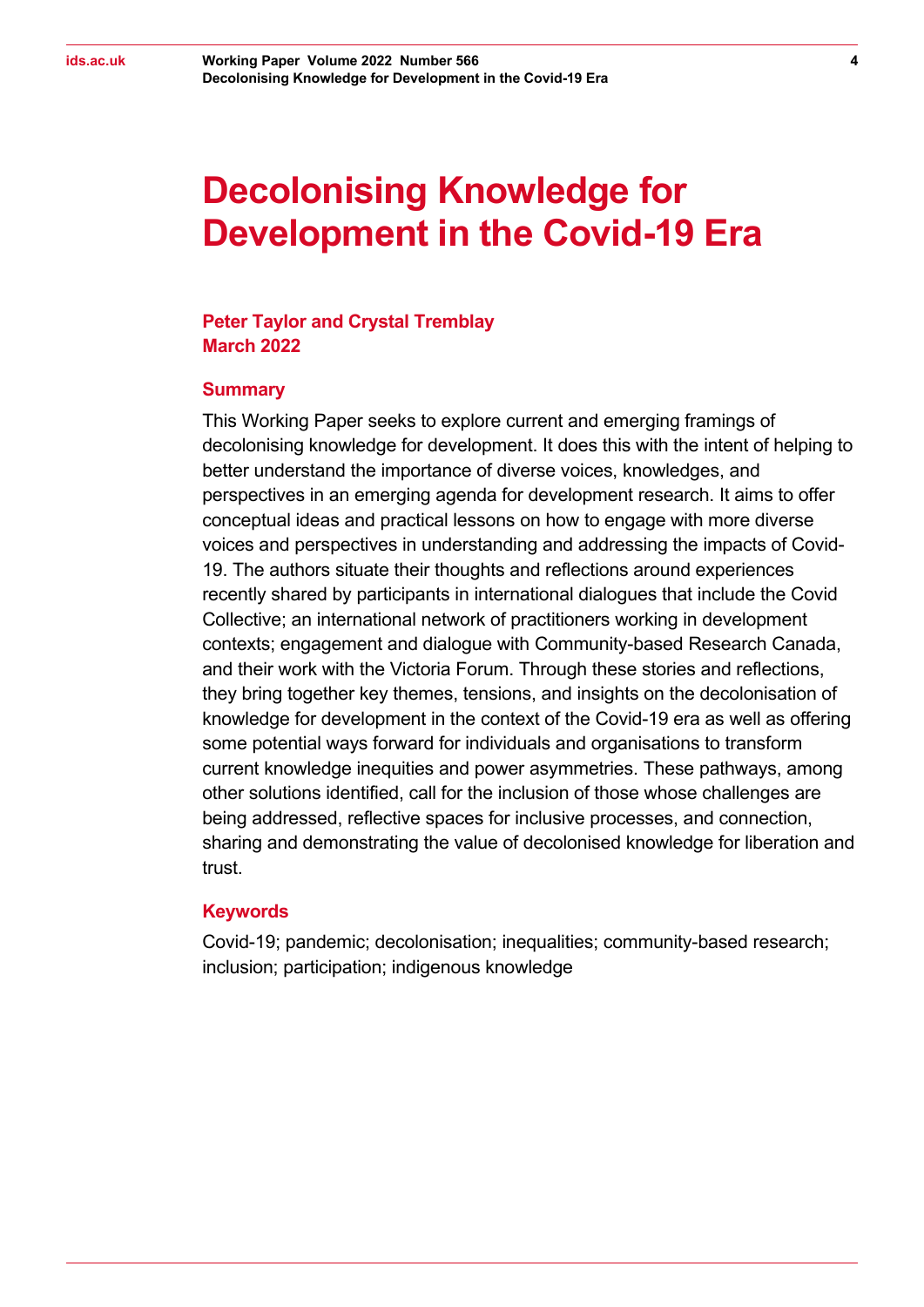#### **Authors**

**Peter Taylor** is Director of Research at the Institute of Development Studies (IDS). He also leads the Covid Collective research initiative. Previously he was Director, Strategic Development, at the International Development Research Centre (IDRC), Ottawa, Canada. Peter holds a PhD and MSc in agricultural education, and a BSc degree in animal sciences. With over 30 years of experience in international development, he has research, teaching and writing interests in the theory and practice of organisational development and capacity strengthening, evaluation and learning, and facilitation of participatory and social change processes in a diverse range of international contexts.

**Crystal Tremblay** is an Assistant Professor and co-chair of the Map Shop in the Department of Geography at the University of Victoria, Canada. Crystal is a social geographer and community-based research scholar with interest in environmental stewardship, participatory governance, decolonisation, and spatial justice. She is an Associate Director of the United Nations CIFAL Victoria, and Academic Lead of the UNESCO K4C Salish Sea Hub, providing leadership, research, and training to support the advancement of the United Nations Sustainable Development Goals and its Declaration on the Rights of Indigenous Peoples.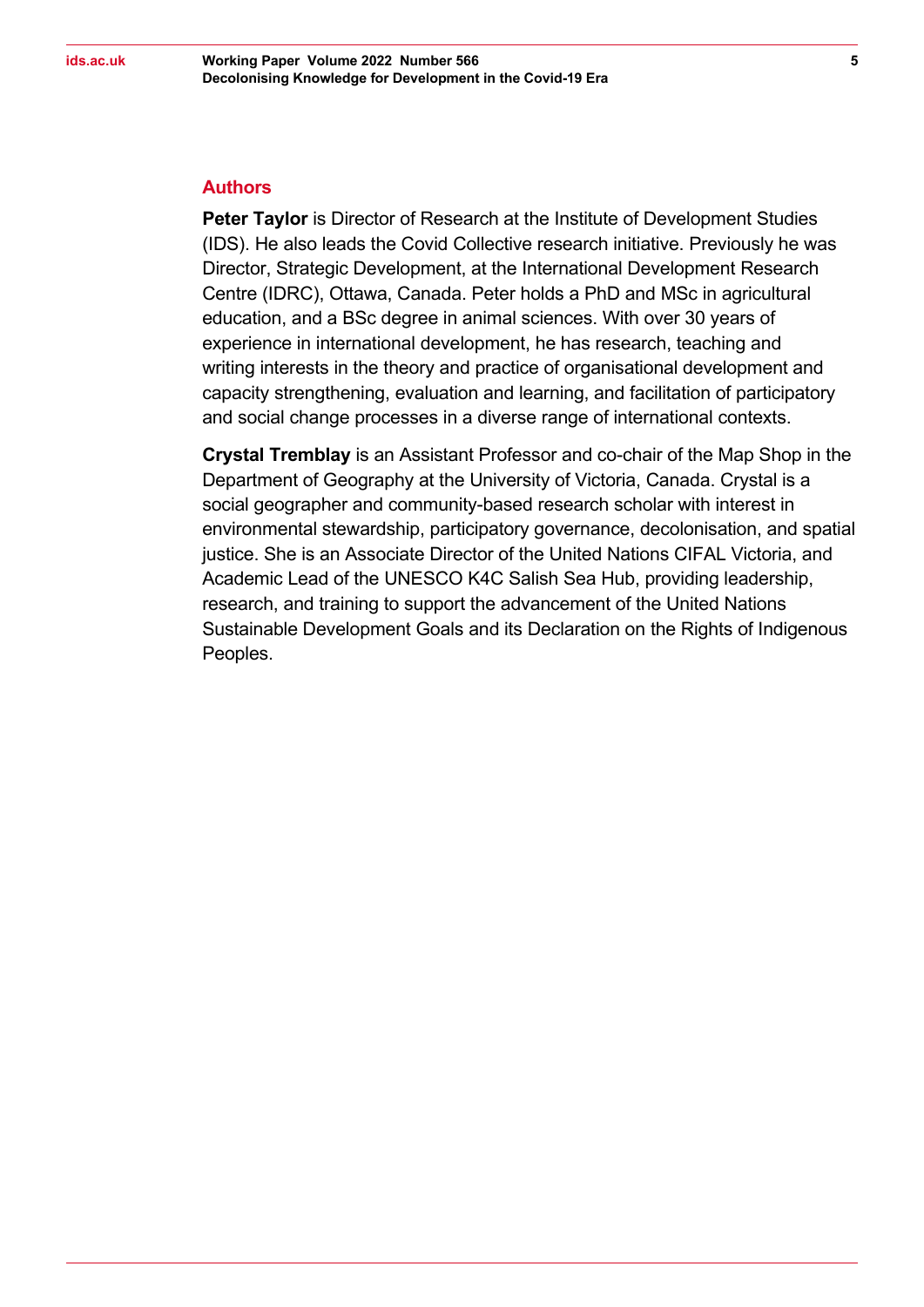### **Foreword**

The world is divided along many fault lines. People in every nation are experiencing social, economic, and environmental challenges at first hand. Against these widening fissures in society and the massive impacts and implications of Covid-19, this Working Paper seeks to explore current and emerging framings of decolonising knowledge for development. It does this with the intent of helping to better understand the importance of diverse voices, knowledges, and perspectives in an emerging agenda for development research. It also offers, in a spirit of humility and appreciation for what the authors have learned from the enormous wisdom and experience of others, some conceptual ideas and practical lessons on how to engage with more diverse voices and perspectives in understanding and addressing the impacts of the pandemic.

The authors situate their thoughts and reflections around experiences recently shared by participants in international dialogues that include the Covid Collective, an international network of practitioners working in development contexts; engagement and dialogue with Community-based Research Canada; and their work with the Victoria Forum, of which they co-chair the social-divides stream. Through these stories and reflections, the authors aim to bring together key themes, tensions, and insights on the decolonisation of knowledge for development in the context of the Covid-19 era. The resulting exploration should be of interest to other researchers who are working in knowledge generation processes, with community activists and practitioners who interact with knowledge generation processes and are involved in advocacy with other societal stakeholders, and to policymakers who are interested in a closer engagement with the perspectives of citizens and communities in shaping and informing evidence-based policies.

The Working Paper pays particular attention to the centrality of indigenous knowledge systems in decolonising knowledge for development. It also explores potential ideas and approaches for shifting research mindsets and practices. It offers some implications for how researchers can help decolonise knowledge for development, suggesting possible ways to be more intentional about valuing and including different knowledges and experience; learning through research, and as researchers about ways to decolonise knowledge asymmetries; and the need for investing more resources to transform existing colonialities. Finally, it offers the authors' personal reflections on what 'we' need to do if individuals and organisations are serious about taking on the challenge of decolonising knowledge for development.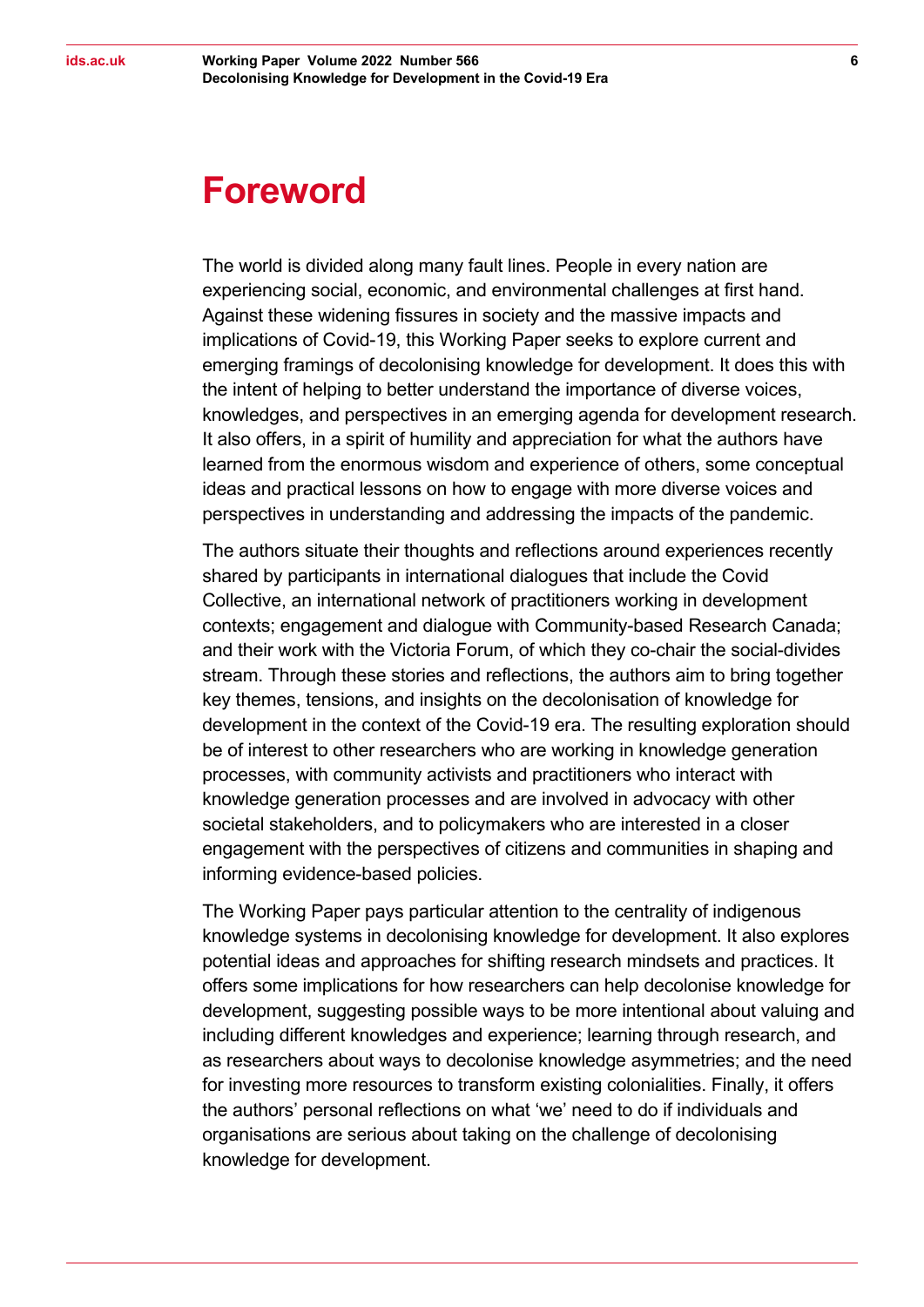Proposed actions include:

- ‒ Ensuring solutions are shaped/created by those who experience the challenges being addressed if they are to succeed and be sustained.
- ‒ Establishing reflective spaces for inclusive processes, in which participants are aware of and interrogate their privilege and how they can use it to make change that disrupts inequalities. Check and challenge policies and practices that discriminate.
- ‒ Finding connections and ways in which we belong with each other, as communities, on this shared journey.
- ‒ Appreciating that the benefits of decolonising knowledge are not obvious to everyone, nor are they desired by those who believe they may 'lose' status or privilege. Through sharing evidence and experience, demonstrate the value of decolonised knowledge for liberation and a more positive future for all.
- ‒ Building trust. Researchers who claim to work in participatory and inclusive ways need to be conscious of who is setting and controlling the research agenda, and of what kinds of power dynamics are at play. They need to be committed to ensuring that the expectations of participants, and the incredible gifts they make of time, energy, belief, and sometimes personal risk, are not taken lightly or squandered needlessly.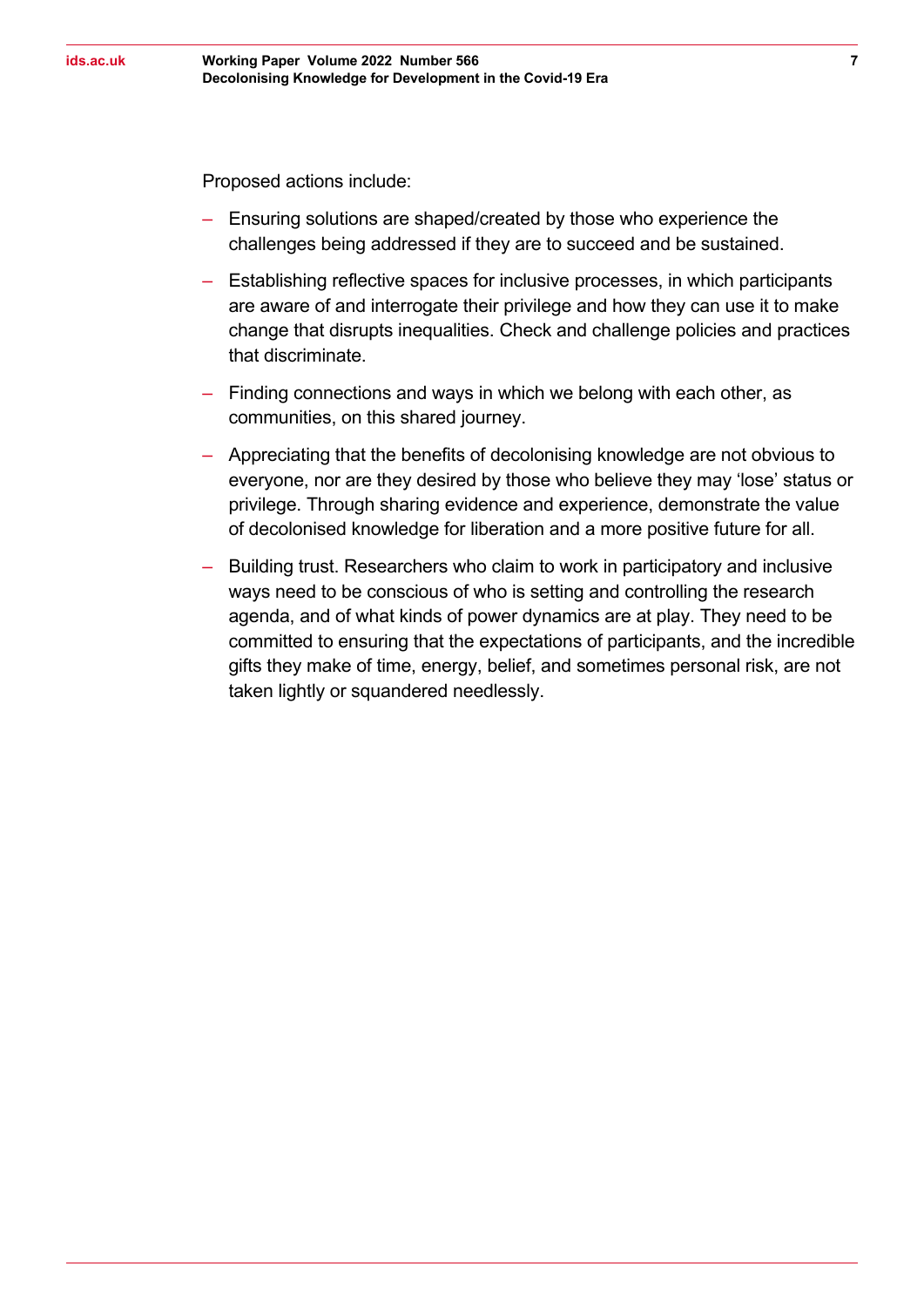# **Contents**

| <b>Acknowledgements</b> |                                                                                                                                                   |    |
|-------------------------|---------------------------------------------------------------------------------------------------------------------------------------------------|----|
| <b>Acronyms</b>         |                                                                                                                                                   | 10 |
| 1.                      | <b>Introduction</b>                                                                                                                               | 11 |
| 2.                      | Why decolonise knowledge for development?                                                                                                         | 16 |
| 3.                      | What does it mean to decolonise knowledge for development?                                                                                        | 18 |
| 4.                      | <b>Decolonisation and participation</b>                                                                                                           | 22 |
| 5.                      | Insights on decolonising knowledge from community-based research                                                                                  | 25 |
| 6.                      | The centrality of indigenous knowledge systems in decolonising knowledge for<br>development                                                       | 31 |
| 7.                      | Shifting research mindsets and practices; some implications for how researchers<br>can help decolonise knowledge for development                  | 34 |
| 7.1                     | Identifying what, and whose, knowledge is valued, counted and integrated into<br>development processes                                            | 34 |
| 7.2                     | Decolonising knowledge asymmetries – learning through research, and as<br>researchers                                                             | 36 |
| 7.3                     | Investing resources to transform existing colonialities                                                                                           | 38 |
| 7.4                     | 'Our' role as individuals, as organisations, as institutions – identifying what 'we'<br>need to do if we're serious about taking on the challenge | 41 |
| 8.                      | <b>Concluding reflections</b>                                                                                                                     | 42 |
|                         | <b>References</b>                                                                                                                                 | 44 |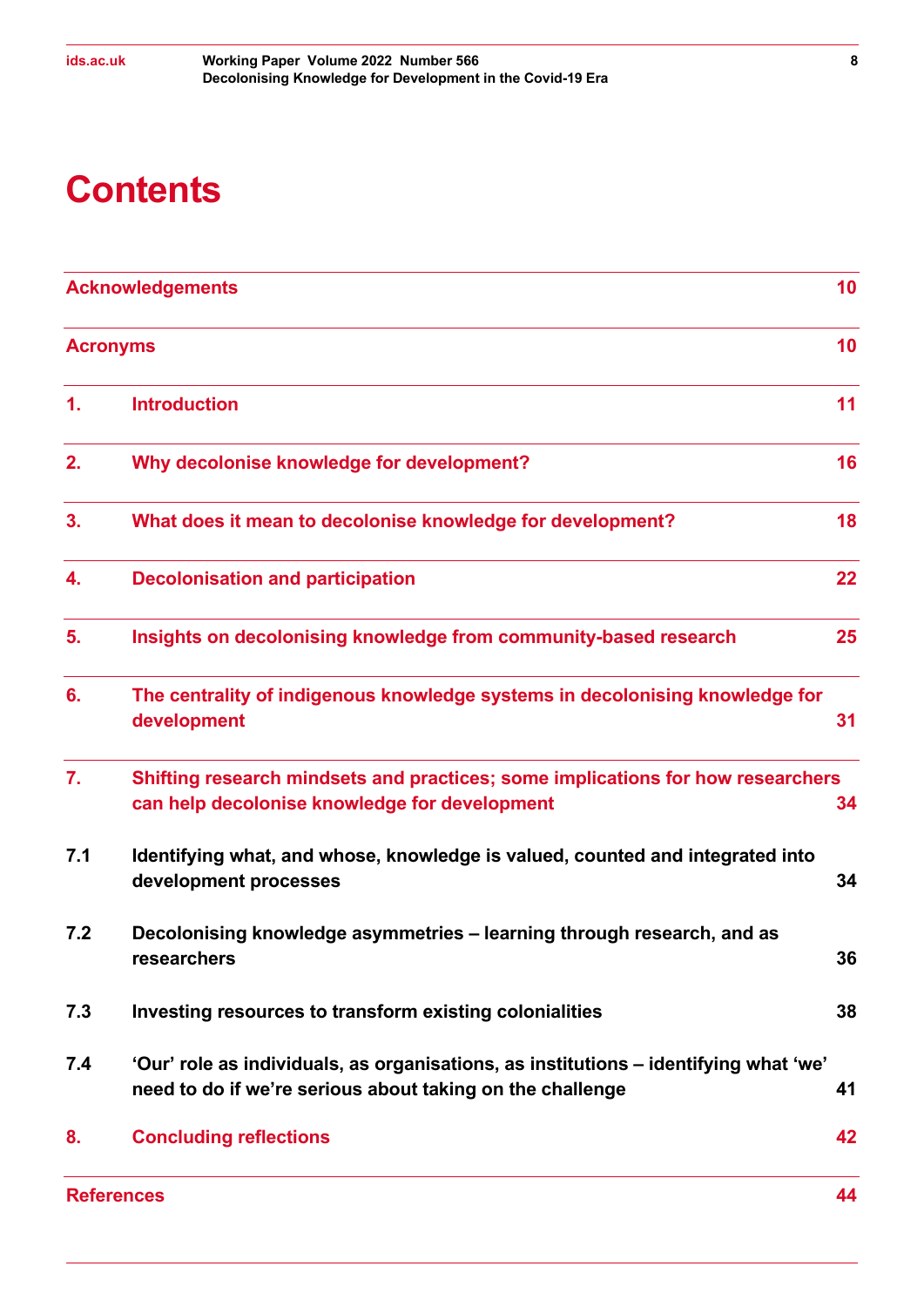#### **Boxes**

| Box 4.1: Research methods for engaging with lived experience      | 23 |
|-------------------------------------------------------------------|----|
| Box 7.1: Research methods for engaging with indigenous knowledges | 36 |
| Box 7.2: Research methods for engagement with local communities   | 37 |
| Box 7.3: Applying a decolonial lens to research structures        | 40 |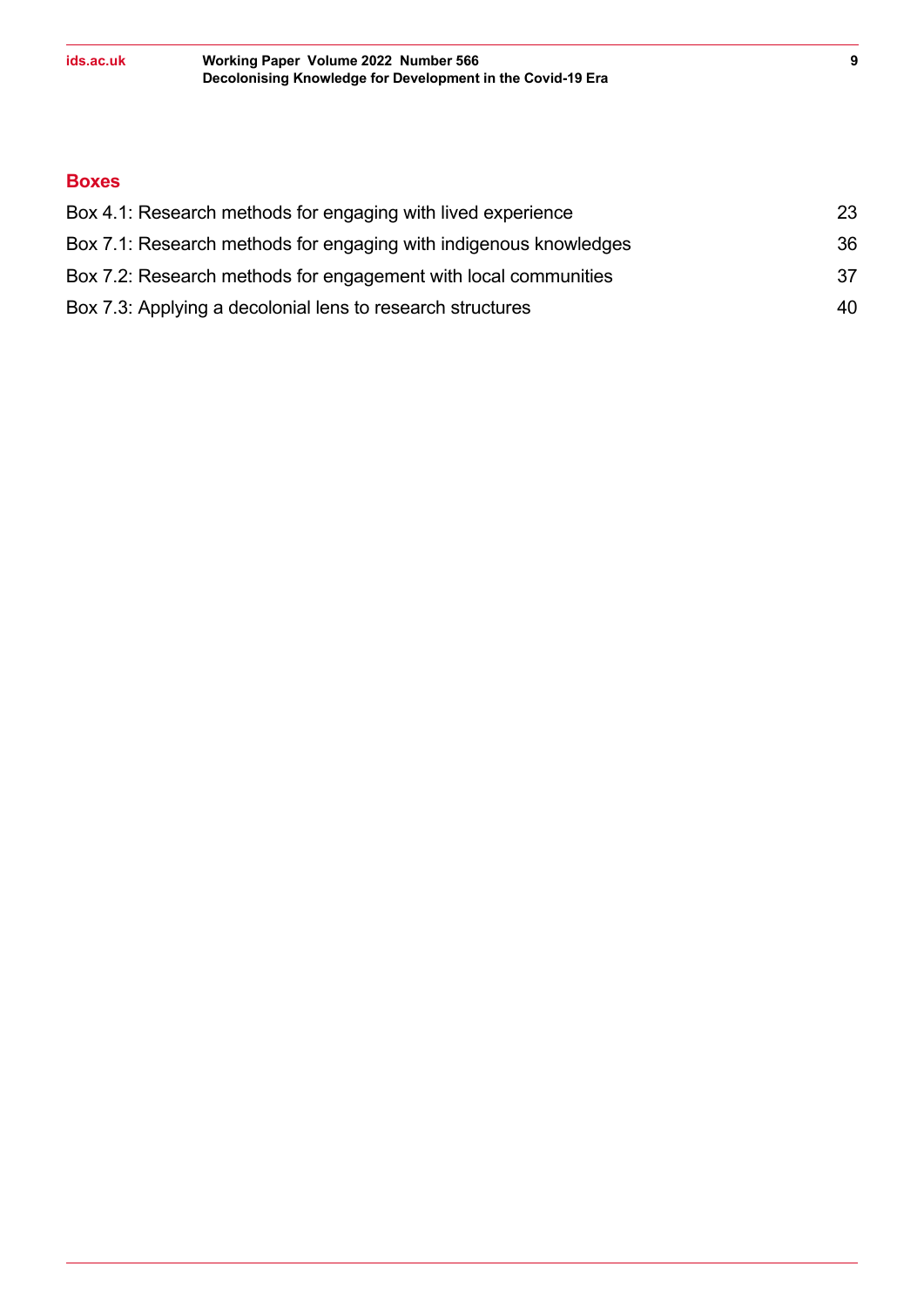## <span id="page-9-0"></span>**Acknowledgements**

The authors would like to acknowledge the contributions of several individuals in this work including Catherine Hoppers, Danilo Paiva Ramos and Nkatha Mercy, as well as James Georgalakis, Paul Lacerte, Martha Mutisi, Kathryn Toure, Aminata Niang, Tariqa Tandon, Joanne Orr, Yamilla Franco, Joanna Wheeler, and Maggie Gorman Velez. A very special thanks to the FCDO-funded Covid Collective; Community-based Research Canada; the Victoria Forum, and colleagues and collaborators at the University of Victoria and the Institute of Development Studies, based at the University of Sussex.

### <span id="page-9-1"></span>**Acronyms**

| CBR           | community-based research                                         |
|---------------|------------------------------------------------------------------|
| CBPR          | community-based participatory research                           |
| <b>PAR</b>    | participatory action research                                    |
| SDGs          | <b>Sustainable Development Goals</b>                             |
| <b>UNESCO</b> | United Nations Educational, Scientific and Cultural Organization |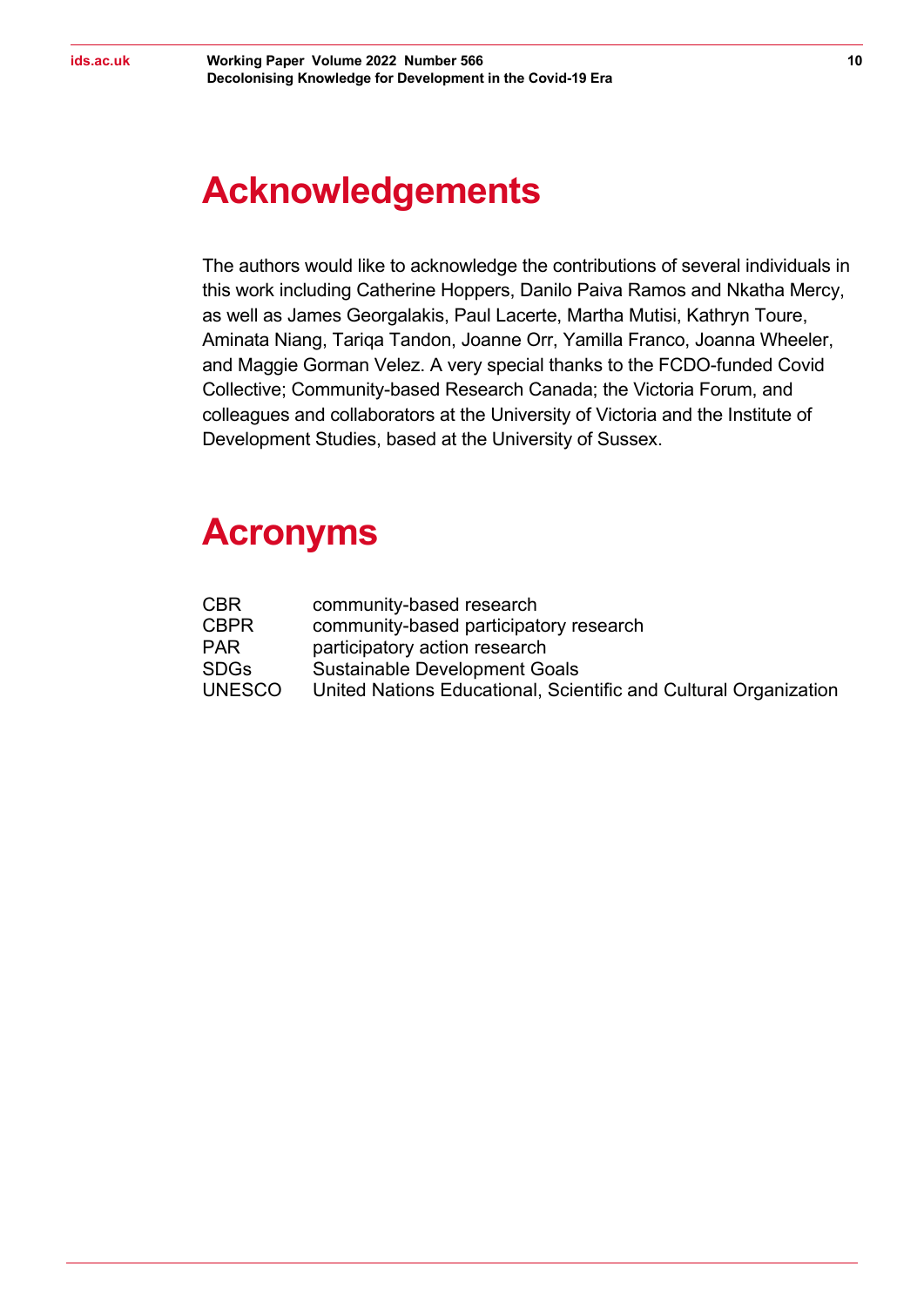### <span id="page-10-0"></span>**1. Introduction**

The world is divided along many fault lines. People in every nation are experiencing social, economic, and environmental challenges at first hand. The scale of these challenges, and the ways in which people experience them, are magnified because so many of the challenges interact with each other. Humans strive collectively, but not always successfully, to live together harmoniously in a shared planet, as revealed by the enormous challenges associated with climate change. The Covid-19 pandemic has created even further turbulence, throwing off track many of the economic and social improvements witnessed over recent years. Inequalities are now acknowledged as one of the world's greatest challenges ahead, and one that has been worsened even further by the pandemic. As the Independent Panel for Pandemic Preparedness and Response (IPPPR) observed, 'Inequality has been the determining factor explaining why the Covid-19 pandemic has had such differential impacts on peoples' lives and livelihoods' (2021: 43). This view is backed by multiple global development actors, including in the World Inequality Report 2022 (World Bank 2021) which highlights how rising inequality and security challenges are particularly harmful for developing countries (UN News 2022). In addition to the lives lost, the global economic down-turn, the ever-greater threat to social cohesion and resilience, and the many uneven policy responses, there is a rising tide of anxiety and uncertainty over what the future may bring (Marazziti *et al.* 2021; Abbott 2021).

<span id="page-10-1"></span>There are many fora in which these issues are being debated and discussed. Some are devoted entirely to a major challenge, the Conference of the Parties (COP) on Climate Change being a case in point. Other platforms are taking a wider view. The Covid Collective,<sup>[1](#page-10-1)</sup> for example, was designed as a means to bring together a collaborative group of researchers from around the world to undertake social science research collectively in order to generate knowledge and evidence which could support efforts to address the impacts of the pandemic. Through its growing series of outputs (including this Working Paper), the Covid Collective is demonstrating that an increasingly interconnected world is witnessing the limitations of national efforts to address the current global Covid-19 pandemic. With its unknown short and long-term socio-economic and environmental impacts, Covid-19 is shining a spotlight on a widening gap between governments and citizens and revealing the stark inadequacies of global governance and institutions to deal with a truly universal challenge.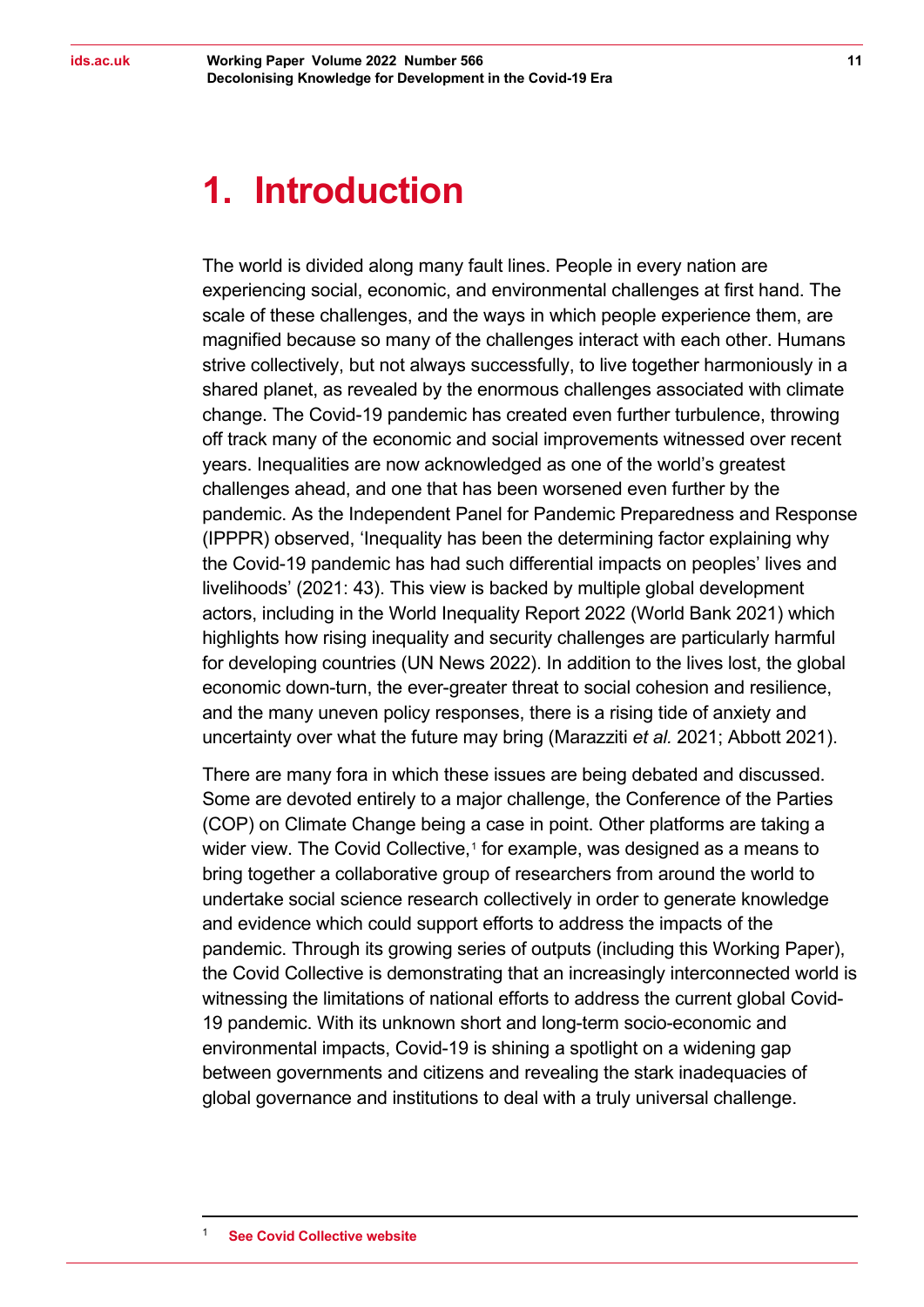Another platform, Canada's Victoria Forum[2,](#page-11-0) has identified a series of divides that play out in the lives of citizens throughout the world: social, economic, and environmental. In this Working Paper, we consider social divides in particular, evident in the form of systematic, institutionalised inequities, inequalities and injustices experienced due to race, gender, ethnicity, religion, disability, age, and many other factors. The Victoria Forum dialogues have highlighted numerous ways that social exclusion is on the rise globally. Women and lesbian, gay, bisexual, transgender, queer or questioning, and two-spirit (LGBTQ2S+) persons continue to face significant systemic barriers across sectors and in everyday life. The rates of gender-based violence around the world have significantly increased since the onset of the pandemic due to a number of contributing factors causing serious concern (UN Women 2021; UNHCR 2020). Modern slavery and an absence of decent work are a growing phenomenon. According to a 2018 BBC-Ipsos global survey, 76 per cent of people across 27 countries believe that their country is divided (Ipsos 2018), citing identity, territoriality, religion, race, economic status, culture, and politics as root causes of increased divisions.

<span id="page-11-0"></span>Platforms, dialogues, and conversations such as those hosted by the Covid Collective and the Victoria Forum are revealing evidence of a world in crisis. Bleak though many of their research findings and potential future pathways may be, it is heartening at the same time to appreciate that there is real hope for a different future. Progress is being made through united efforts and international cooperation on many global challenges, encouraged and promoted by the United Nations Sustainable Development Goals (SDGs) and the United Nations Declarations on the Rights of Indigenous Peoples, even though many of the advances made towards global development progress prior to the pandemic are in danger of losing ground, or even being thrown into reverse (United Nations 2020; 2021). The Covid-19 pandemic is already highlighting the world's vulnerability to epidemics and infectious diseases, and the limited capacities for effective preparedness and response, yet research is indicating multiple ways in which the crisis is also catalysing new local and global solidarities and fresh approaches to science and evidence, which will be invaluable in responding to future health and other global challenges. The pandemic is also adding to existing, and creating new, uncertainties in people's lives and livelihoods; but in responding and adapting to these uncertainties, there are many examples of concerted action at global, national, and local scales to transform the systems that create vulnerabilities, and many efforts are underway to recognise, scale, and replicate the innovative ideas that communities are identifying to improve resilience.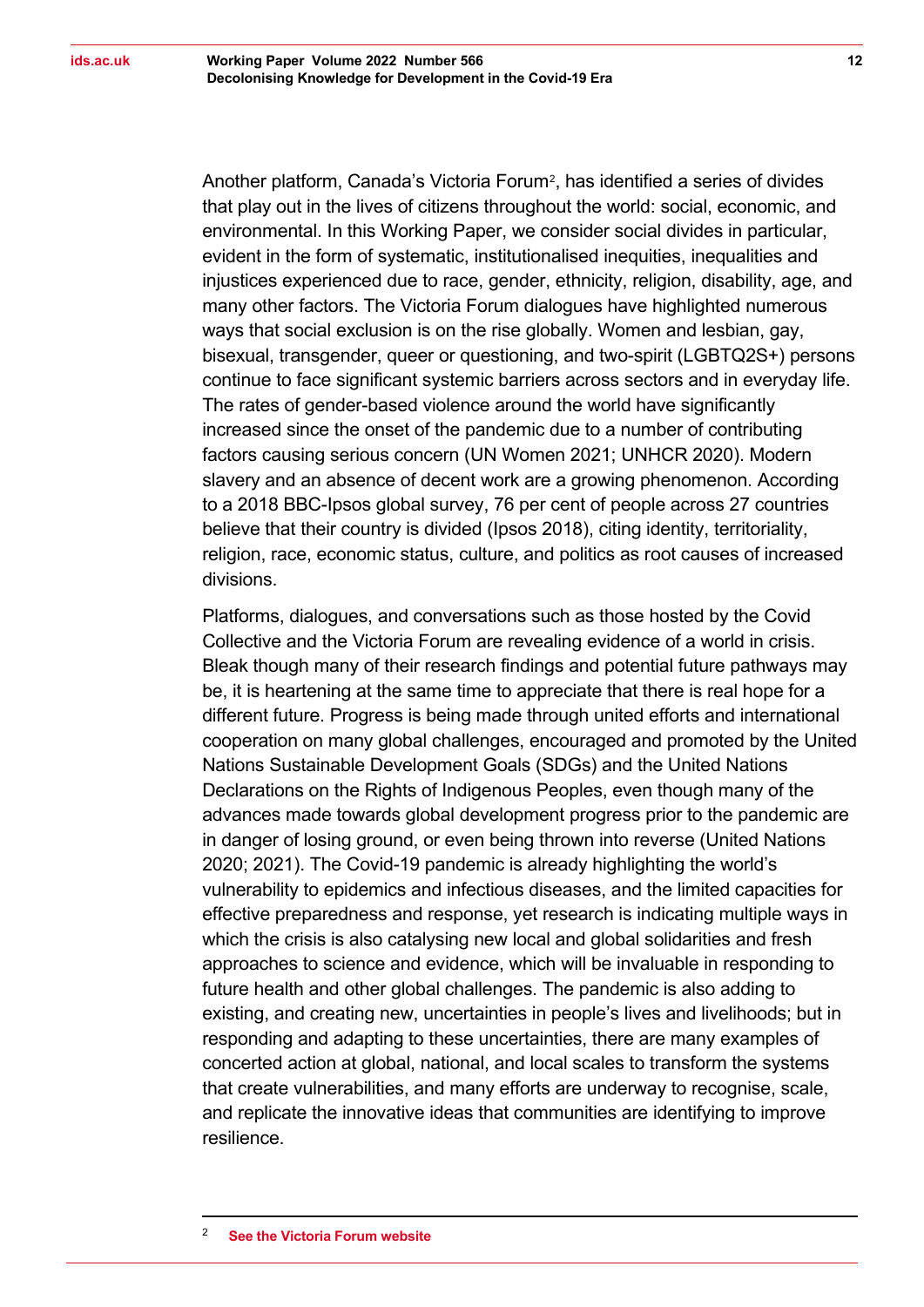This wider context of global uncertainty brings its own challenges. In uncertain times there is a tendency to seek technical solutions, even though the challenges are complex and the pathways towards them are inherently unclear. In their book on 'The Politics of Uncertainty: Challenges of Transformation', Scoones and Stirling (2020) explore concepts of 'uncertitude' and observe that:

The hegemonic ideas of linear progress and modernist development that so dominate Western cultures have been exported to the world through waves of colonialism, trade and aid… In non-Western cultures, notions of development, progress and modernity often have very different connotations, rooted in subaltern identities and cultural and religious perspectives.

(Scoones and Stirling 2020: 2)

The notion that simplistic solutions are often inappropriate is not of course new. The writer H.L. Mencken's observation that 'For every complex problem there is an answer that is clear, simple, and wrong'[3](#page-12-0) is frequently quoted. Yet even when evidence is available that helps reveal potential pathways towards a fundamentally different world, it enters an arena of contestation within international cooperation where the interplay of power and politics mediates whose knowledge, whose voices, and indeed whose evidence, is taken seriously. Cairney (2021) provides an interesting analysis of whose science, and which scientists, have actually 'guided' the UK Government during the Covid-19 pandemic.

There are, however, alternative visions on whose knowledge and whose reality counts (Chambers 1997). Indeed, Scoones and Stirling argue in their book (*op. cit.*) that a 'globalising version of modernity and progress need not colonise the future in the ways it is presently doing. Instead, a more diverse, plural, and contingent perspective can be advocated, involving an appreciation of uncertainty and its diverse framings' (2020: 3). There are many examples that demonstrate how this bringing together of diverse perspectives may work in practice. Using their social energies and skills, many young people, communities, and marginalised groups are calling for real social transformations, sometimes involving deeper change in political-economic systems and power relations. They are exhorting citizens to act in ways that promote respect for diversity such that every person in a pluralistic society feels they are valued and belong, and where deep-rooted inequalities and exclusions are addressed. Community driven and participatory approaches to knowledge creation are flourishing. International networks including the United Nations Educational, Scientific and Cultural Organization (UNESCO) Chair in Community-Based

<span id="page-12-0"></span><sup>3</sup> **[See Government Technology blog](https://www.govtech.com/em/emergency-blogs/disaster-zone/quote-complex-problems-simple-solutions-073012.html#:%7E:text=%22For%20every%20complex%20problem%2C%20there)**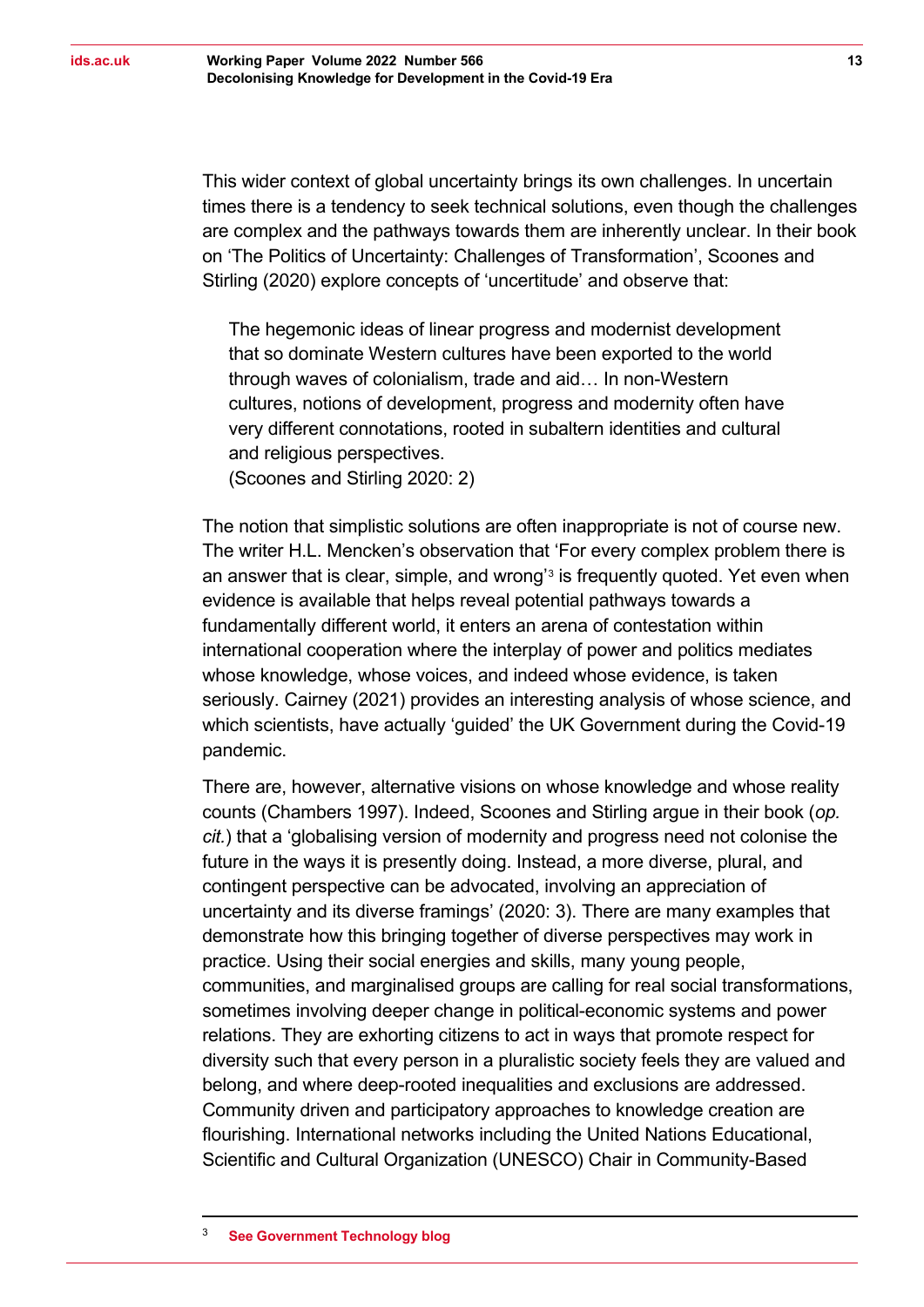Research and Social Responsibility in Higher Education<sup>[4](#page-13-0)</sup>, and the Covid Collective, among many others, are calling for a co-production of knowledge and action that can genuinely contribute to just, sustainable futures, in a new era of transformative development. As highlighted in recent Victoria Forum discussions, it is important that efforts to tackle current challenges including the pandemic, or to 'build forward differently', are grounded in the lived experiences of people, including those who are poor and marginalised, with a commitment to including their diverse perspectives and voices in debates, policy, and practice. A new 'politics of hope' (Sacks 2000) would involve covenants of shared responsibility in which families, neighbourhoods, communities, voluntary organisations, and religious groups all have a part to play, transcending turf, welcoming truth, and building trust.

As co-authors of this Working Paper, we (the authors Peter Taylor and Crystal Tremblay) are grateful for the knowledges, shared learning and significant contributions that have shaped our thinking on these topics, and which we aim to develop further in the following pages. A wide range of interactions and engagements (several of which are described later in this paper) have inspired and challenged our understanding of an urgent need to decolonise knowledge production, each bringing a perspective into the ways in which colonisation continues to oppress and undermine the full expression of humanity and associated freedoms. We are also mindful that as authors, we ourselves are engaged in this endeavour. We acknowledge that this is challenging because we are products of, and housed within, the hierarchies that have marginalised so many, and yet which we have successfully navigated in part because of our own privilege and subsequent opportunities for education and other social advantages. Locating ourselves here, although briefly, is an important component of indigenous methodologies and our own decolonial efforts and allows for the refusal of 'objective' Eurocentric ideologies which has a legacy of misrepresentation and exploitation (Gillies *et al*. 2014). We aim to situate ourselves, therefore, with intentions of respect, humility, and gratitude in the ways we engage with and value the learnings that have been shared with us and potential ways we might benefit from this. In practice, this looks like deconstructing the dominant narratives and personal privileges embodied in our race, class, gender, *etc.* that shape the ways in which we understand the world and our subsequent values, behaviours, and attitudes.

With these observations and reflections in mind, and against the backdrop of the massive impacts and implications of Covid-19, this Working Paper seeks to explore current, and emerging, framings of decolonising knowledge for development. It does this with the intent of helping to understand better the

<span id="page-13-0"></span><sup>4</sup> **[See the UNESCO Chair in Community-Based Research and Social Responsibility in Higher](https://www.unescochair-cbrsr.org/)  [Education website](https://www.unescochair-cbrsr.org/)**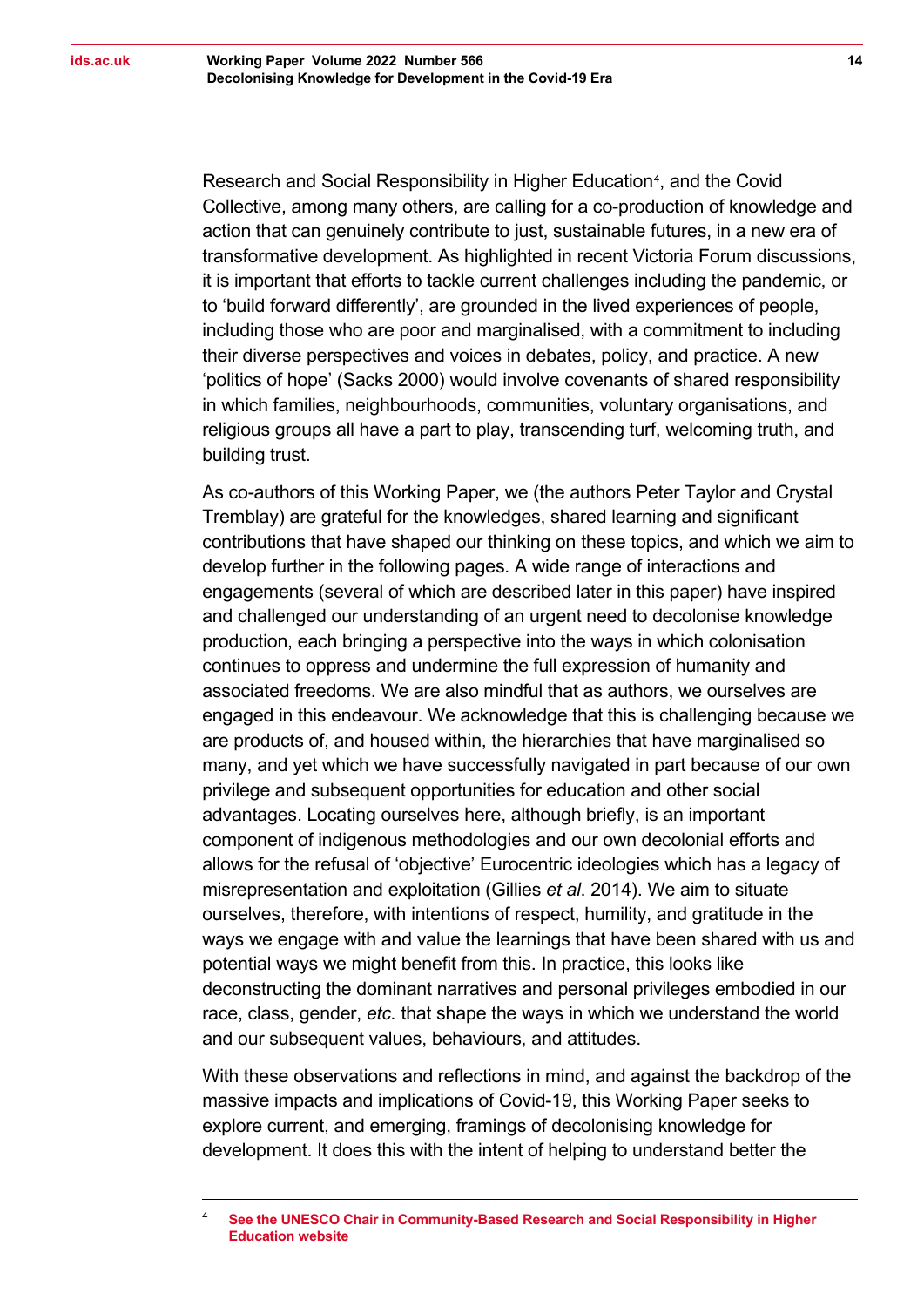importance of diverse voices, knowledges, and perspectives in an emerging agenda for development research, and offering conceptual ideas and practical lessons on how to engage with more diverse voices and perspectives in understanding, and addressing, the impacts of Covid-19. In this paper, we as authors situate our thoughts and reflections around experiences recently shared by participants in international dialogues that include the Covid Collective, an international network of practitioners working in development contexts; engagement and dialogue with Community-based Research Canada; and our work with the Victoria Forum, in which we co-chair the social-divides stream. Through these stories and reflections, we aim to bring together key themes, tensions, and insights on the decolonisation of knowledge for development in the context of the Covid-19 era. We believe the resulting exploration will be of interest to other researchers who are working in knowledge generation processes, community activists and practitioners who interact with knowledge generation processes and are involved in advocacy with other societal stakeholders, and policy makers who are interested in a closer engagement with the perspectives of citizens and communities in shaping and informing evidencebased policies.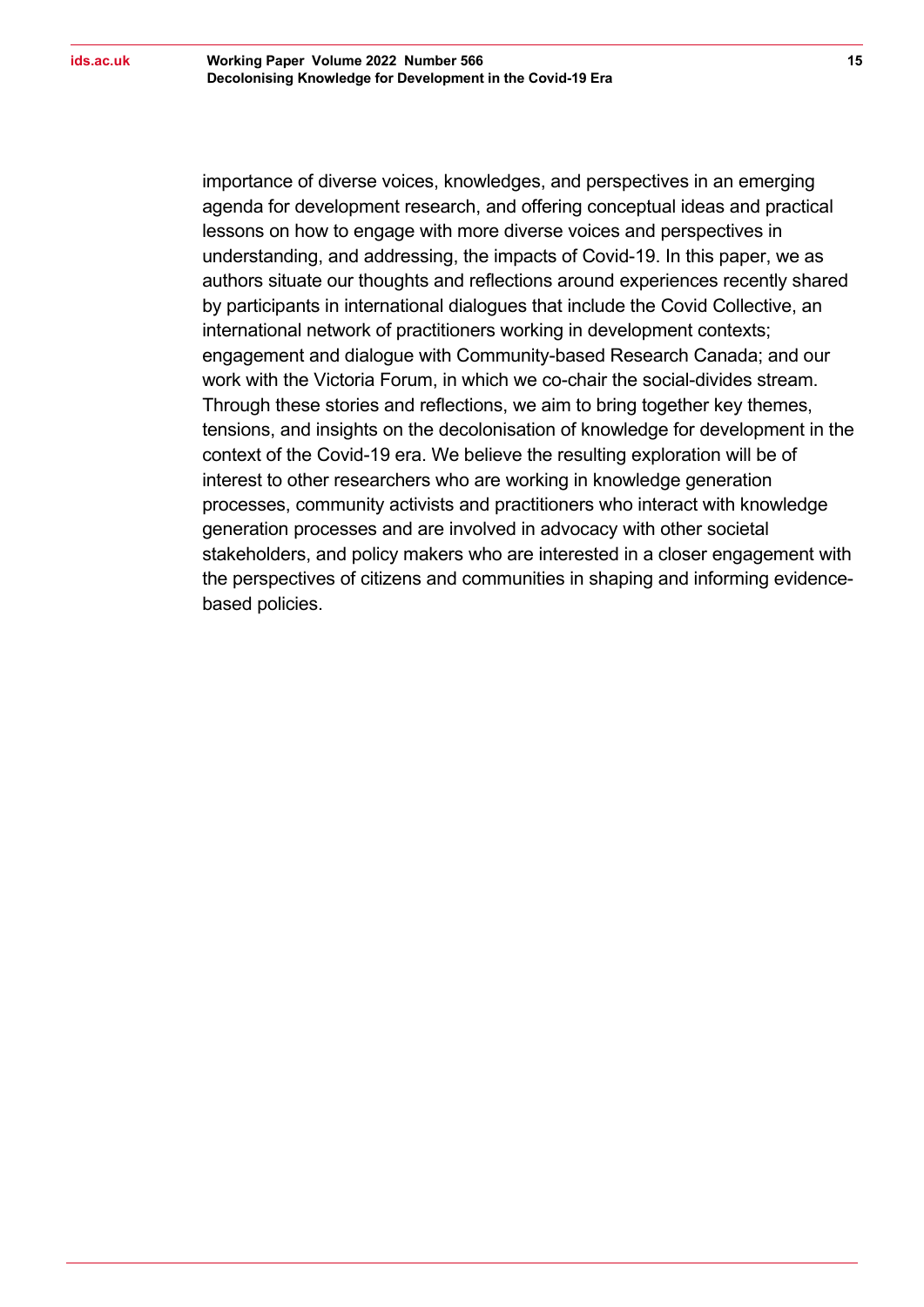# <span id="page-15-0"></span>**2. Why decolonise knowledge for development?**

In many ways and in many countries, social divides demonstrate the pernicious influence of race, gender, class, and financial inequities. The #MeToo and Black Lives Matter movements have brought these divides into even sharper focus, and provided powerful evidence of not only the depth, but also the widening of these social divides, driven by structural inequalities and systemic inequities. Throughout 2020–22, the Covid-19 pandemic has exacerbated inequalities and revealed how it is having its greatest impacts where social divides are greatest. Decolonising knowledge is important in this context because it seems crucial to address the basic inequities and inequalities that are inherent in so many knowledge processes. If knowledge is power, then there is a need to address the historic, structural power asymmetries that are perpetuated through the exclusion of many groups, communities, and individuals from knowledge creation processes. Subsequent shifts in power structures and evidence that draws on multiple perspectives may then help to promote more effective responses to the pandemic in the short term, for example more equitable rollout of Covid-19 vaccinations and treatments globally. They may also support wider transformations in the mid to longer term, whereby the underlying inequities that maintain inequalities and exclusion of so many are challenged and fundamentally re-shaped though improved policies and practices.

Why is this so important, particularly now? The world is experiencing massive global disruptions and shocks, in relation to the environment, climate, health economies, politics, societies and technology. Each of these challenges is enormous in its own right, but they are also interconnected and cannot be addressed in isolation. To address them collectively, it seems important to move beyond perceptions of the world as 'them and us', as 'developed and undeveloped', as 'North and South'. These distinctions are becoming increasingly meaningless, and even counter-productive to efforts that need to be collaborative, joined-up and inclusive.

One mantra that has gained popular currency recently, particularly on the political front, is that of 'Building Back Better'. This expression arose out of earlier efforts to address the shortcomings of reconstruction in the wake of major disasters (notably the 2004 Tsunami in Southeast Asia), helping ensure that houses, bridges, roads, and other infrastructure could be restored, but constructed in such a way that they could be more resilient should natural disasters arise again (Fernandez and Ahmed 2019). Underpinning the Building Back Better approach, however, is a certain level of complacency, albeit implicit. Given the need to tackle tacit acceptance of inequalities, especially those that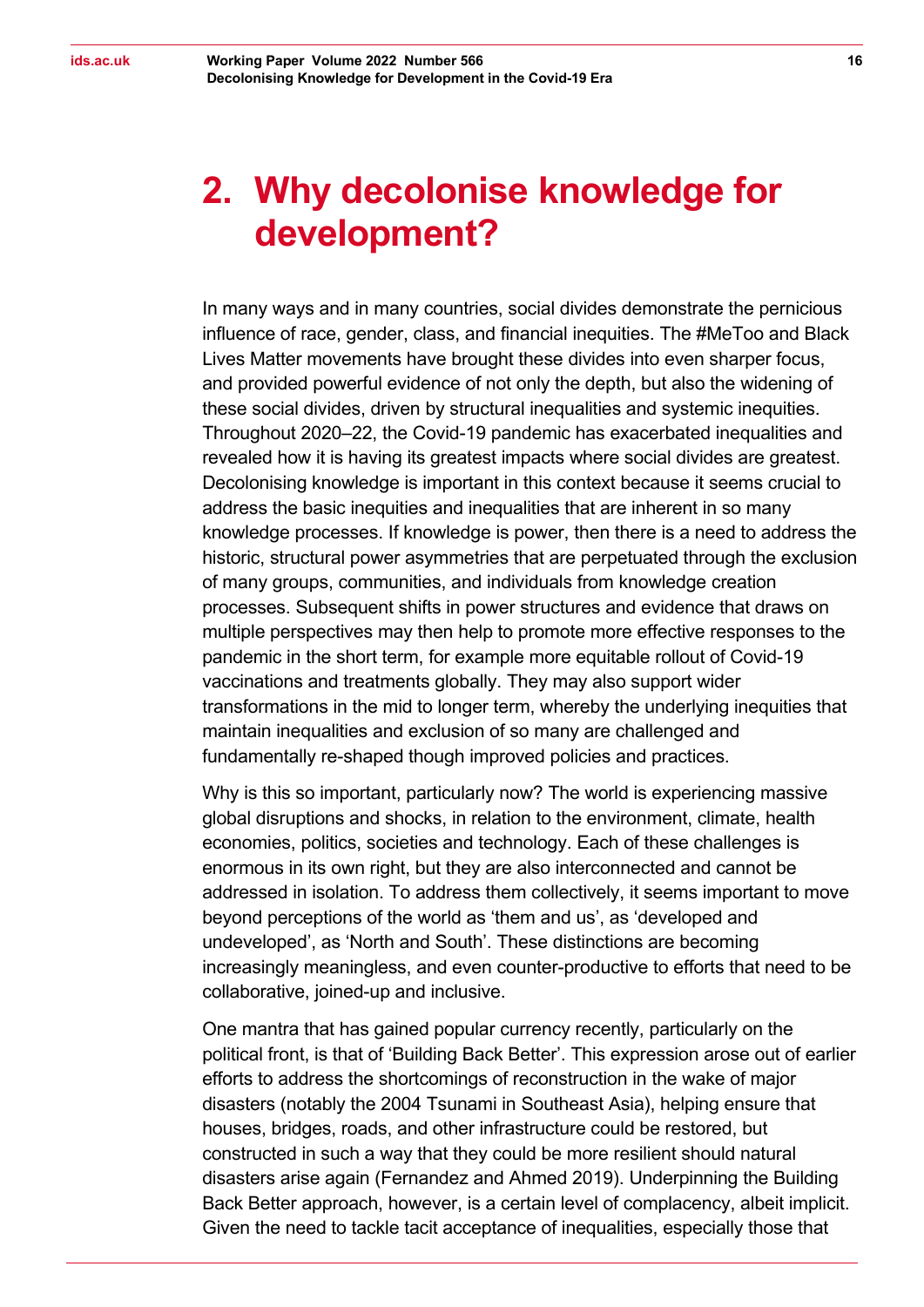**17**

are less visible, and where voices of those who experience them remain unheard, alternative framings, for example 'building forward differently'.

Such re-framings may help shift the focus of effort towards addressing deeply rooted inequalities, necessary because the Covid-19 pandemic is bringing into sharp relief a range of fissures, cracks, and marginalisations in societies throughout the world (Leach *et al.* 2020). The pandemic is still frequently characterised as a health crisis, but it is in fact multi-dimensional. It is heightening fragilities, exacerbating inequalities, and deepening vulnerabilities in systems of all kinds. These challenges of inequality are universal, felt everywhere including in the UK and Canada where the authors of this paper reside; but those in low- and middle- income countries are suffering most, and also suffering differentially, whether because of gender, age, or poverty.

The pandemic has also stalled or even reversed important progress made in recent years towards universal goals in the form of the SDGs, for example, and more specifically in relation to gender equality and social protection provision (Taylor and McCarthy 2021). It is also accelerating significant inequities. For example, those with power/means can draw on individual resources to 'ride out' the pandemic – in ways that vulnerable communities cannot. Vaccine distribution and rollout has been tainted by nationalism and protectionism. The global call that 'no-one is safe until we are all safe' (Ghebreyesus and von der Leyen 2020) seems hardly to have resonated with countries who are more interested in stockpiling vaccines whilst seemingly almost oblivious to the fact that we co-habit a shared planet and the lives and livelihoods of all people are deeply interconnected.

Against this backdrop, a genuine engagement with decolonising development seems a very concrete, urgent proposition given the deep structural injustices and inequities that characterise this broad field of endeavour. Given the particular interests of the authors in research, and knowledge co-creation, for the purpose of this Working Paper, we pay attention specifically to what it means to decolonise knowledge for development.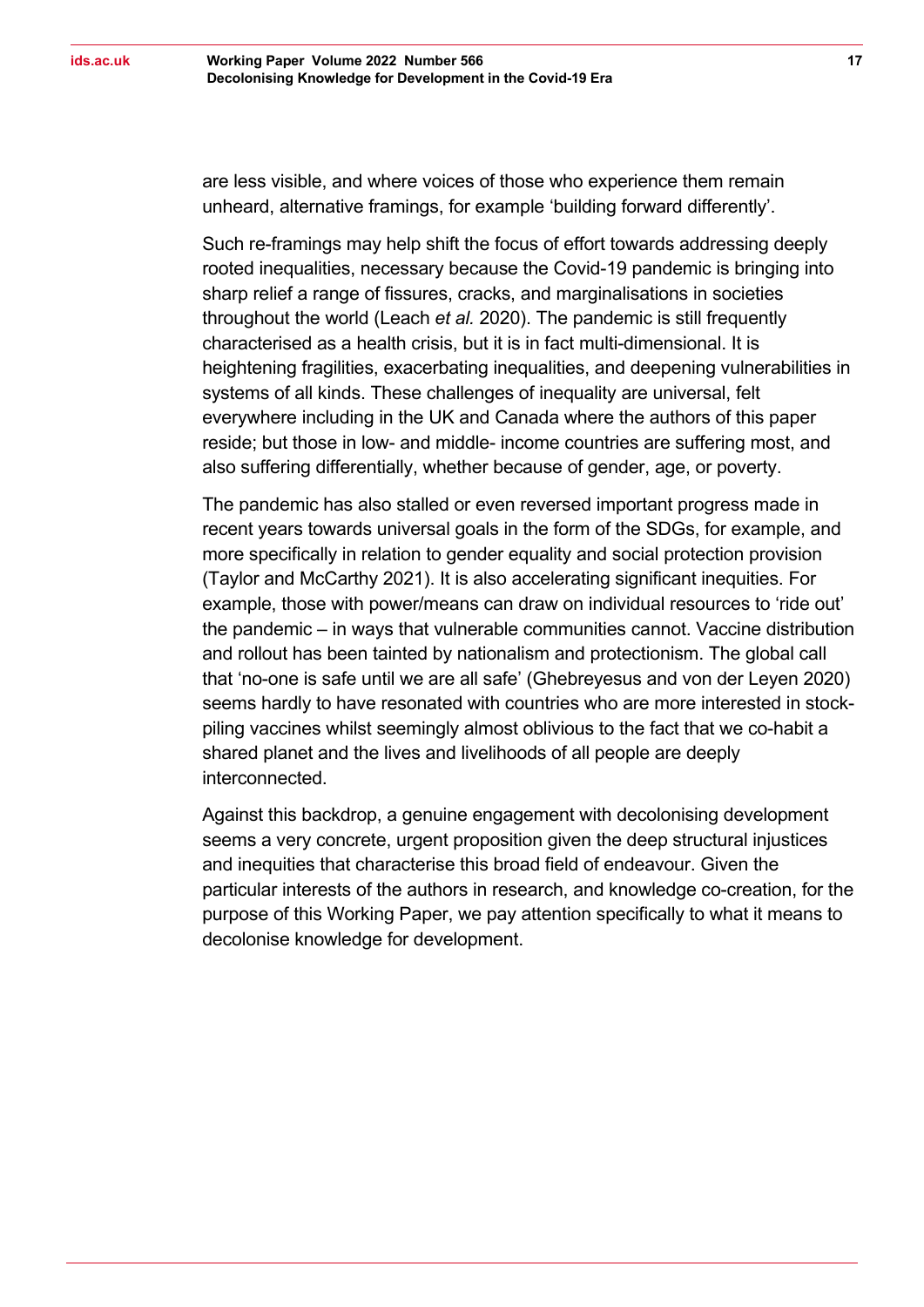## <span id="page-17-0"></span>**3. What does it mean to decolonise knowledge for development?**

A great deal of energy, experience, and commitment is now associated with the decolonising agenda. It is perceived increasingly as a global challenge, and one that plays out through lived experience in a wide range of contexts. It is being fuelled by ongoing and growing awareness of inequalities and the ways in which these have been shaped by history, and through uneven and unequal power relations – and the abuse of that power in favour of some over others. These are taking place between regions of the world, between countries, and within national contexts, including in wealthier nations where communities and peoples have been historically marginalised, and whose horizons and opportunities to shape, inform and benefit from different forms of development are restricted to this day by their exclusion from knowledge creation and generation processes.

Rutazibwa (2018) explores questions relating to the overall survival of an aid industry despite many decades of post-development critique, and observes how education and careers in international development, even though these may promote a critical approach, are likely to do little to disrupt the organisational and institutional architecture of aid and development. Of particular relevance to this Working Paper, she identifies a framework involving three recurring issues that 'help us detect, understand, as well as break with, the perpetuation of these mythological reflexes in our reading of global North/global South relations: (1) Point of origin of departure, (2) Eurocentrism, and (3) fragmentation' (Rutazibwa 2018: 165). She argues that international development studies practice effectively erases its colonial past; that Eurocentrism continues to create a benchmark for development and it is from here that understandings and interpretations of development emanate; and that knowledge and understandings relating to 'development' fail to account for the many and varied stories, knowledges and experience that reflect a truly global reality – and in which the need for co-construction of knowledge become paramount and conscious, intentional efforts are made to 'de-silence' voices frequently absent from the table.

In response to observations such as these, many knowledge institutions (universities, think tanks, civil society organisations) are seeking ways to do the research they do, their curricula, their learning and teaching programmes, their institutional culture and life, and the relationships they have with a wide diversity of partners and collaborators. Tavernaro-Haidarian (2019) describes the process of decolonisation as efforts to 'de-link', 'reject', or 'struggle against' the existing norms and other conflictual approaches. Through a development lens, she presents a framework informed by the African moral philosophy of *ubuntu*, as a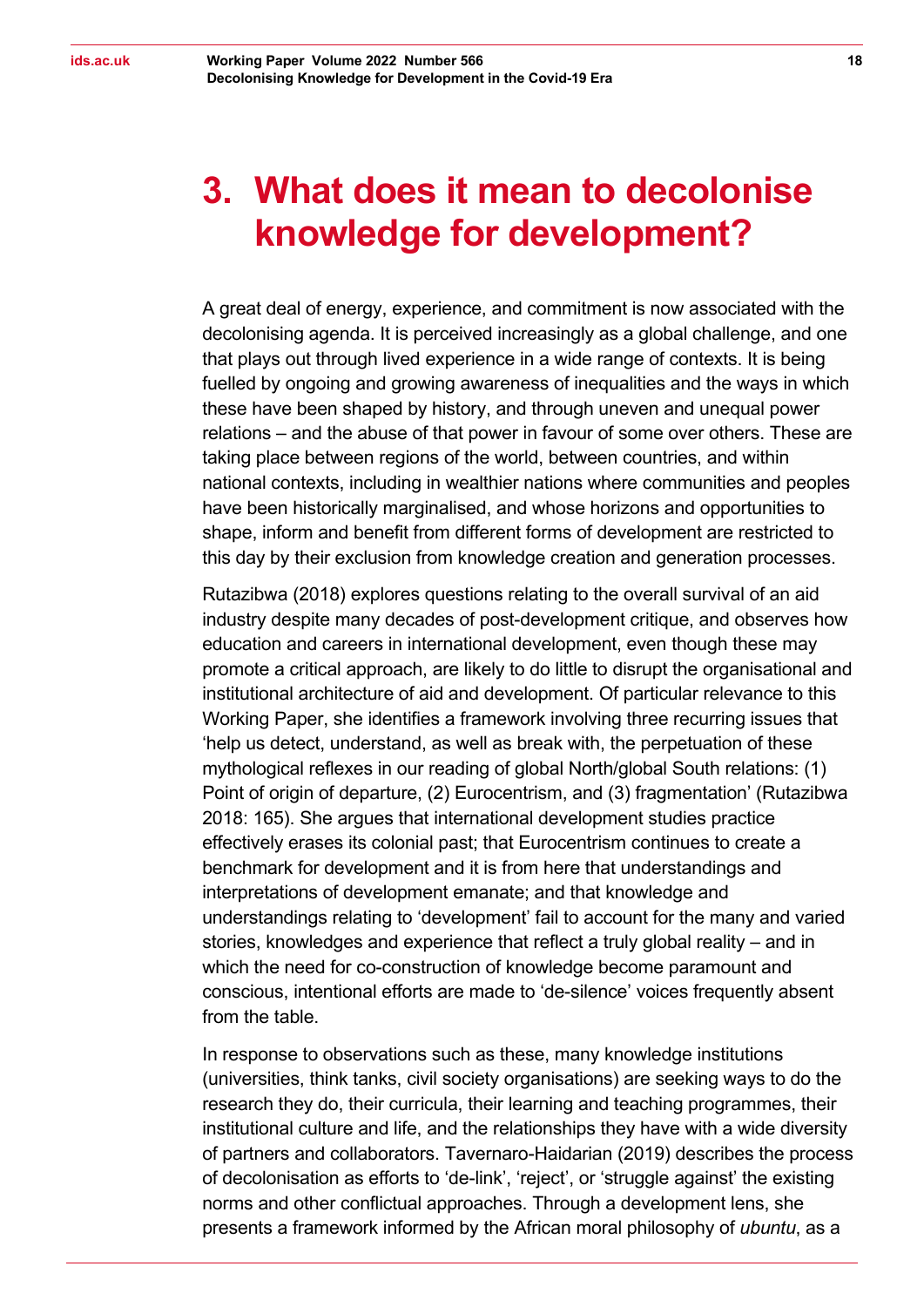'compelling response for communities and societies emerging from colonialism, transcending neoliberalism, and developing the agency to author their own intellectual, moral and spiritual pursuits' (Tavernaro-Haidarian 2019: 19). In this way, she describes decolonisation as:

… the process of creating something new rather than fighting the old, something that exceeds the limits of what we have inherited without destroying it. It favors an integrative approach that brings together material and immaterial ways of knowing, Western and Eastern or Northern and Southern approaches and enables a more complete way of seeing, perceiving, and doing. It 'combines', 'enhances', 'matures', 'evolves' and 'brings together' in mutual dialogue various traditions and wisdoms while 'transcending' adversarial postures. (Tavernaro-Haidarian 2019: 26)

Others, such as Boaventura de Sousa Santos, have enhanced an understanding of decolonisation by embracing a diversity of knowledge systems, in what he describes as an 'ecology of knowledges' – an intercultural epistemological dialogue that 'challenges universal and abstract hierarchies and the powers that, through them, have been naturalised by history' (2014: 90). To decolonise could be thought of as an intellectual task of dismantling the Anglophone, Euro-centric identity and incorporating marginalised knowledges produced in other languages and cultures (Jazeel 2016). It is literally the reversal of colonial hierarchies, and hegemony that shape practices of knowledge production and valuation (Tuck and Yang 2012).

Alongside efforts to decolonise knowledge, many have been calling for the democratisation of knowledge, allowing for the integration of many approaches to knowledge and society – similar to that which de Sousa Santos and others are calling for. This means moving away from European-colonial imposition to locally produced knowledges, languages and the diverse ways knowledge is expressed and shared. Much of the global effort to address the pandemic through international cooperation have been coordinated by Northern-based institutions which draw on Northern-generated research and evidence. Niang and Taylor (2020) ask, however, whether lessons are being learned sufficiently well from how African communities have dealt with diseases and pandemics in past and current times, since historical records and archaeology reveal evidence of how ancient African societies managed pandemics (Chirikure 2020). Even prior to the Covid-19 pandemic, reviews by Ripoll *et al*. (2019) had determined tangible ways to address the social, political, and economic dynamics of past and recent Ebola epidemics; and to ensure that interventions build on the social and cultural resources of the communities they aim to support.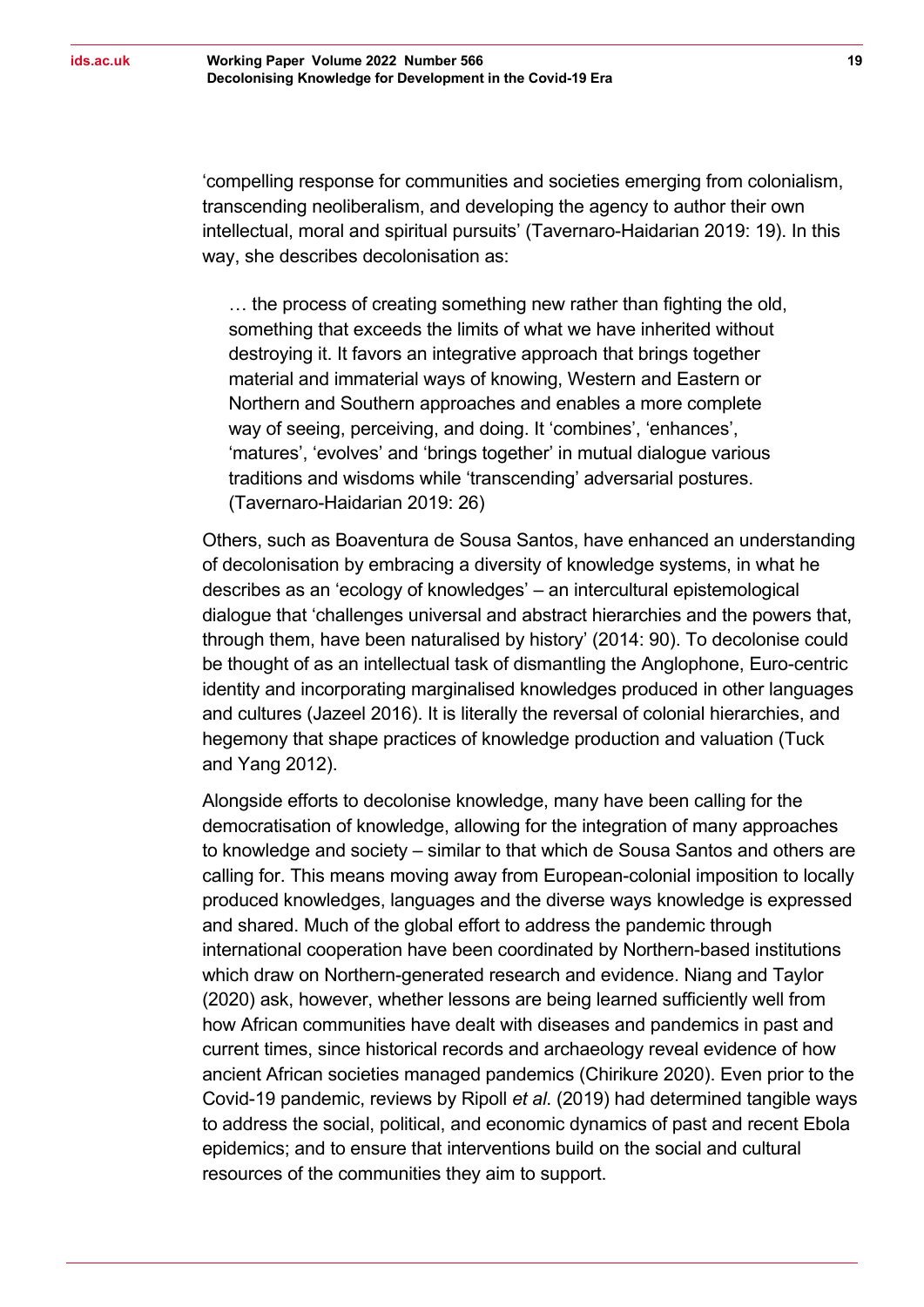Each person has, of course, a different understanding of what knowledge is. This understanding is rooted in their worldviews (or ontology) and their ethical code (or paradigm), which intertwine to inform what they think knowledge is and how it is created (or their epistemology). Worldviews guide how people interpret and navigate the world, and what they know their reality to be. Western and indigenous worldviews 'are very different in terms of the ways in which people come to know and the ways in which knowledge or understanding is shared' (Ermine, Sinclair and Browne 2005).

Knowledge democracy, as described by the UNESCO Chair in Communitybased Research and Social Responsibility in Higher Education, refers to an interrelationship of phenomena.

First, it acknowledges the importance of the existence of multiple epistemologies or ways of knowing such as organic, spiritual, and land-based systems, frameworks arising from our social movements, and the knowledge of the marginalised or excluded everywhere, or what is sometimes referred to as subaltern knowledge. Secondly it affirms that knowledge is both created and represented in multiple forms including text, image, numbers, story, music, drama, poetry, ceremony, meditation and more. Third, and fundamental to our thinking about knowledge democracy is understanding that knowledge is a powerful tool for taking action to deepen democracy and to struggle for a fairer and healthier world. (Hall and Tandon 2017: 6)

Complementing these views, during the 2020 Victoria Forum (Taylor and Tremblay 2021), four central observations emerged regarding how decolonising knowledge can help bridge social divides:

- ‒ Decolonisation is an experience of subjugation and violence, that is ongoing. It is complex, and often individuals only perceive the bits that they 'bump into' or even recognise. Colonisation may be understood by some as 'the elephant in the room' in society today, but it also translates into life and death issues for millions of people. When reflecting on what is really meant by decolonising knowledge, research, and minds, questions are raised over what specific parts of the 'elephant' we are referring to.
- ‒ A worldview that is narrow, linear, hierarchical, and competitive is still largely propagated by the development industry. The SDGs are a hugely important set of shared aims and, to a large extent, values which have served well to catalyse momentum, and commitments, in support of people, planet and prosperity. Even though the SDGs and the international institutions that promote them, emphasise leaving no-one behind and reaching those furthest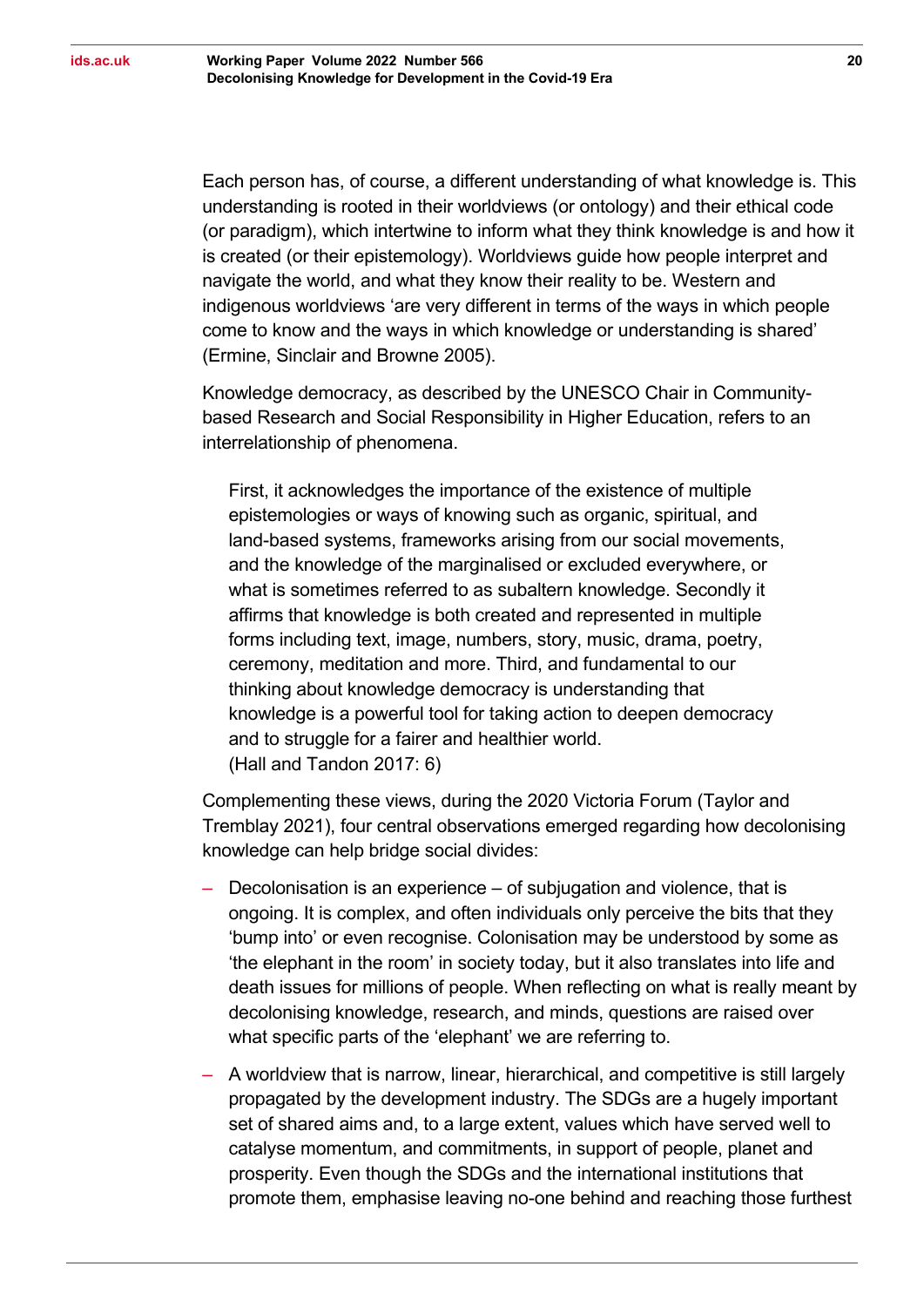behind first, some groups whose voices are heard much more rarely receive little attention.

- ‒ The spaces in which many academics work universities continue to be spaces in which coloniality flourishes with dominant ways of knowing, dominant forms of belief and research practice. But those very knowledge systems are now turning increasingly to indigenous knowledge systems because there is a realisation that that knowledge has answers to some of our most intractable challenges.
- ‒ The ramifications of a failure to decolonise has recently been observed through daily events in many countries – including, for example, in Canada through the 'discovery' of multiple cases of mass graves of indigenous peoples in and around residential schools.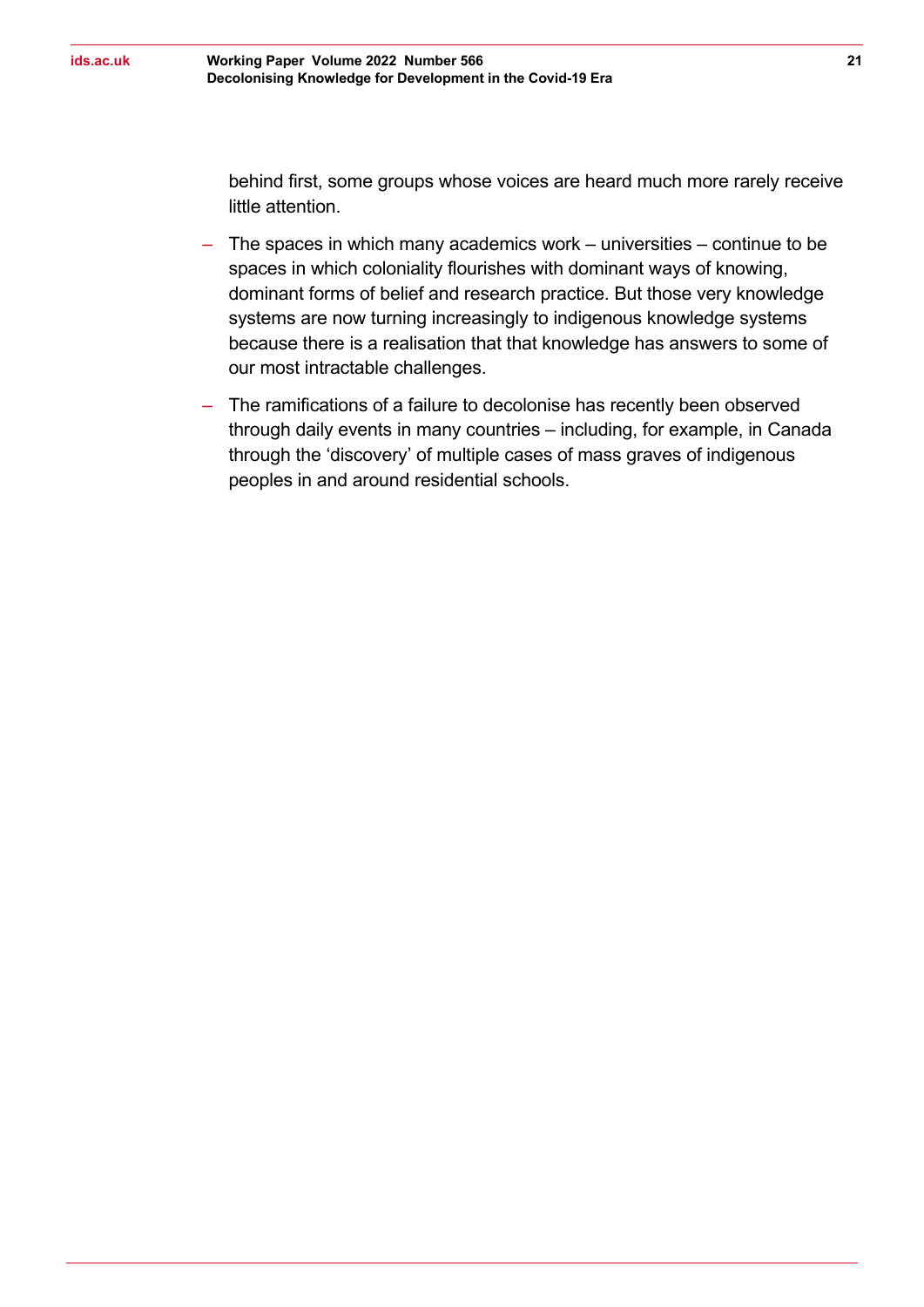### <span id="page-21-0"></span>**4. Decolonisation and participation**

As authors, we have been engaged over time in various forms of participatory development and research and believe that this field of work offers valuable insights and lessons which help to illustrate ways to approach the challenge of decolonising knowledge for development.

In a recent Covid Collective report on 'Local knowledge and participation in the Covid-19 response', Lenhardt (2021a) cites work by Anoko *et al.* (2020) which indicates that Covid-19 response and recovery risks are frequently inheriting the longstanding history of imposed humanitarian objectives and activities by external actors, leading to limited local ownership and reduced effectiveness. 'During public health emergencies, such as the current Covid-19 [crisis], communities are often poorly involved in the planning and implementation of interventions, yet their commitment is fundamental to control outbreaks' (Anoko *et al.* 2020: 1).

More positively, Lenhardt (2021a: 2) goes on to state:

There is, however, a wealth of guidance building on lessons learned from past mistakes and evidence generated by effective participatory interventions. Many observers have noted that the localised nature of the effects of the pandemic may open space for community participation in relief and recovery efforts, with potential longer-term contributions to the decolonisation of knowledge and participation in development.

In her review and analysis of recent literature on local knowledge and participation, Lenhardt (*op. cit.*) notes several further key findings relevant to the wider debate on decolonised approaches. She observes that failures to learn from 'Southern' knowledge and experience have prompted renewed calls for decolonial, post-colonial and post-development approaches to Covid-19 response, recovery, and beyond. She notes mixed experiences with regards to centralised versus decentralised decision-making but recognises that local-level governments are able to be more responsive to communities, especially when coupled with accountability mechanisms enabling communities to feedback on local government response.

In terms of methods and tools for more equitable engagement, Lenhardt observes an array of innovations in the use of social media, traditional media, and other technological adaptations that have been used to communicate up-todate guidance on Covid-19, to understand the needs of local communities, and develop tailored government responses. She also highlights adaptations of traditional research methods due to travel restrictions and social distancing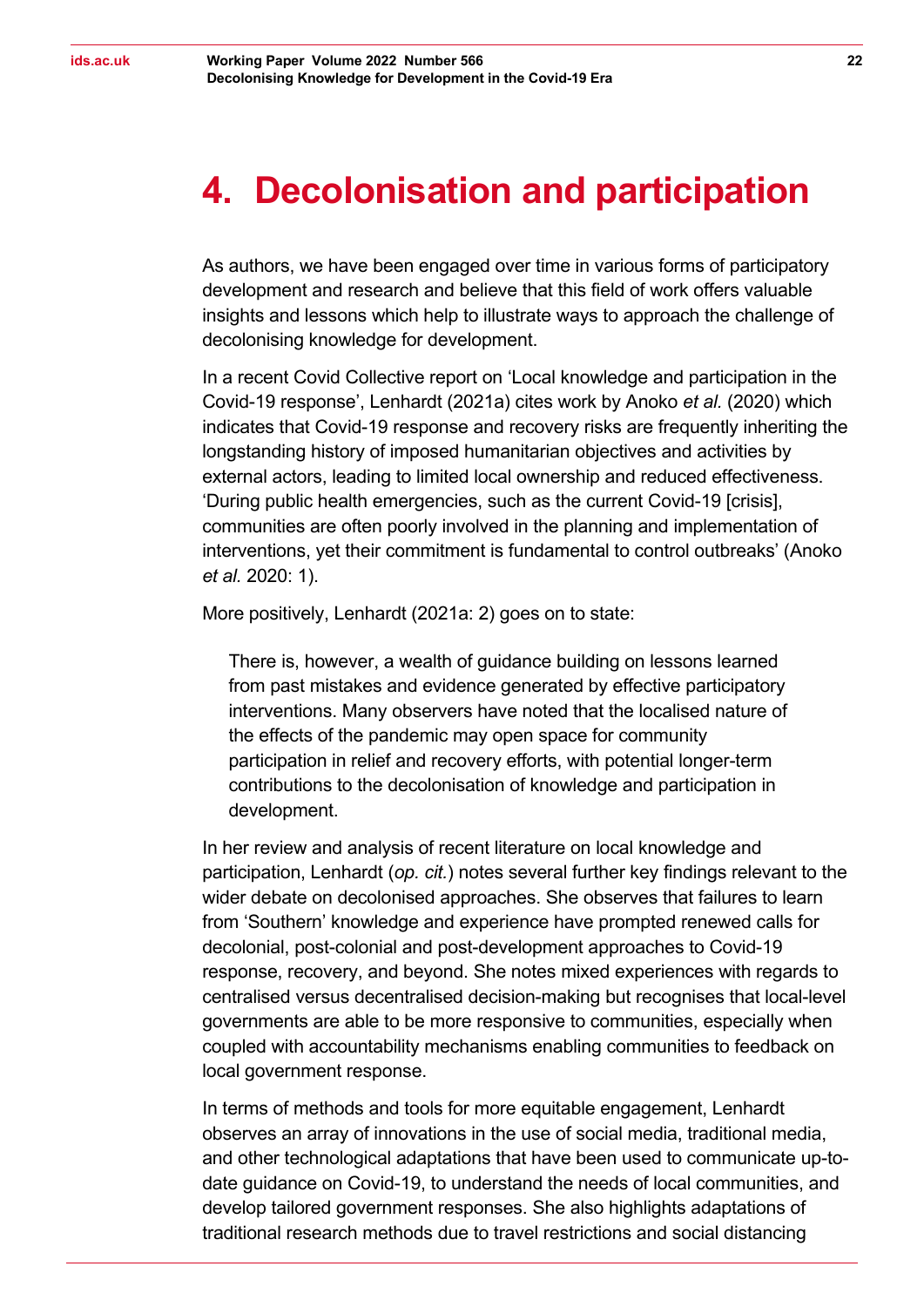measures limiting face-to-face contact between researchers. These have prompted innovations in participatory research approaches that encourage greater engagement with participants while limiting travel. These approaches also present challenges, particularly around accessibility for certain groups and emerging ethical issues related to participatory research by distance and added strain on participants.

#### <span id="page-22-0"></span>**Box 4.1: Research methods for engaging with lived experience**

A project led by Covid Collective members at the Bangladesh Rural Advancement Committee (BRAC) Institute of Governance and Development (BIGD) adopted a 'peer-researcher' approach to conduct a process evaluation of BRAC's pilot handwashing station (HWS) installation. Travel restrictions imposed by the pandemic meant that the research team needed to find an alternative way to collect community-level data on sanitation in sampled communities. The team opted to recruit peer-researchers from within sampled communities who had lived experience of using handwashing stations. The peer research approach was adopted as a method in which people with lived experience of the issues being studied take part in directing and conducting the research. The approach aims to move away from the 'extractive' model of social research and to empower people to affect positive change by participating in research on their own communities. Eight peer researchers were trained to conduct conventional anthropological tools including in-depth interviews, key informant interviews and focus group discussions. They were also trained to systematically observe the functional landscape of hand washing stations in their communities and were asked to collect visual data (e.g., videos, photographs, and live video calls) to understand the context of the HWS intervention and the existing barriers in compliance in people's daily lives. The full research team held daily debriefing sessions using Google meet to discuss findings from the fieldwork and visual content was shared regularly through WhatsApp. Daily debriefing sessions were based on themes and subthemes emerging from the findings from daily fieldwork and visual observations and the final analysis included a blending of field data, 'visual observations', peer-researchers' observation and reflection and different level of discussion among researchers. **[See BIGD website](https://bigd.bracu.ac.bd/study/hand-washing-station-a-rapid-process-evaluation-and-community-perception/)**.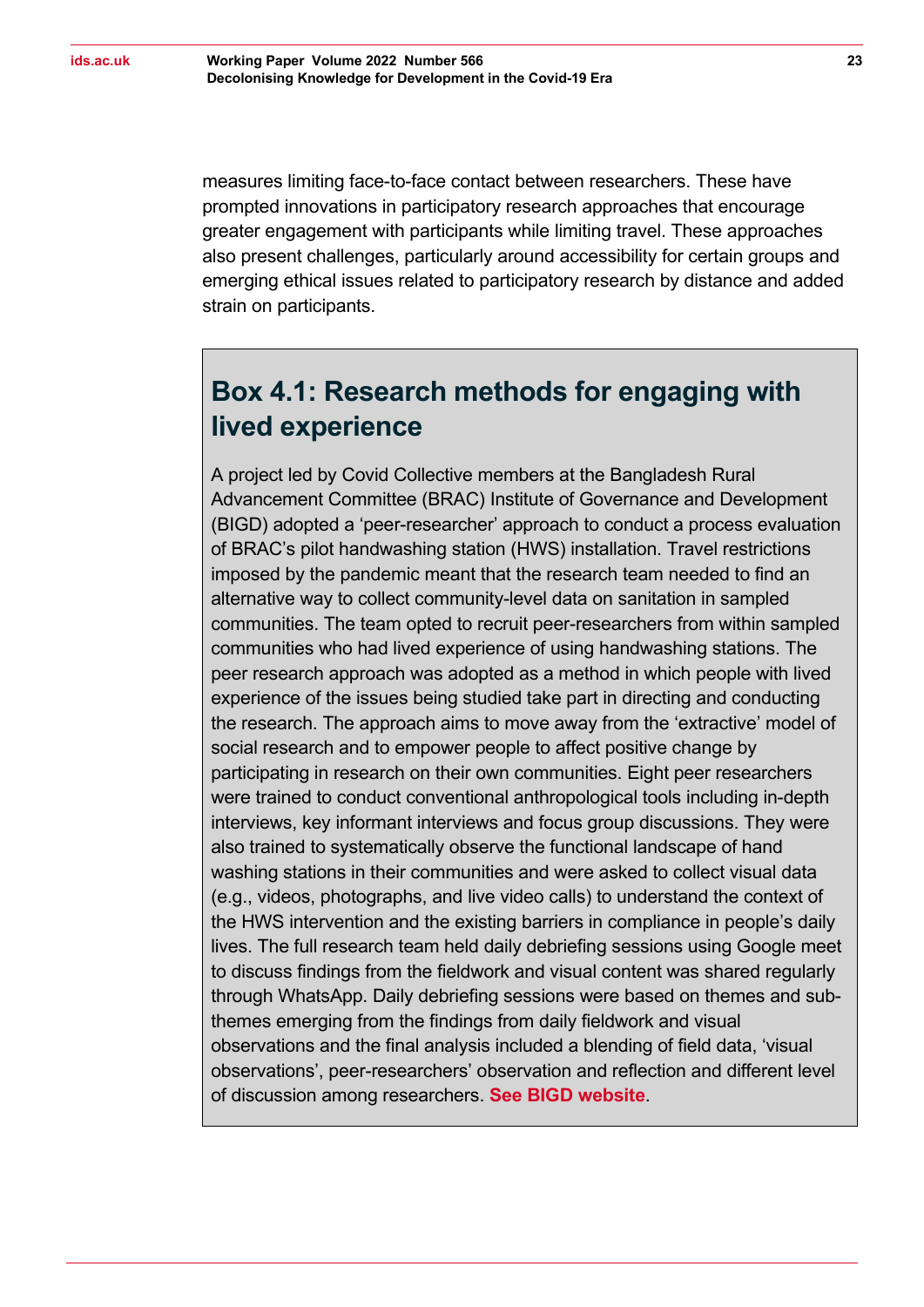Leonhardt's observations resonate with examples arising from early research findings in projects supported by the Covid Collective. Box 4.1 provides insights from recent research that illustrates how participatory approaches to research and inquiry helps to address the structural barriers and inequalities that characterise many 'development research' projects.

Such examples, revealing both positive dynamics and trends, whilst also highlighting ongoing challenges, demonstrate the importance of creating more inclusive, equitable development processes and outcomes that involve ownership over analysis and needs identification, planning, decision-making and use of resources, by the citizens and communities whose lives will be shaped and transformed as a result of any subsequent actions. A further step towards achieving these outcomes may also involve more equitable, respectful, and transparent partnerships and collaborations, between researchers and development actors in the global North and in the global South, and the promotion of greater international and regional cooperation between research actors and their constituent communities within the global South (Fransman and Newman 2019). The process of challenging and shifting power asymmetries is often central to these efforts (Gaventa and Cornwall 2001; Taylor *et al*. 2006; VeneKlasen and Miller 2002), rather than attempting to solve problems through purely technical fixes and solutions that are unlikely to lead to sustainable outcomes. Interestingly, Lenhardt (2021a) notes some reports of the pandemic opening up space for Southern researchers to lead in research, though it is too soon to know what effect this may have on the effectiveness of the Covid-19 response and whether this will yield longer-term power shifts in research.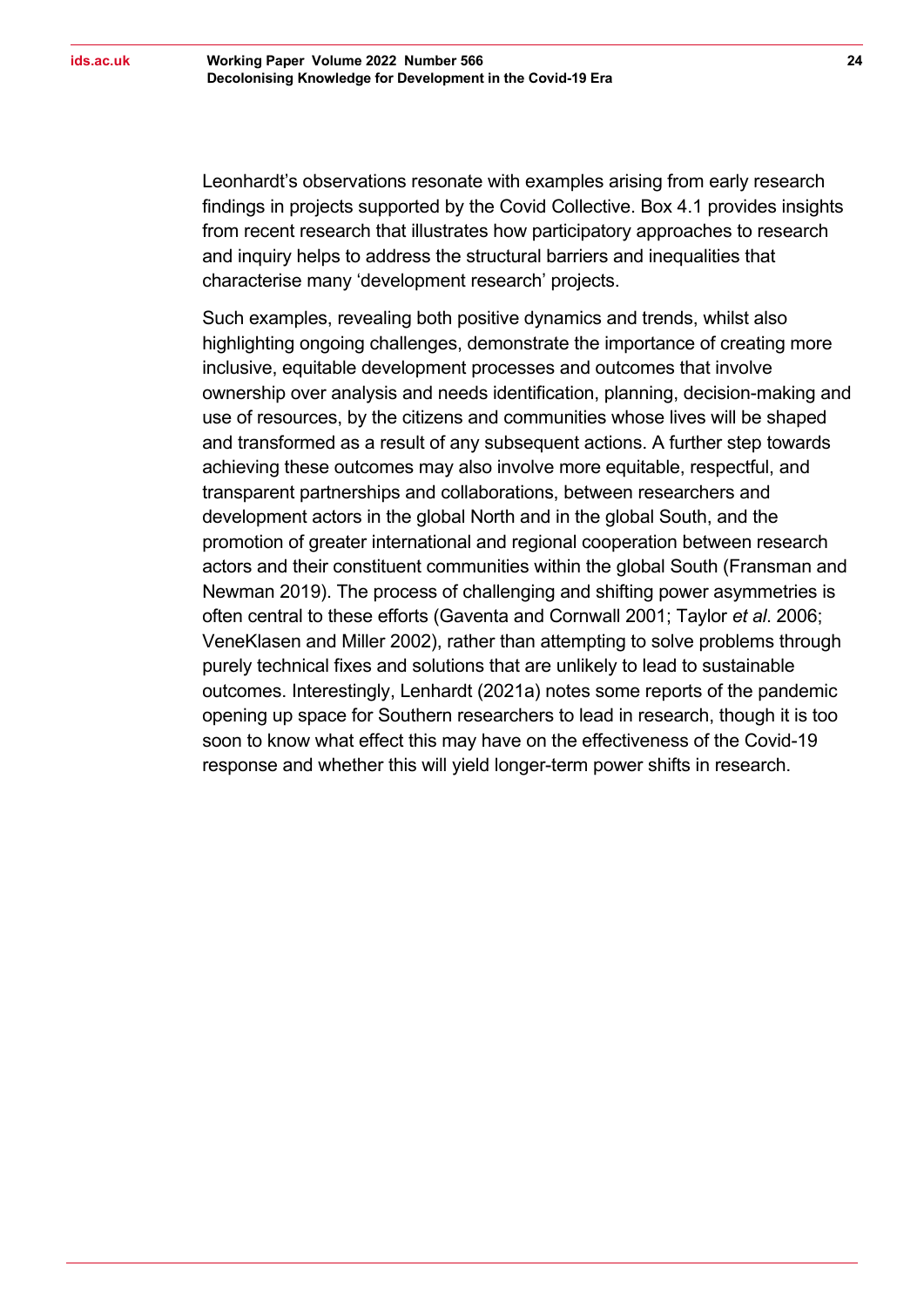# <span id="page-24-0"></span>**5. Insights on decolonising knowledge from community-based research**

Some recent conversations in which we, as authors, have participated, have revealed a range of views on how a decolonising agenda sits within broader debates around international development and what the implications of decolonising knowledge for development might be. Many of these views and perspectives are emerging from dialogues involving academics and practitioners involved in community-based research (CBR), and this broad arena of knowledge and experience offers much to an emerging understanding of decolonisation. CBR in particular offers a rich landscape of opportunity for learning from previous work. Over the past several decades scholars and practitioners in the field of popular and community education, social learning, community-based and indigenous-led research have profoundly impacted the debate around decolonisation and the wider human development around the world.

Budd Hall and Rajesh Tandon, over the last 40 years and more recently as cochairs of the UNESCO Chair in Community-based Research and Social Responsibility in Higher Education, have written extensively on this topic with a focus on knowledge democracy, building community capacity and training the next generation of engaged scholars around the world through the Knowledge 4 Change global consortium[5,](#page-24-1) now with over 25 hubs around the world. Their publication 'Decolonization of knowledge, epistemicide, participatory research and higher education' (Hall and Tandon 2017) illustrates how Western knowledge has been engaged in epistemicide, or the killing of other knowledge systems. They argue that:

[w]hat is generally understood as knowledge in the universities of our world represents a very small proportion of the global treasury of knowledge. University knowledge systems in nearly every part of the world are derivations of the Western canon, the knowledge system created some 500 to 550 years ago in Europe by white male scientists.

(Hall and Tandon 2017: 7)

<span id="page-24-1"></span><sup>5</sup> **More information on the [UNESCO Chair in Community-based Research and Social](https://www.unescochair-cbrsr.org/k4c-2/)  [Responsibility in Higher Education website](https://www.unescochair-cbrsr.org/k4c-2/)**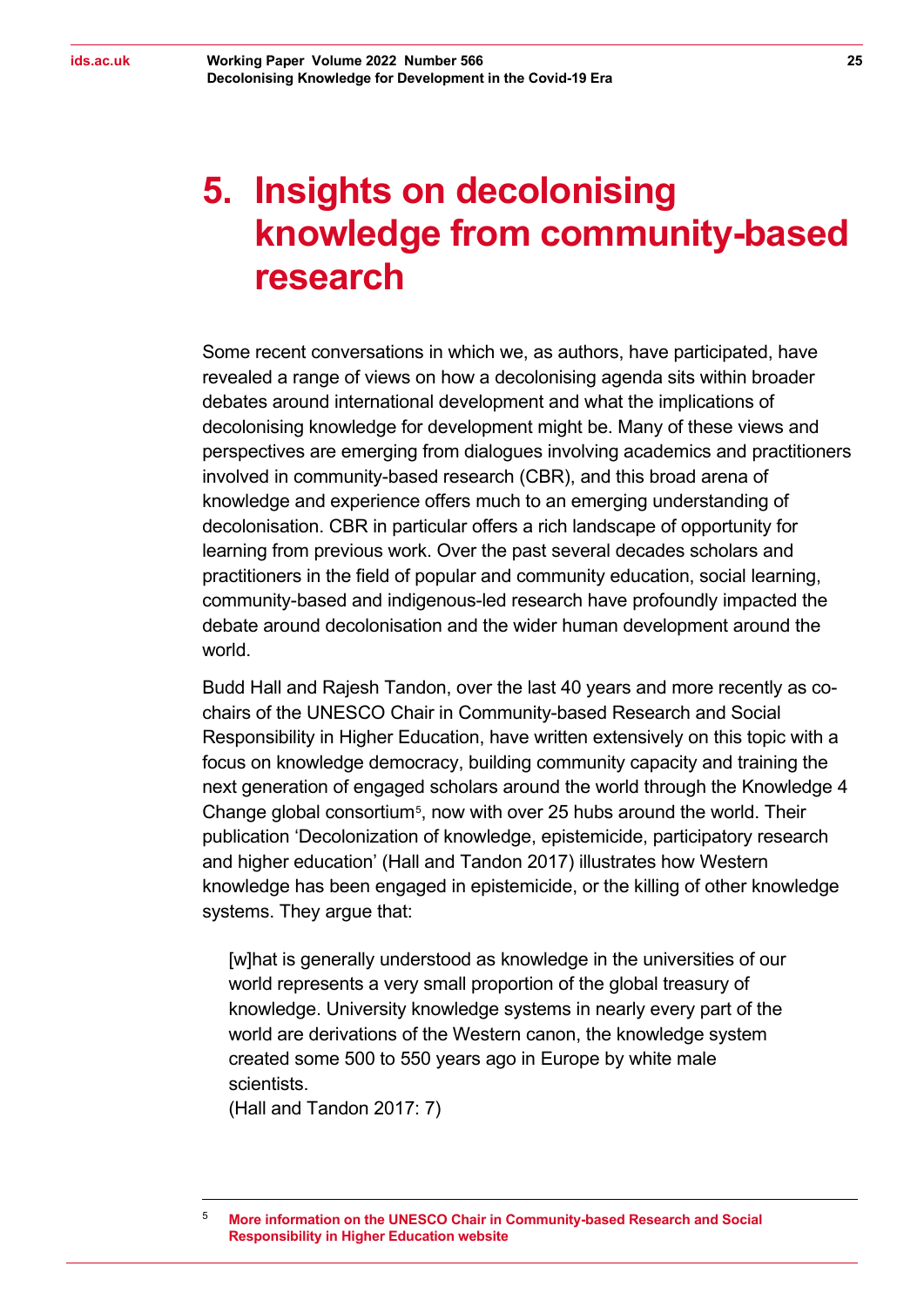Their body of work provides evidence for the ways in which community-based participatory research (CBPR) affirms knowledge as an action strategy for change and about the rendering visible excluded knowledges.

CBPR is a particular approach to research that involves active participation of actors, those whose lives are affected by the issues being studied, in all phases of research for the purpose of producing useful results to make positive changes (Israel *et al.* 1998). CBPR is used to promote mutual involvement, change and personal growth through the empowerment of community members. In this approach, both the researcher and participants are actively involved in developing the goals and methods for collection and data analysis, as well as implementation of the results that will promote change and increase awareness, generally to improve the lives of those involved (Kidd and Kral 2005). CBPR has three core principles: 1) community-driven, which means it is relevant to those most affected by the issue under study and leads to their self-determination; 2) participatory, power is shared equitably throughout the research agenda through reciprocal engagement in the design, implementation, and dissemination; and 3) action-oriented, the process and results are useful to community members in making social change (Taylor and Ochocka 2017).

The very aim of CBPR is to bring marginalised knowledges out of the margins. At its core, this approach interrogates the power relationships that are inherently embedded in Western knowledge production – it is decolonising, in that it recognises and supports the establishment of respectful relationships and places the power in the hands of the community.

CBPR traditions are based on critical social theory and pedagogies that are intended to provoke social and political change. Paulo Freire, the Brazilian sociologist and educator, coined the term *conscientização* which can be understood as deepening the attitude of awareness as a result of the emerging social transformation (Freire 1970). His work has been profound in informing the traditions of CBPR, anti-oppressive, and decolonising methodologies. participatory action research (PAR), embedded in many forms of CBPR, and highlighted in an extremely comprehensive handbook, recently published (Burns, Howard and Ospina 2021) is built on Kurt Levin's social psychology applications and is a type of 'social research with empirical basis that is conceived and carried out in close association with an action or with the resolution of a collective problem and in which researchers and participants representative of the situation or problem are involved in a cooperative or participatory mode' (Thiollent 2011: 14).

Several other scholars from Latin America have helped to strengthen political and social movements and disrupt the relations between society and knowledge. Orlando Fals Borda, a Columbian sociologist is considered one of the founders of PAR. He describes this as: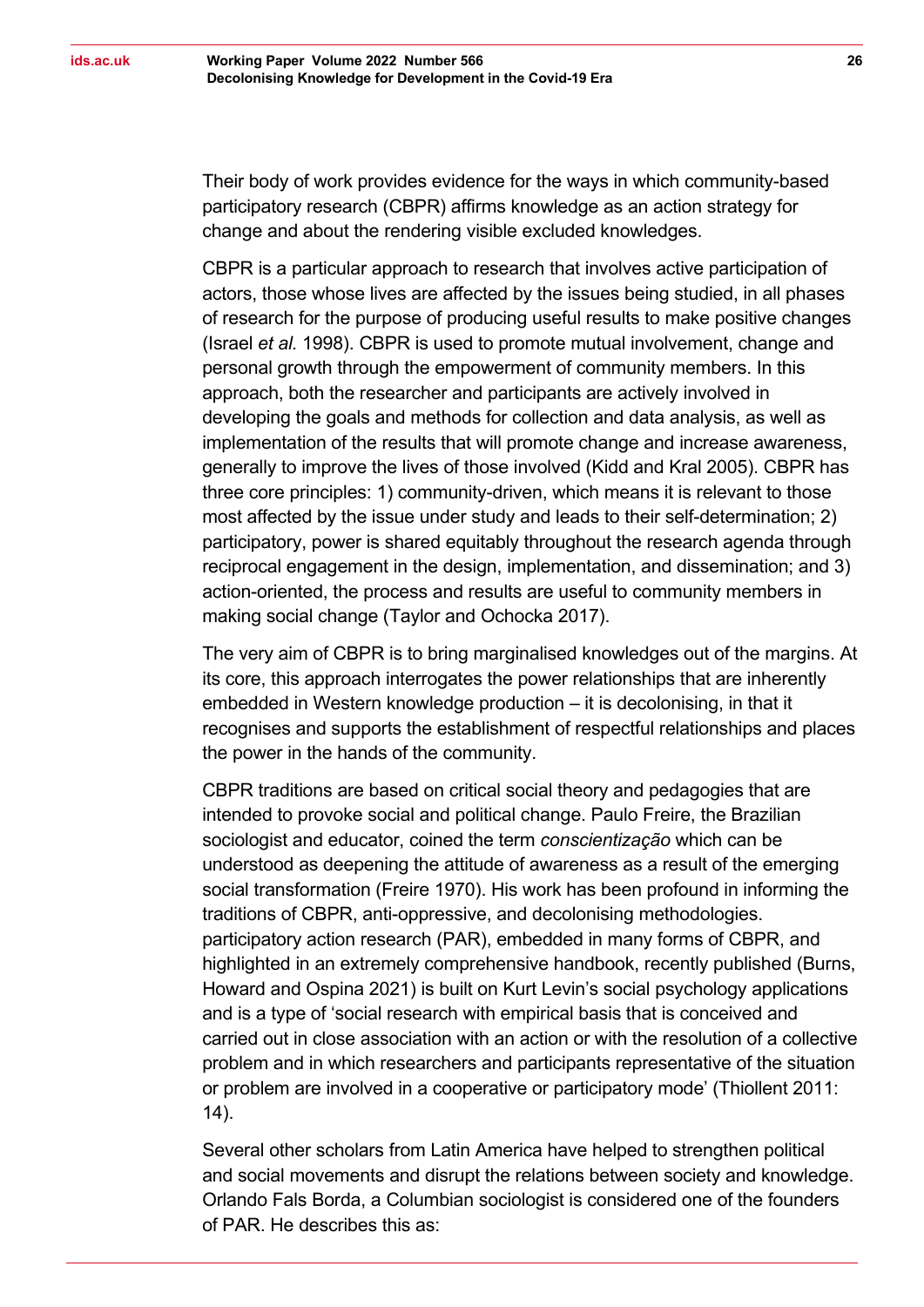[t]he participatory discourse or counter discourse, on the other hand, initiated in the Third World… postulates an organization and structure of knowledge in such a way that the dominated, underdeveloped societies articulate their own socio-political position on the basis of their own values and capacities and act accordingly to achieve their liberation from the oppressive and exploitative forms of domination imposed by opulent (capitalist) foreign powers and local consular elites and thus create a more satisfactory life for everyone. In this way a more human Weltanschauung, or world outlook, could be fashioned (Fals Borda 1987: 331)

For Fals Borda, Freire, and others, combining knowledge and action for social change is a pathway to liberation and freedom from oppression.

Perspectives on these issues have been expanded through recent participatory dialogues convened by the authors of this paper. In a roundtable $<sup>6</sup>$  $<sup>6</sup>$  $<sup>6</sup>$  hosted by the</sup> Covid Collective on local knowledge and participation, a view was expressed that unless linked to genuine transformations in practices and behaviours, current debates on decolonisation may become a somewhat tokenistic contribution which generates discussion and reflection but fails to lead to concrete actions which shift fundamental structural imbalances and inequities in society. Research undertaken with support from the Covid Collective is also highlighting the importance of community participation, for example in disaster response to ensure effective, inclusive recovery and promote longer-term resilience, although evidence suggests also that participation of affected communities in humanitarian activities remains limited.

Further reflections from personal experience were shared during an international panel on Decolonising Community-based Research convened by Community-based Research Canada<sup>[7](#page-26-1)</sup> in May 2021. Participants provided powerful testimonies which highlighted that this is not an abstract concern, but one which has tangible implications for development research. In their presentations at this event, three speakers underscored and brought urgent attention to the ways in which colonisation has been and continues to be a process of violence, dehumanisation, and the hierarchical and systemic exclusion of peoples privileged by western hegemony and its knowledge production.

Dr Catherine Hoppers, Professor and South African Research Chair in Development Education, University of South Africa, commented as follows: 'What does colonialism mean to people and why? Colonialism has created

<span id="page-26-1"></span><span id="page-26-0"></span><sup>6</sup> **[See Covid Collective website](https://www.covid-collective.net/what-local-responses-to-covid-19-can-teach-us-about-decolonising-development/)**

**[See Centre for Community-based Research website](https://www.communitybasedresearch.ca/post/decolonizing-community-based-research)**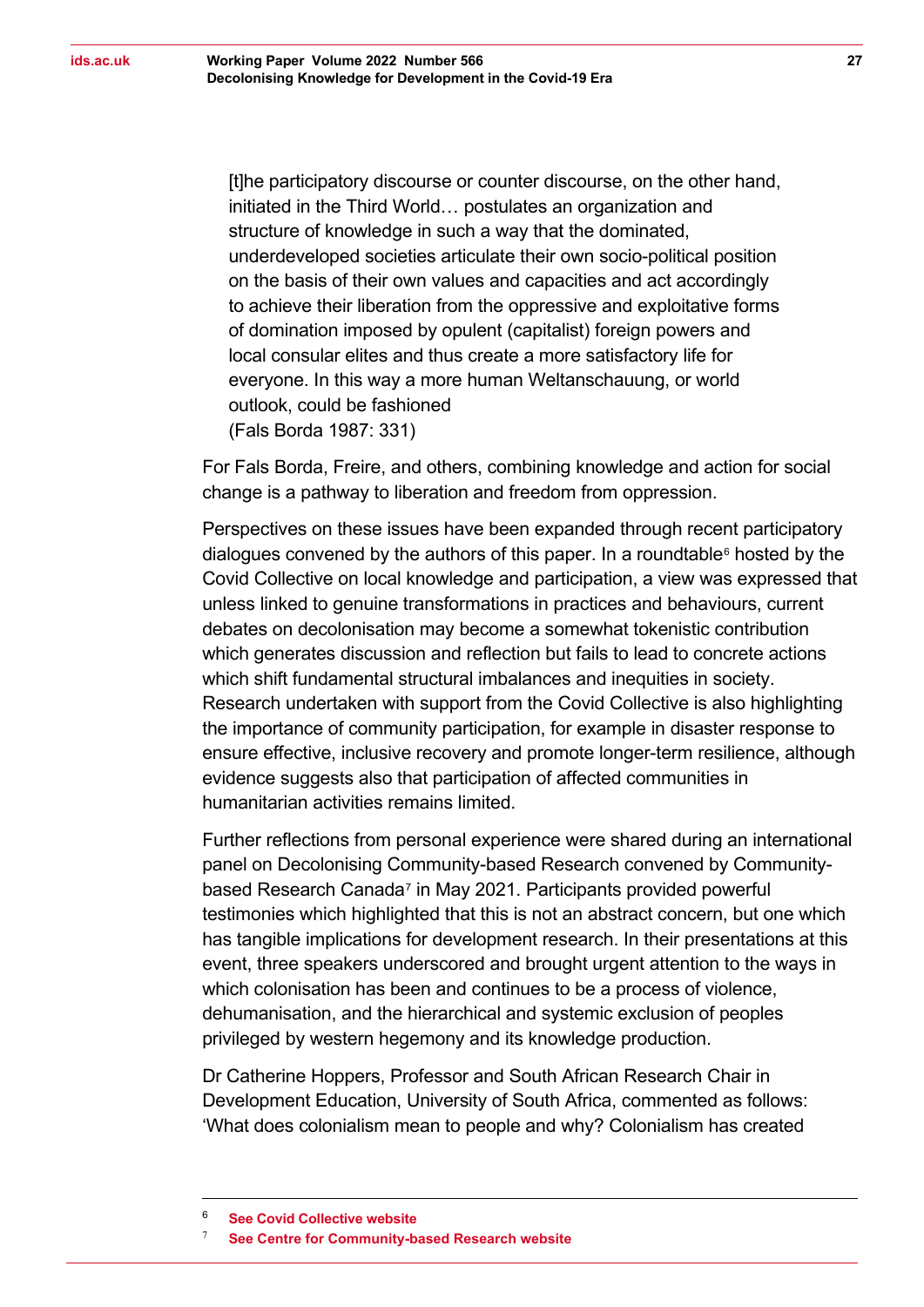dehumanisation, violence, and humiliation. This is not an abstract debate, it's a matter of life and death.' [8](#page-27-0)

Catherine Hoppers observed that to decolonise something, we need to first understand what colonialism means to people and why? Colonialism has created dehumanisation, violence and humiliation and has fundamentally changed people's way of being including their survival techniques and wisdom for relationships with nature. This knowledge has frequently been rendered irrelevant and has been strategically disempowered. Dr Hoppers brings our attention to the different forms of violence enacted by colonialism – individual, structural, and cultural violence – as the social, political, and economic arrangements that harm and cause injury to people and communities.

Hoppers has also expanded on these ideas in a paper (Hoppers 2021) in which she describes the role that universities have as the judges and arbiters of the value of their own research. She contends that going forward, we need to understand the structures that have determined colonialism, and the very ways that colonial research methodologies have imposed racial, social, and political hierarchies. The impacts of which permeate into the very fabric of society and everyday life through the production, valuation, and dissemination of certain knowledges over others. She argues in her most recent paper that indigenous knowledge systems demand several transformative changes including establishing an ethically sound and ecologically constituted way of thinking; affirming the multiplicity of worlds and forms of life; creating a shared paradigm shift; self-reflexive praxis; becoming critical explorers of human and societal possibilities; establishing new evaluation and appraisal criteria; and a transformation to new futures.

Nkatha Mercy, PhD Student, West Virginia University and co-chair of the Nyerere K4C UNESCO Hub, Tanzania, made the following contribution: 'Colonisation as the co-production of colonised/coloniser, and the need for "rehumanisation" as a planetary project. The colonial project assumes that only some people are human enough to produce, understand and be the purveyors of knowledge.' [9](#page-27-1)

Nkatha brought to our attention some of the continued barriers (e.g., methodological, epistemological, structural, linguistic) in our attempts to conduct community-based research in order to achieve knowledge democracy. The SDGs as a case in point, with 17 goals and 169 targets, and the intent to 'leave no one behind'. Yet, indigenous peoples are referenced only four times in the SDG framework.

<sup>9</sup> *Ibid.*

<span id="page-27-1"></span><span id="page-27-0"></span><sup>&</sup>lt;sup>8</sup> Discussion panel, Community-based Research Canada, 27 May 2021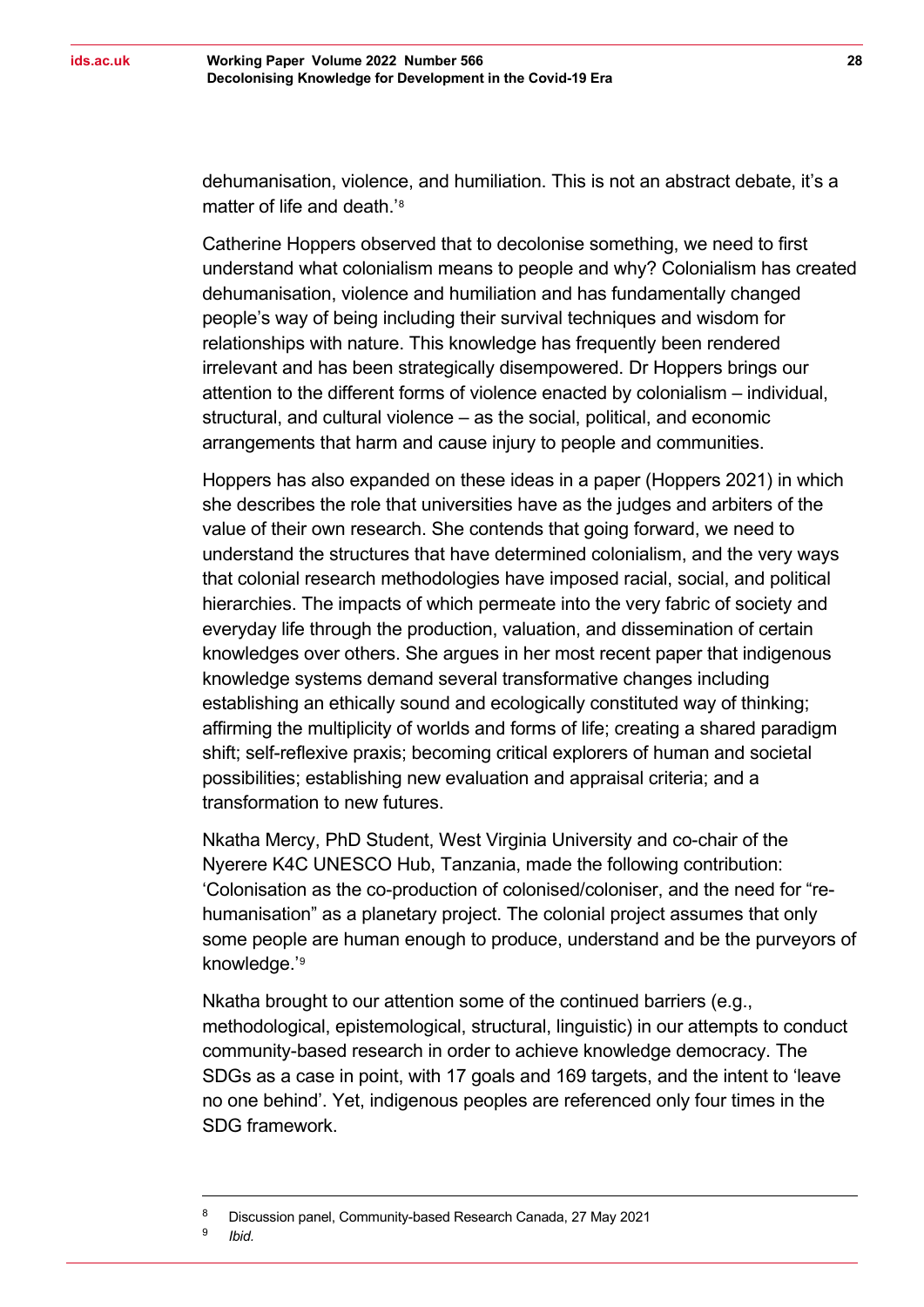Nkatha observed also that the SDGs frame challenges as technical, and which are amenable to being 'solved' by 'field experts'; and that they also prioritise metrics with limited room for lived experiences, those which are essential to fully understand the lived experiences and shifting needs of farmers, migrant workers, or coastal fishermen, for example. She highlighted the importance of being attentive to the potential of PAR and methods to move beyond and deconstruct the more common decolonising characteristics of much development research. She noted too the need for trusting relationships and also to see those engaged in research processes as knowers. In this light, decolonisation is more than just methodological reorientation but a revolutionary concept of 're-humanisation'. Nkatha stressed the need for researchers to consider knowledge democracy if they are serious about being on pathways of true transformation.

A third vignette, as shared by Dr Danilo Paiva Ramos, Professor in Anthropology and Ethnology, Federal University of Bahia, Brazil, describes the experience of researchers working in the Amazon who seek to engage with communities who themselves are indigenous yet extremely diverse, highlighting ways of engaging with, and learning from, their knowledge and experience.

*The work is part of a bigger political struggle, amidst an effort to understand deeply the complexity of all power relations in contested contexts, if we are serious about decolonising health, and knowledge, and committed to reducing violence and inequalities.*[10](#page-28-0)

Danilo's work illustrates the ways of generating action which could be part of a wider set of struggles for basic rights. Indigenous leadership, anthropology, and intercultural communication for Covid-19 response in The Alto Rio Negro Indigenous Territory of Brazil. In relation to a collective project called 'unequal voices' which brings together professionals and indigenous leaders and students, he highlighted that communicating in health is not easy in a multilingual and intercultural environment with 22 different ethnic groups and languages. In this very complex context, exacerbated by the Covid-19 pandemic, he explained that researchers need to think deeply about interculturality in health. In the unequal voices project, indigenous leaders are leading the initiative – for example discussing social control measures, and they are enhancing the participation of indigenous voices in health policy formation through action research processes and dialogue.

<span id="page-28-0"></span>As indicated in this section of the paper, many researchers have written, and spoken, about their perspectives on why decolonisation of knowledge for development is needed and is urgent. In some dialogues, particular emphasis has been made on the urgency of decolonisation of knowledge in respect to indigenous peoples, and their knowledge and experience. Hoppers, in the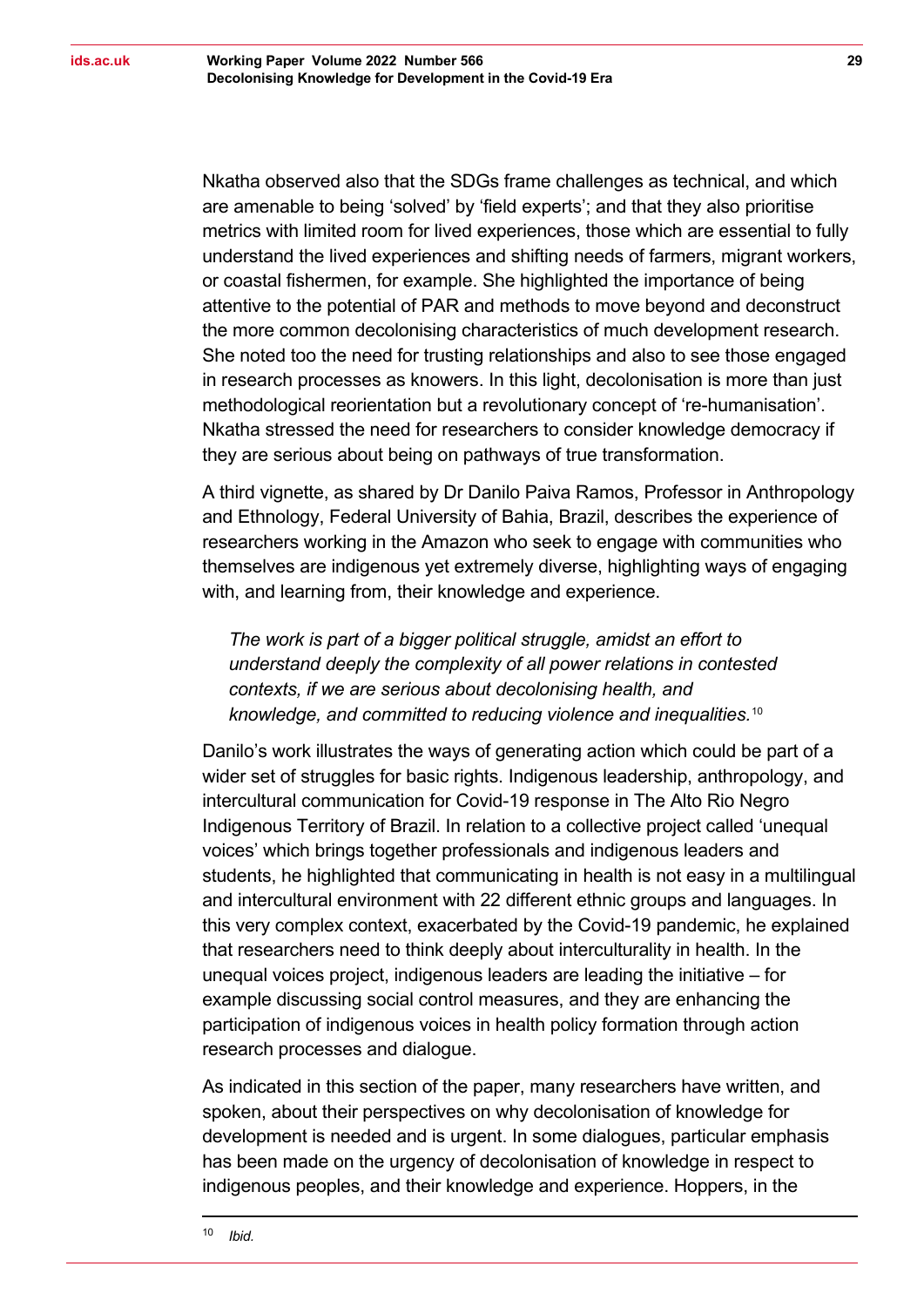Community-based Research dialogue mentioned above, for example, called on all researchers to be ethical warriors – not just 'researchers', and to invest in understanding the phenomenon and the basic cultural structures of colonialism. She observed that intercultural debate is necessary, and modern science is not the only form of knowledge. We consider this important issue in more detail in the following section.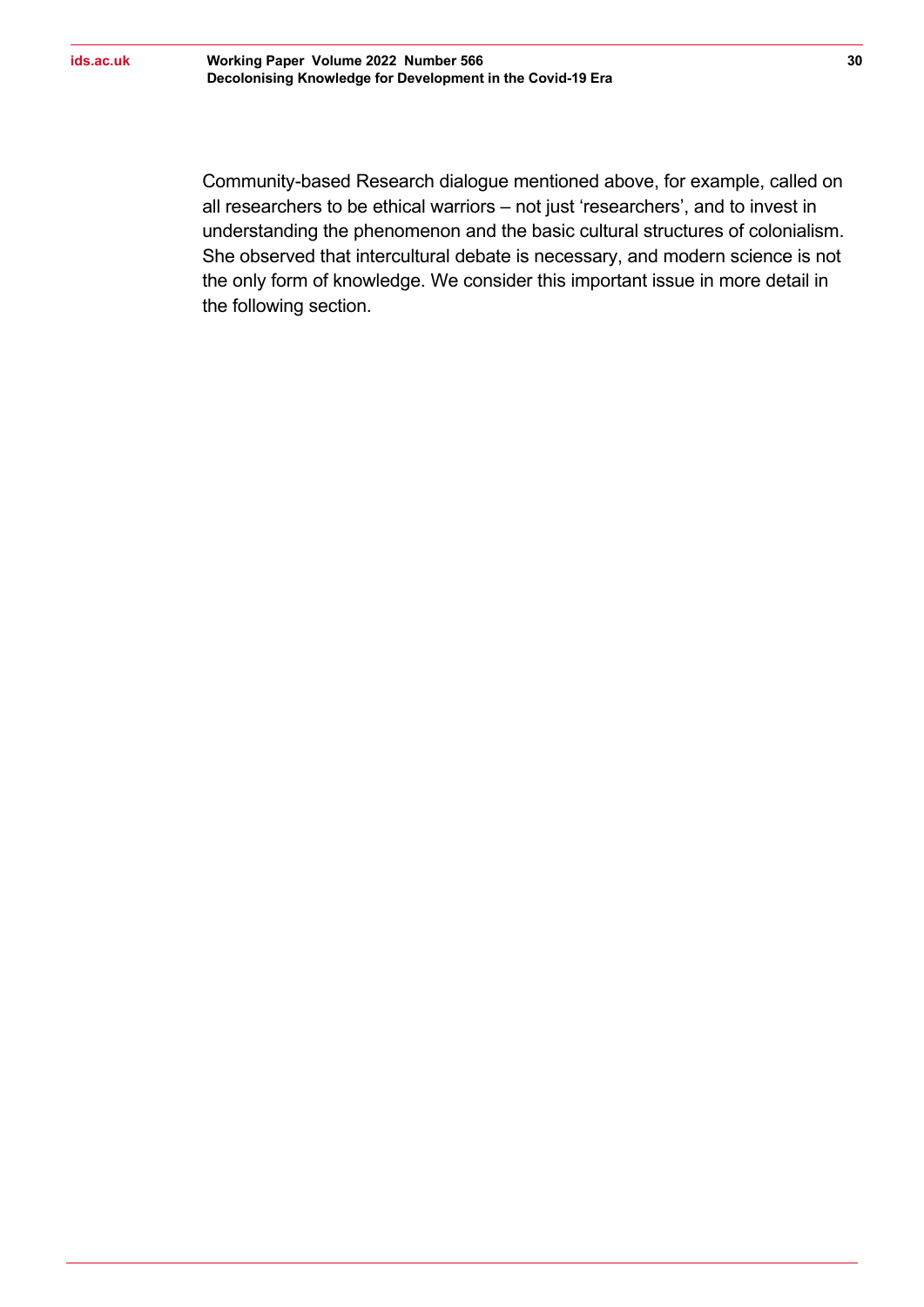# <span id="page-30-0"></span>**6. The centrality of indigenous knowledge systems in decolonising knowledge for development**

The role and societal importance of indigenous knowledge has long been recognised (Oloruntoba, Afolayan and Yacob-Haliso 2020; Tharakan 2015). For example, in a recent paper in *Nature, Ecology and Evolution* entitled 'Decoloniality and Anti-Oppressive Practices for a More Ethical Ecology', Trisos, Auerbach and Katti (2021) develop five concrete and useful interventions for the decolonisation of scientific knowledge: decolonisation of the mind, knowledge of histories, the decolonisation of data, the decolonisation of expertise, and working in inclusive teams. They emphasise the need for greater collaborations, a focus on local knowledge and emphasis on relationships, trust, care, and a commitment to sustaining or improving the future – for people and the planet. The literature in several other disciplines over the last five years has emphasised and made calls to action for locally produced knowledge production (UNESCO Chair in CBR 2020) with greater emphasis and appreciation for indigenous and subaltern knowledge systems that are place-based and linked to social and ecological relations as critical for the survival of our planet (Parsons, Fisher and Nalau 2016; Schang *et al*. 2020; Townsend, Moola and Craig 2020).

Colonisation is a process that is ongoing, and research has been one of its tools – appropriating knowledge and racist framing of indigenous peoples, it has been a tool for social control and exclusion (Smith 1999). Alongside the advancement of CBPR has been a strong resistance by indigenous scholars to undo the construction of colonising ontologies and epistemologies and have proposed research with indigenous ways of knowing and methodologies. Some of these notable works include Shawn Wilson's *Research is Ceremony: Indigenous Research Methods* (2008), Margaret Kovach's *Indigenous Methodologies: Characteristics, Conversations and Contexts* (2009), Linda Tuhiwai Smith's *Decolonizing Methodologies: Research and Indigenous Peoples* (1999), Bagele Chilisa's *Indigenous Research Methodologies* (2011), Susan Strega and Leslie Brown's *Research as Resistance: Revisiting Critical, Indigenous, and Anti-Oppressive Approaches* (2015), Lorna Williams *et al.*'s *Walking Side by Side: Living Indigenous Ways in the Academy: Linking Pedagogy to Practice* (2014), Jeff Corntassel's *Everyday Acts of Resurgence: People, Places, Practices* (2018) or Deborah McGregor, Jean-Paul Restoule and Rochelle Johnston's *Indigenous Research: Theories, Practices, and Relationships* (2018) to name but a few. There is no single indigenous research paradigm – these knowledges are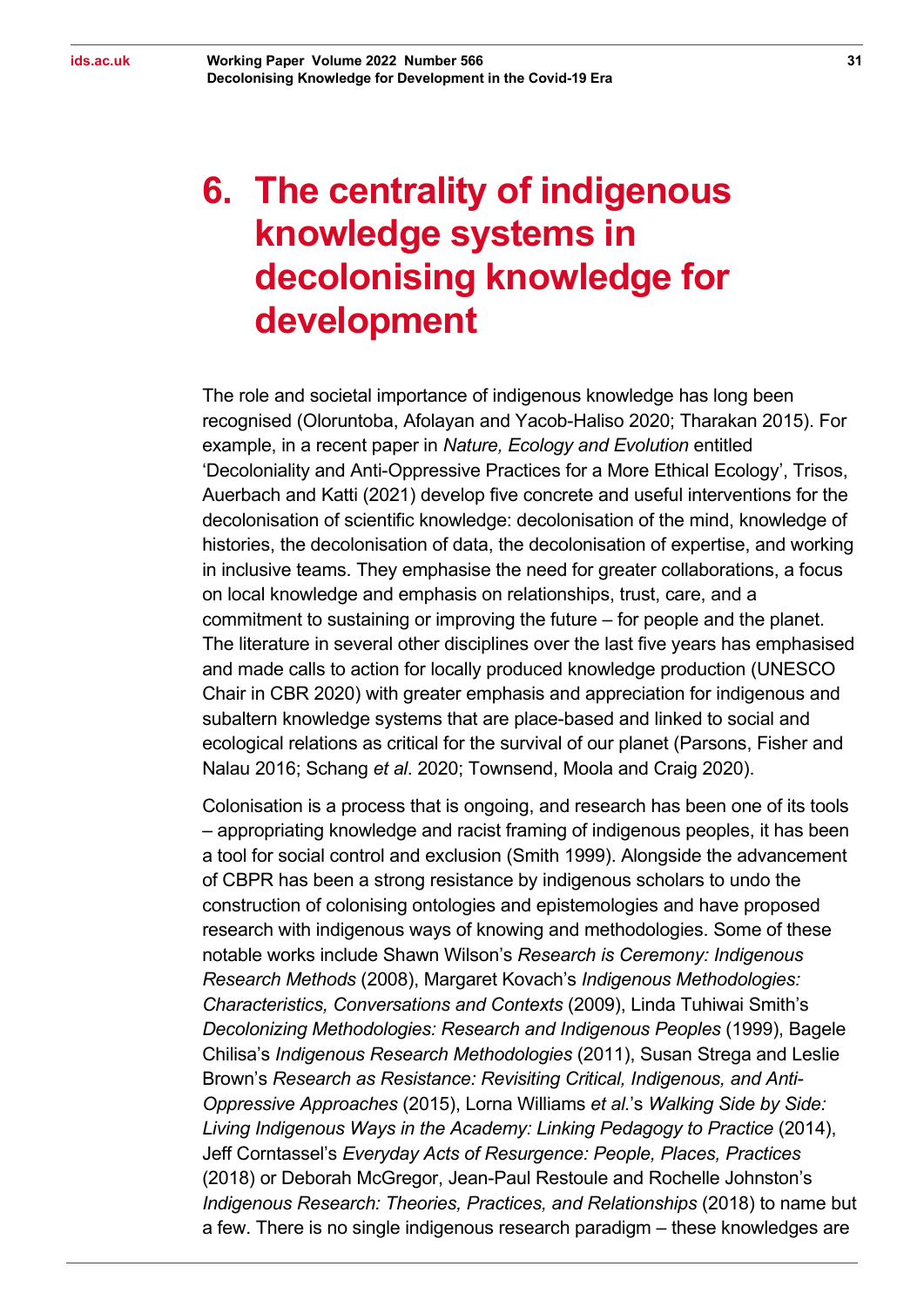as diverse as indigenous peoples themselves – however they do share a common feature of being distinct from non-indigenous approaches to research. McGregor *et al*. (2018) describe some of these key elements, including 'supporting diversity and intellectual self-determination, recognising traditional and contemporary indigenous knowledge traditions, the value of community leadership and support, and the community's ownership of knowledge' (McGregor *et al.* 2018: 2).

Although often described within the context of decolonisation, indigenous research methodologies are not simply a response to colonialism but have existed for thousands of years (Wilson 2008). They reflect the diversity of worldviews, ontologies and epistemologies of diverse indigenous nations and can be traced to the land, and ancestral sources of knowledge (McGregor *et al.* 2018). Another notable scholar highlighting this point is Ugandan activist Paulo Wangoola, who is known for his work in founding the Mpambo Afrikan Multiversity, a village-based institution of higher education and research for the support of mother-tongue scholars of Afrikan indigenous knowledge. Upon returning to his village, after many years on other parts of Africa and abroad he shared this message with his Elders:

You sent me out, one of the lesser young people of my generation, to gain Western knowledge and to work in the structures and organisations of the Western world. I have been to their universities, have worked with their governments, have created Western style organisations here in Africa and now I have come home to share what I have learned. I have come to tell you that we, the children of Busoga Kingdom, the children of Afrika will never realize our full potential as people in our communities and as contributors to the global treasury of knowledge if we continue to depend wholly on the content and ways of knowledge of the European peoples. Our way forward must be linked to the recovery, replenishment and revitalization of our thousands of years old indigenous knowledge. (Hall 2014: 143)

In 2013, at the University of Victoria, Canada, Paulo Wangoola spoke in the First Peoples House, on the significance of this intellectual revolutionary movement and the creation of the multiversity, *'*because university means one and universal – we wanted to make space and give people the chance to advance their knowledge systems, languages and culture*'* (Wangoola 2013)

There is a strong global movement for indigenous-led knowledge sovereignty and self-determination. In Canada, for example, several First Nations, Métis and Inuit communities and organisations have developed their own research protocols and procedures as a measure for increased self-determination and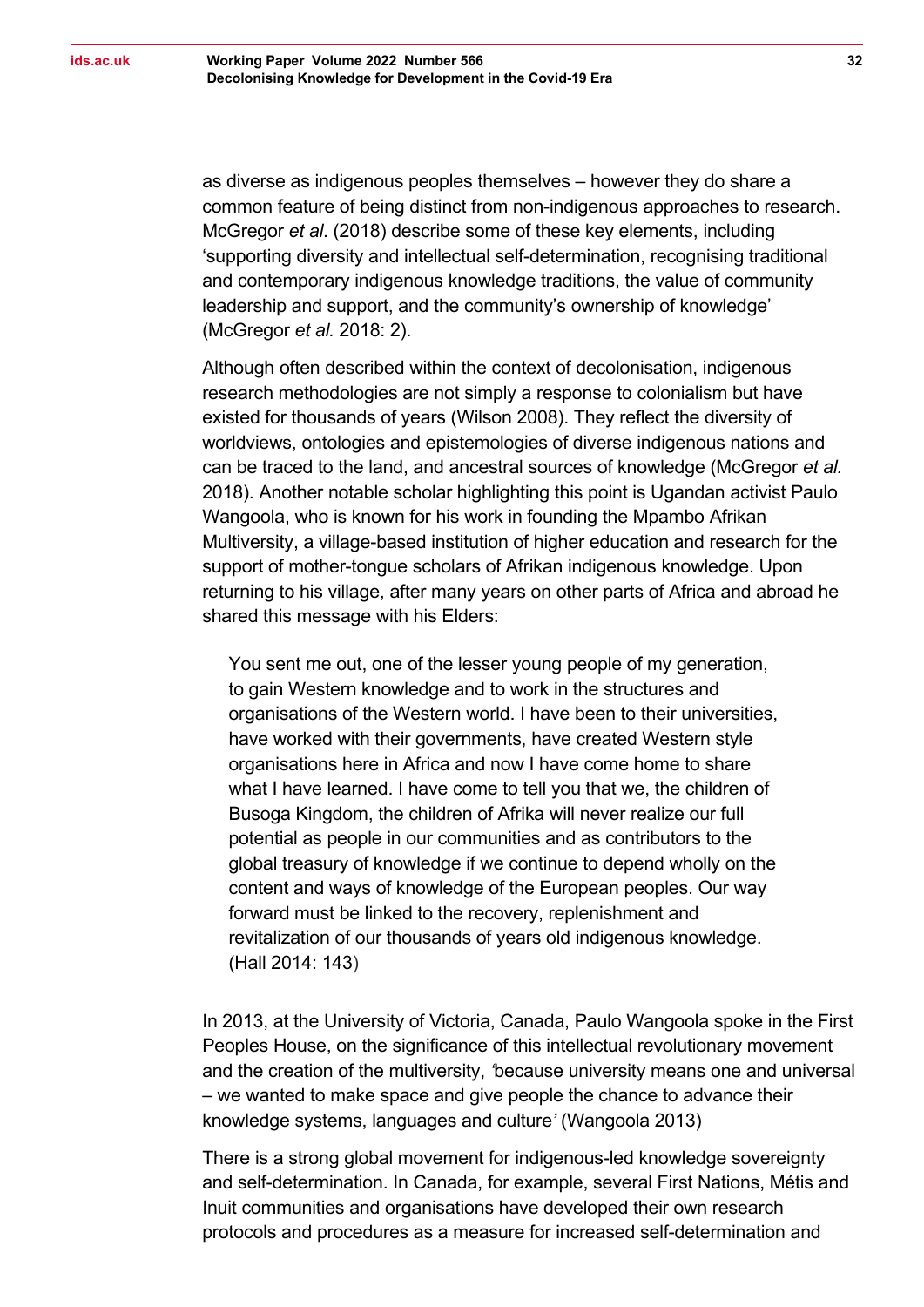assurance of respectful research processes. The National Inuit Strategy on Research, [11](#page-32-0) for example, was launched in 2018 as a guiding framework to improve the way Inuit Nunangat research is governed, resourced, conducted, and shared. Other national advancements include The Canada Research Coordinating Committee framework for indigenous-led research and leadership released in 2019<sup>[12](#page-32-1)</sup>, and new funding programmes to support indigenous research and equity, diversity, and inclusion. The Great Plains Tribal Epidemiology Center has also produced an Indigenous Evaluation Toolkit (2018), which is another important example of a resource whereby indigenous communities are generating research methodologies themselves, which are valuable not only for their own use, but also for others.

Approaches such as CBPR and indigenous research are clearly powerful ways to decolonise knowledge by recognising and embracing multiple knowledge systems and disrupting power relations typical of colonial structures. How then may researchers approach decolonising their research approaches and ways of working, and thinking? What does this look like in practice?

<span id="page-32-0"></span>**<sup>11</sup> [Please see Inuit Tapiriit Kanatami website](https://www.itk.ca/wp-content/uploads/2018/04/ITK_NISR-Report_English_low_res.pdf)**

<span id="page-32-1"></span>**<sup>12</sup> Available on the official [Government of Canada website](https://www.canada.ca/content/dam/crcc-ccrc/documents/strategic-plan-2019-2022/sirc_strategic_plan-eng.pdf)**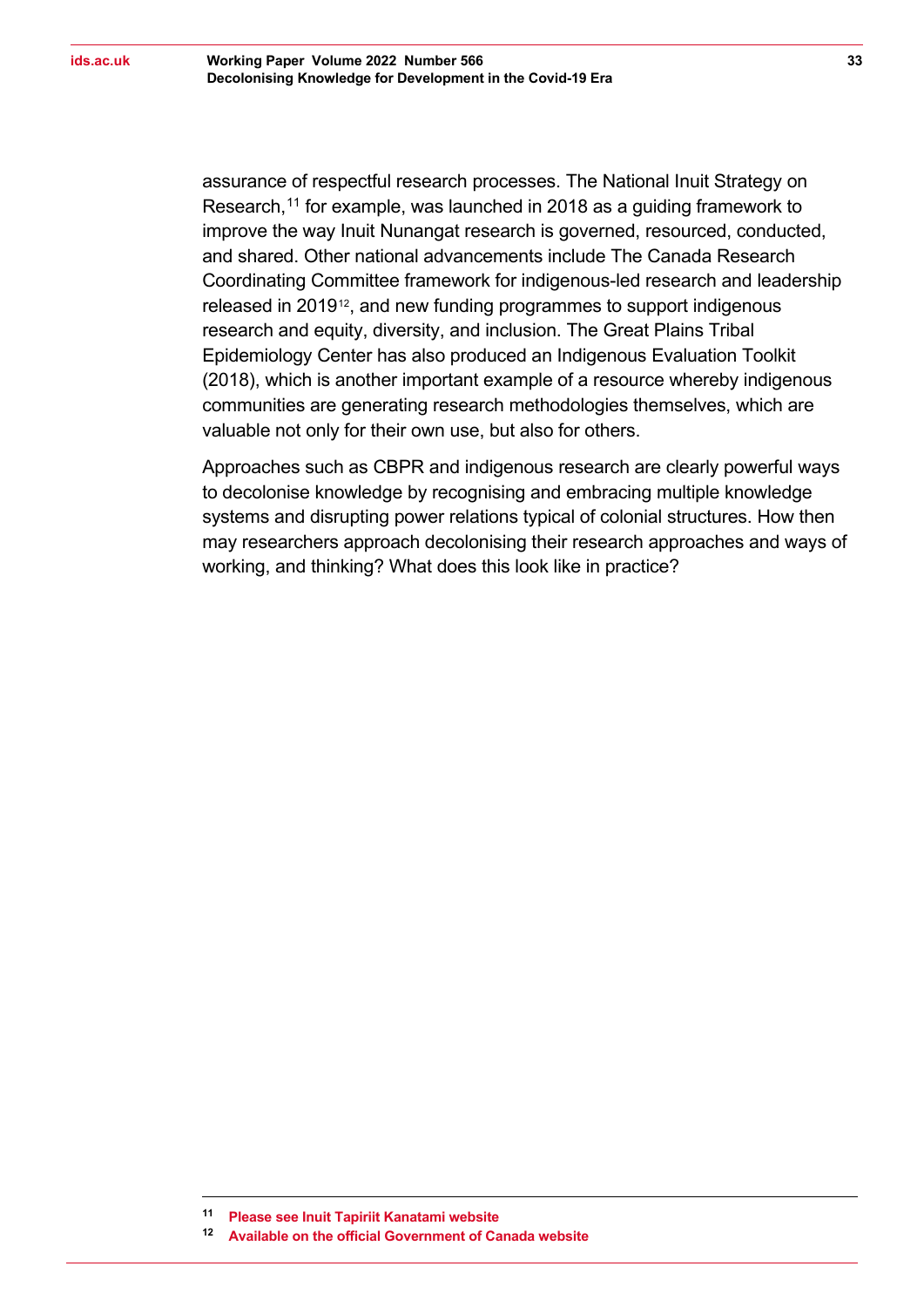# <span id="page-33-0"></span>**7. Shifting research mindsets and practices; some implications for how researchers can help decolonise knowledge for development**

As this Working Paper has sought to demonstrate, there are many thinkers, writers and practitioners engaged in a variety of activities which either explicitly, or implicitly, seeks to decolonise knowledge for development. Strega and Brown (2015) for example, call for critical reflexivity in research practice, an approach to reflection that focuses on the politics and ideologies embedded within research processes and within the self as researcher. In order to do this, they argue researchers must uncover and challenge the power relations embedded in research, and to uncover and challenge hegemonic assumptions about the nature of the world, the self, and research. These hegemonic assumptions flow from the defining ideologies of the current era time: white supremacy, capitalism, and patriarchy.

Building on past experiences and lessons learned, and in order to seek transformative progress in addressing some of the most intractable development challenges, we identify four potential priority areas where intentional approaches regarding knowledge may help to make a difference.

#### <span id="page-33-1"></span>**7.1 Identifying what, and whose, knowledge is valued, counted and integrated into development processes**

As indicated in the previous sections, it is all too common that researchers fail to recognise or value knowledge needed to address some of the world's greatest challenges, because of where it resides and who has generated it. Who can legitimately know and produce useful knowledge? With/for whom, and why? As the previous discussion has indicated, there is no one way of knowing. Wisdom exists in every community. To decolonise knowledge, it seems necessary therefore to recognise people as knowers of their experience and weave together knowledge from various sources, including from indigenous and local knowledge systems. The most compelling narratives, particularly those characterised by 'incertitudes' (Scoones and Stirling 2000) are shaped by multiple perspectives and different forms and expressions of knowledge, and by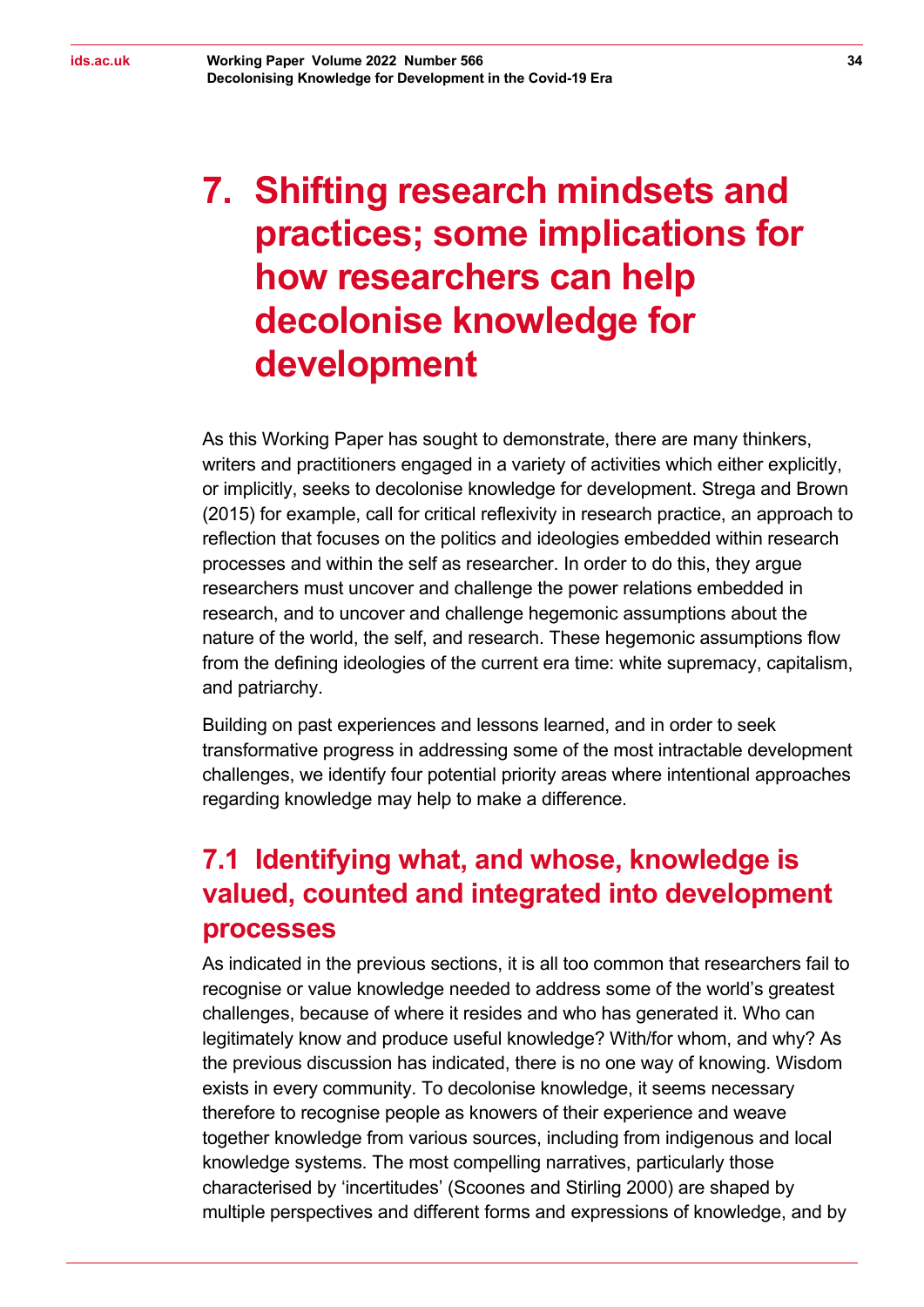working in a spirit of inclusion and in participatory ways. This is not to suggest that in certain areas of knowledge, for example medical science with vaccine development as a topical example, the importance of expertise and validation through processes such as academic peer review becomes invalid. However, the perception often persists that 'expert knowledge' is of a higher order to a wide range of other knowledges simply because of the power structures and hierarchies that give it authority. Experience from responses to the Ebola epidemic provides many examples of how community-based knowledge of culture and context was critically important in finding pathways towards reducing spread of the disease; the same is true in the context of promoting Covid-19 vaccine uptake which varies significantly between communities due to a range of social and cultural factors.

Since power is such a critical element in the struggle for social justice, the concept of 'cognitive justice' – or whose knowledge counts – is helpful in understanding how and in which ways attention is paid to epistemology. Many scholars (Hall and Tandon 2017; de Sousa Santos 2014; Visvanathan 1999) have taken a critical and urgent stance to this agenda. In the context of research and higher education, the UNESCO Chair in CBR[13](#page-34-0) has undertaken several studies that are providing a better understanding of 'knowledge cultures' in diverse communities, and the fundamental assumptions and patterns of meanings around knowledge creation, validation, dissemination and use that characterise diverse knowledge cultures. They define 'knowledge culture' as the set of practices, arrangements and mechanisms bound together by necessity, affinity, and historical coincidence which, in a given area of professional expertise, make up how we know what we know and how knowledge is created (Cetina 2007). 'The differences between the ways that knowledge is understood, constructed, validated, and used in academic and non-academic settings is complex and may create obstacles in working across knowledge cultures' (UNESCO Chair in CBR 2020).

Acknowledging the value of, and engagement with, different knowledges and their creators, therefore seems crucial throughout the research process, as illustrated in the example (described in Box 7.1) of research with indigenous communities on the west coast of Canada[14.](#page-34-1)

<span id="page-34-0"></span><sup>13</sup> **[See UNESCO Chair in CBR website](https://www.unescochair-cbrsr.org/)**

<span id="page-34-1"></span><sup>14</sup> **See [Canada K4C Hub \(Salish Sea\) website](https://www.unescochair-cbrsr.org/canada-k4c-hub/)**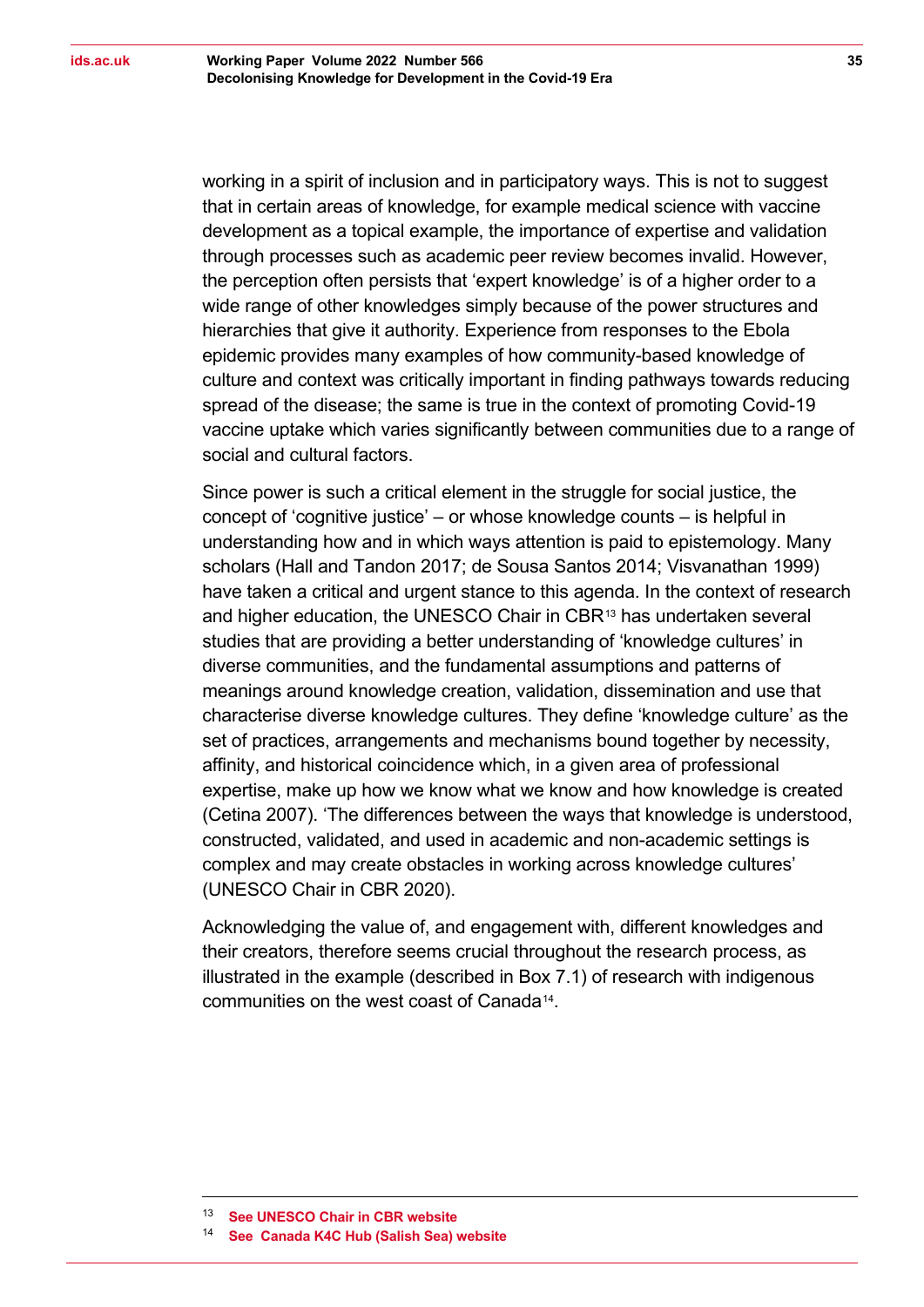<span id="page-35-1"></span>The Salish Sea Hub is a partnership between the University of Victoria (UVic), the Victoria Native Friendship Centre (VNFC) and the Victoria Foundation, offering training and expertise in community-based participatory research (CBPR) to local community organisations, First Nations, and public institutions. A project led by the Salish Sea Hub was initiated by the VNFC when Elders they serve wanted to know more about how the Covid-19 public health measures were affecting their communities. Through a Covid-19 recovery grant through UVic, the Hub quickly assembled an Elders advisory and community co-researchers including 12 UVic students in a CBPR course to conduct phone interviews with 80 Elders during 2020–21. The research was initiated, led, and conducted by the VNFC staff, Elders and student volunteers and helped to provide enhanced understanding of the impacts including *emotional, spiritual, mental, and physical* and an evaluation of programming that was quickly initiated by the VNFC in response – such as The Hampers Programme, Elders Tech Time, phone chain and other critical supports. Staff, Elders, and students met regularly to share findings and are producing a report and knowledge tools to share to other friendships centres and indigenous service organisations.

#### <span id="page-35-0"></span>**7.2 Decolonising knowledge asymmetries – learning through research, and as researchers**

Doing research provides researchers with a wealth of opportunity to learn about, and address, decolonisation of knowledge. But how researchers approach this challenge, with whom, where, and how, is of critical importance. 'Inclusive' research methods may not actually provide an opportunity to decolonise knowledge, because this may not be part of the intent, and is often avoided because it is uncomfortable, difficult, and perhaps is not a shared expectation.

In the Covid Collective synthesis paper referred to earlier, Lenhardt (2021a) observes that the Covid-19 pandemic has sparked a renewed focus on the role of local actors and local knowledge in responding to crisis. These disruptions to the 'normal' way of doing things have led to adaptions of research and support by distance, but they are also highlighting what local communities can and should be leading themselves through research and knowledge creation. She writes about the importance and critical role of local participation in responding to – and recovering from – the Covid-19 crisis. She also notes the multiple benefits of local participation, including contributing to more effective information sharing, mobilising local [life and livelihoods saving networks in the area,](https://pubmed.ncbi.nlm.nih.gov/28452127/) and promoting community empowerment, resilience, and trust. She observes also that local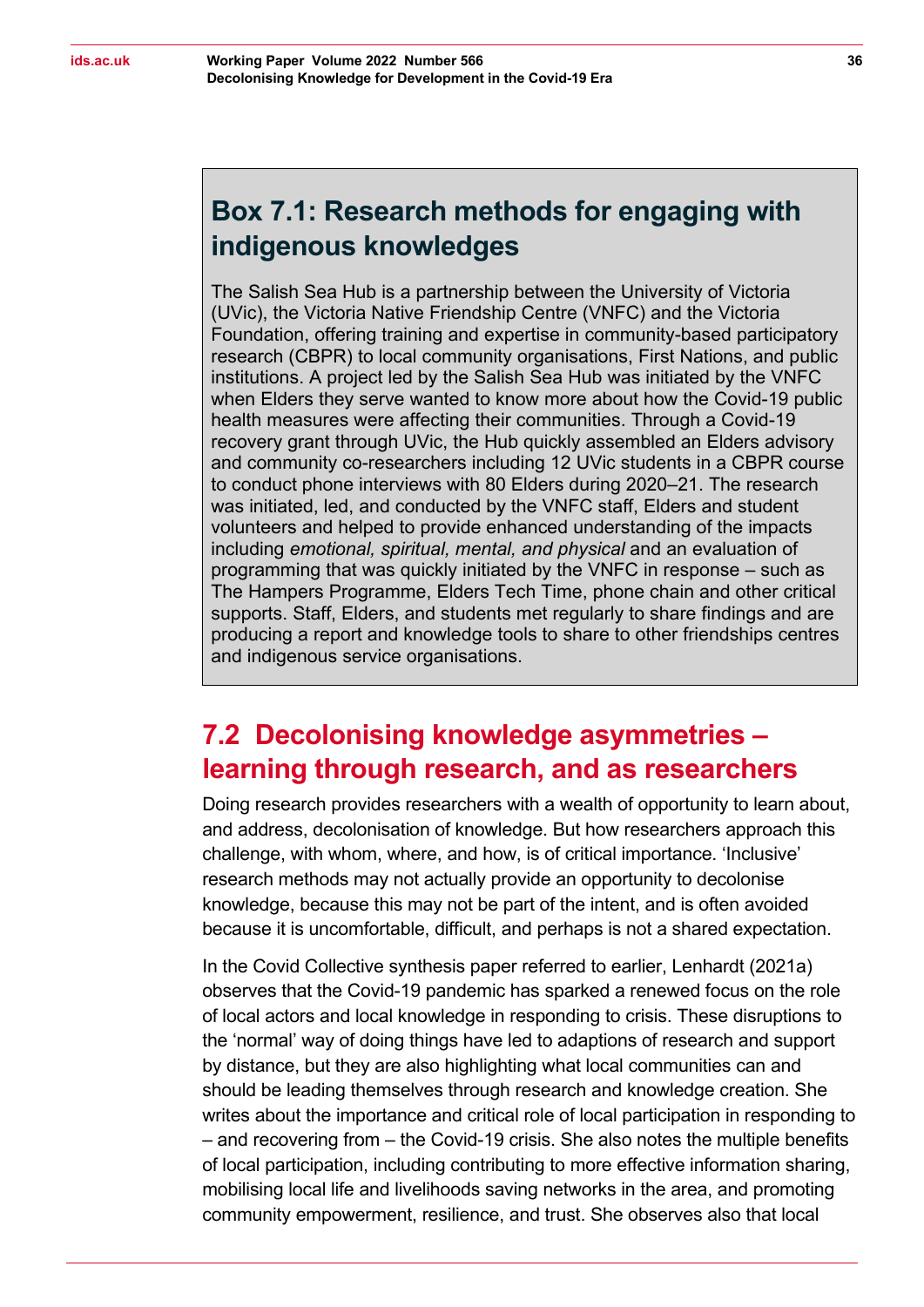participation is valuable in its own right, ensuring that individuals and communities are empowered to make decisions about their own needs, and how and what they want to rebuild. These community based participatory processes may themselves be designed as action research in which the process is as much an outcome as the impact of results, thus generating important learning about the nature of research, and community action and engagement. Yet agencies supporting communities often struggle to integrate participation in their operations. ALNAP (2014) note the limited integration of local participation in humanitarian activities beyond initial consultation in the project design phase and as in-kind labour in project delivery.

#### <span id="page-36-0"></span>**Box 7.2: Research methods for engagement with local communities**

The Society for Participatory Research in Asia (PRIA), based in New Delhi, India, has been operating for over 40 years throughout Asia, with the aim of supporting the development of grass roots knowledge with the urban and rural poor for social change. One of their projects works to build capacity on the social and economic empowerment of women informal migrant workers in Gurugram, India. The impacts of Covid-19 on women domestic workers in Harijan Basti, Gurugram is multifaceted. In addition to fear of contracting the virus, they also face the fear of discrimination, of joblessness, and a fear of stigmatisation, of being labelled as 'corona spreaders'. In response, PRIA initiated a CBPR project 'Sapne Mere, Bhavishya Mera' and conducted a needs assessment survey in February 2021 with the women informal migrant workers of Harijan Basti it was revealed that 60 per cent of women domestic workers were removed from their jobs as soon as the nationwide lockdown was announced in 2020. A Women's Resource and Support Centre was created to perform the following: an information hub on rights and legal mechanisms; an Adult Learning Center to develop skills like sewing, cooking, business management, and more; a safe, clean, collectivising space for social interaction, recreational activities, and stressfree downtime; and a recruitment/employment advisory.

In addition to responding to the direct needs of the women, 'This project has revealed very encouraging attitudes about how women in the community envision their futures through the Centre. Learning new skills will ensure better employment opportunities.'

**[For more information about this project please visit the PRIA website](https://www.pria.org/updates-sapne-mere-bhavishya-mera-women-domestic-workers-envision-a-sustainable-future-30-587)**.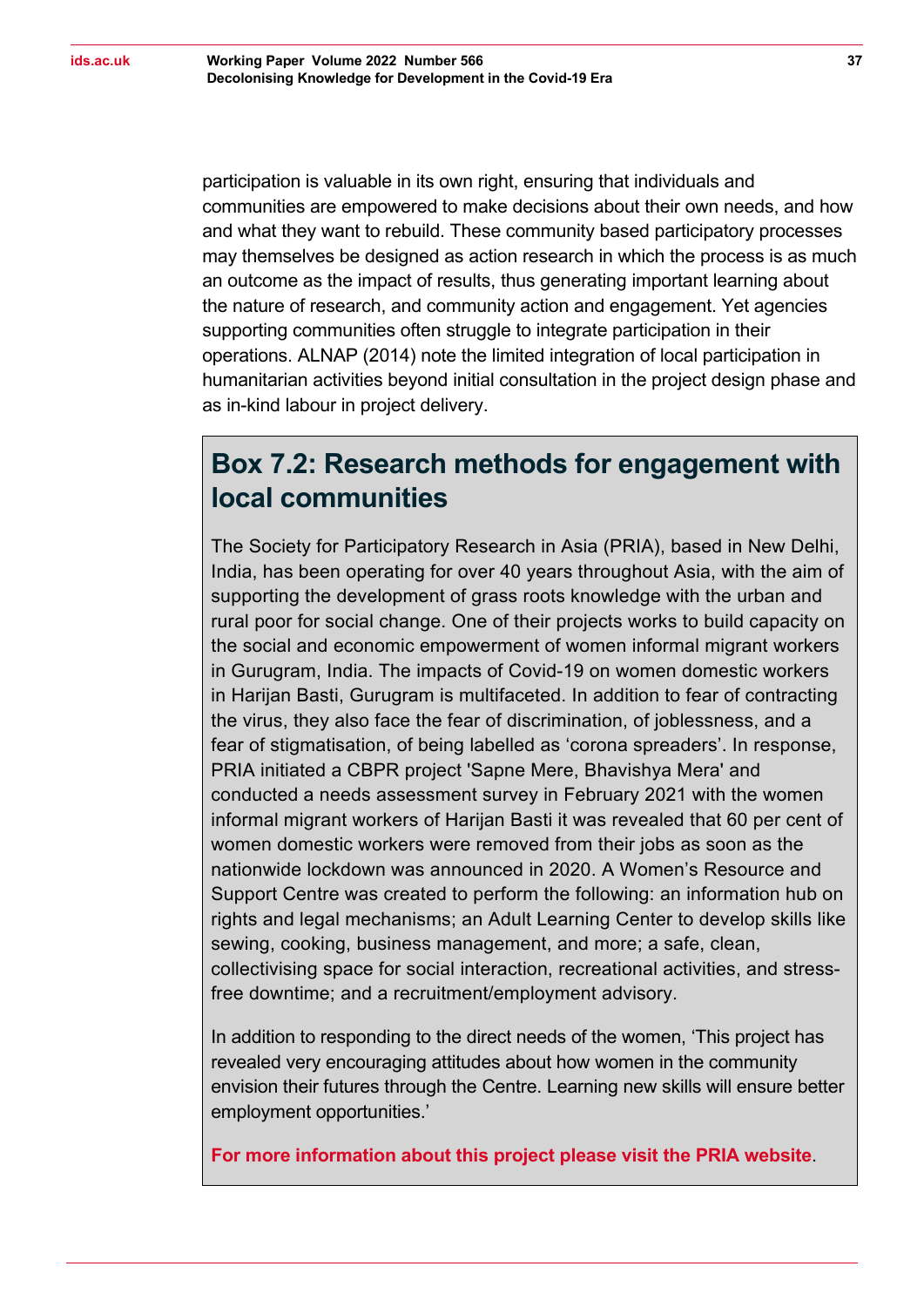Researchers can, however, look to examples identified through, and within, changing research practices of increased participation and shifting of power. Box 7.2 provides and interesting example of community-based research and local participation in India towards local communities over the last year, to learn how to do things differently.

Promoting decolonisation of knowledge asymmetries is challenging. As noted earlier in this Working Paper, a number of decolonial, post-colonial and postdevelopment scholars have initiated conversations on the epistemological foundations upon which Covid-19 response and recovery, and development more broadly, will be built (see Kwok2020; Leach *et al.* 2020; Ndlovu-Gatsheni 2021; Rutazibwa 2020; Vazquez quoted in Rutazibwa 2020; Westboy and Harris 2020). Rutazibwa argues, however, that failures in international coordination and cooperation, and lack of support to lower-income countries, have highlighted colonial legacies in unequal resource capacities and global solidarity. She also comments that 'individual and local community initiatives painfully and sharply highlight where our structures and national and global systems of governance murderously fall short' (2020: 2). Such shortfalls may arise in part because of the perceived disadvantages of localisation of efforts within international cooperation. These may include additional costs of interventions in terms of financial resources and time, and the perceived difficulties in aggregating or 'scaling up' findings from research that takes place in and with communities, although innovative approaches to scaling innovations are now helping to address this latter challenge (McLean and Gargani 2020). Many are now asking whether these revealed inadequacies in international cooperation may open the space for a reimagination of agency and power in the conceptualisation and realisation of development and research. It is still too early to know whether the rupture of Covid-19 has opened this space and to know how the space will ultimately be filled.

#### <span id="page-37-0"></span>**7.3 Investing resources to transform existing colonialities**

To learn and change, it is necessary to invest. Multiple, diverse knowledge systems need a strong financial and economic base which allows them to grow. Change however, particularly transformative change which is at the core of the issues explored in this paper, is difficult to achieve, not least because of the level, and types, of investment required. Researchers will need to unpack what they have learned about who they are, the powers and privileges they hold, and their ideas and practices of 'leadership'. They will need to recognise and break down barriers and walls between them and a wide array of other societal members if they are serious about change. They will need to invoke and experience connection and belonging on this shared journey. The processes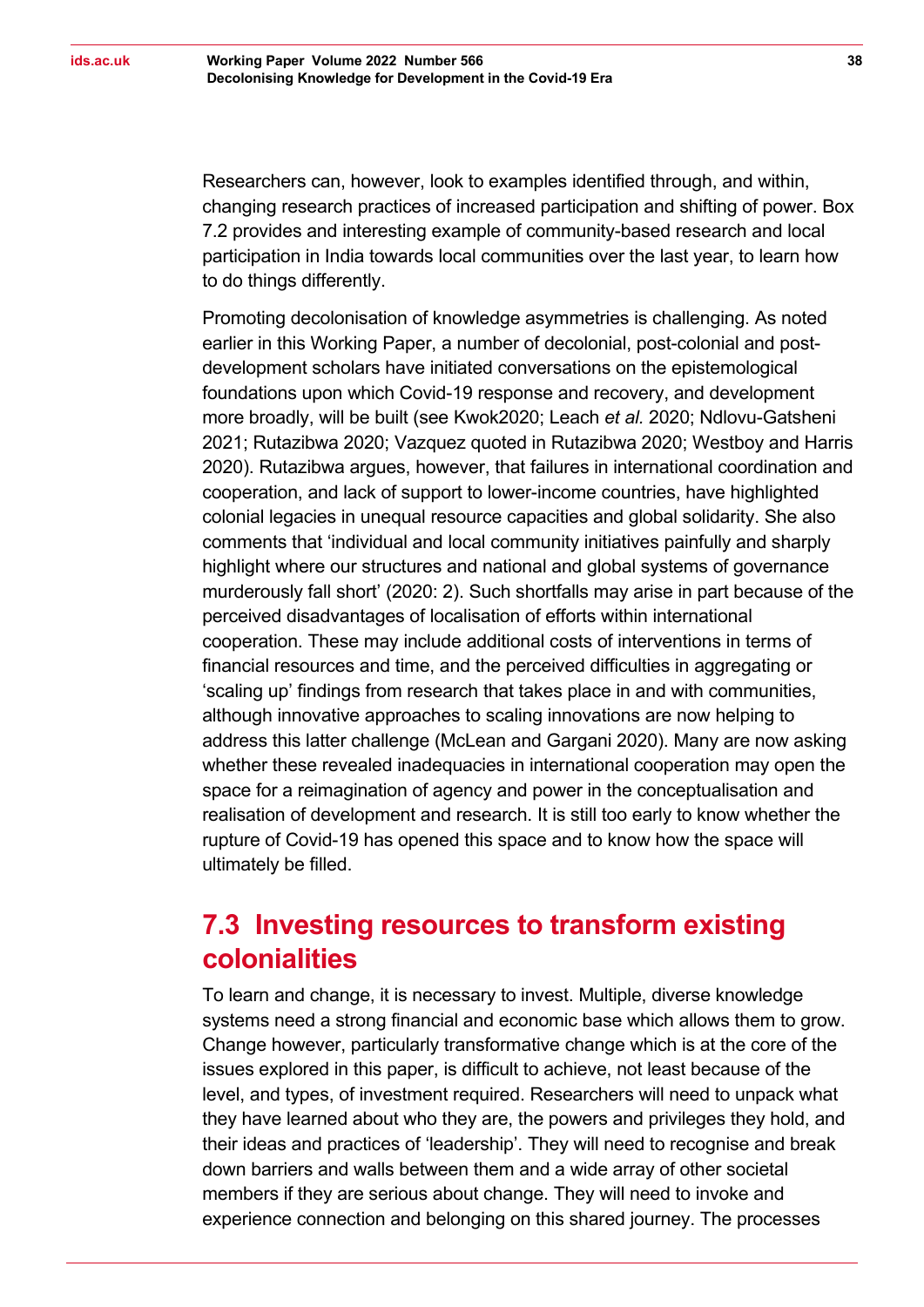required to achieve this kind of change takes commitment, time, appropriate spaces, and other resources. Taylor and Tremblay (2021) identified the following resources as being critical, in bringing about transformation at personal and systemic scales:

- ‒ Patience, humility, time to allow for the discomfort of 'unlearning' and the wonders of continually 'relearning' with others
- ‒ Transparency about how researchers live and model diversity and inclusion in their activities and in organisations and communities
- ‒ Courage to interrogate history and privilege and to work toward change
- $-$  Power sharing  $-$  be ready to give up what we hold individually and realise the outcomes will ultimately be positive for all
- ‒ Recognition of people as knowers of their own experience
- ‒ Financial resources since decolonising knowledge, also requires decolonising wealth

Regarding financial resources, it is clear that research funding for international and community development, is subject to a wide array of constraints and priorities, even though the quantum of financial, human, and other resources committed over decades has been very substantial. Research funding is itself threatened by wider cuts to overseas development assistance, some of which have resulted from economic challenges related to the Covid-19 pandemic, whilst others are due to shifting ideological and political priorities about the nature of development aid (Lenhardt 2021). These may create challenges for research that seeks explicitly to follow a decolonising path, since the inherent adaptability needed for a decolonising research project may be insufficient, as may be the time allocated for participatory processes of identification of research questions and issues, and engagement of communities in ways that their perspectives, knowledges, and voices are truly centre stage.

There are however examples of more flexible funding programmes, originating from the global North but demonstrating a longer-term view for a transfer of ownership of knowledge and evidence processes, that have sought to create space, time, and agile resources for this kind of approach. Canada's International Development Research Centre (IDRC) implemented the Think Tank Initiative[15](#page-38-0), a ten-year programme of support which offered flexible funding to Africa, Asian and Latin American policy research institutions to enable them to grow and evolve their work in ways that were inherently adaptable and sustainable. Many of the think tanks supported are now in a much stronger position to develop their own research agendas on issues and questions that are

<span id="page-38-0"></span><sup>15</sup> **[See Think Tank Initiative website](http://www.thinktankinitiative.org/)**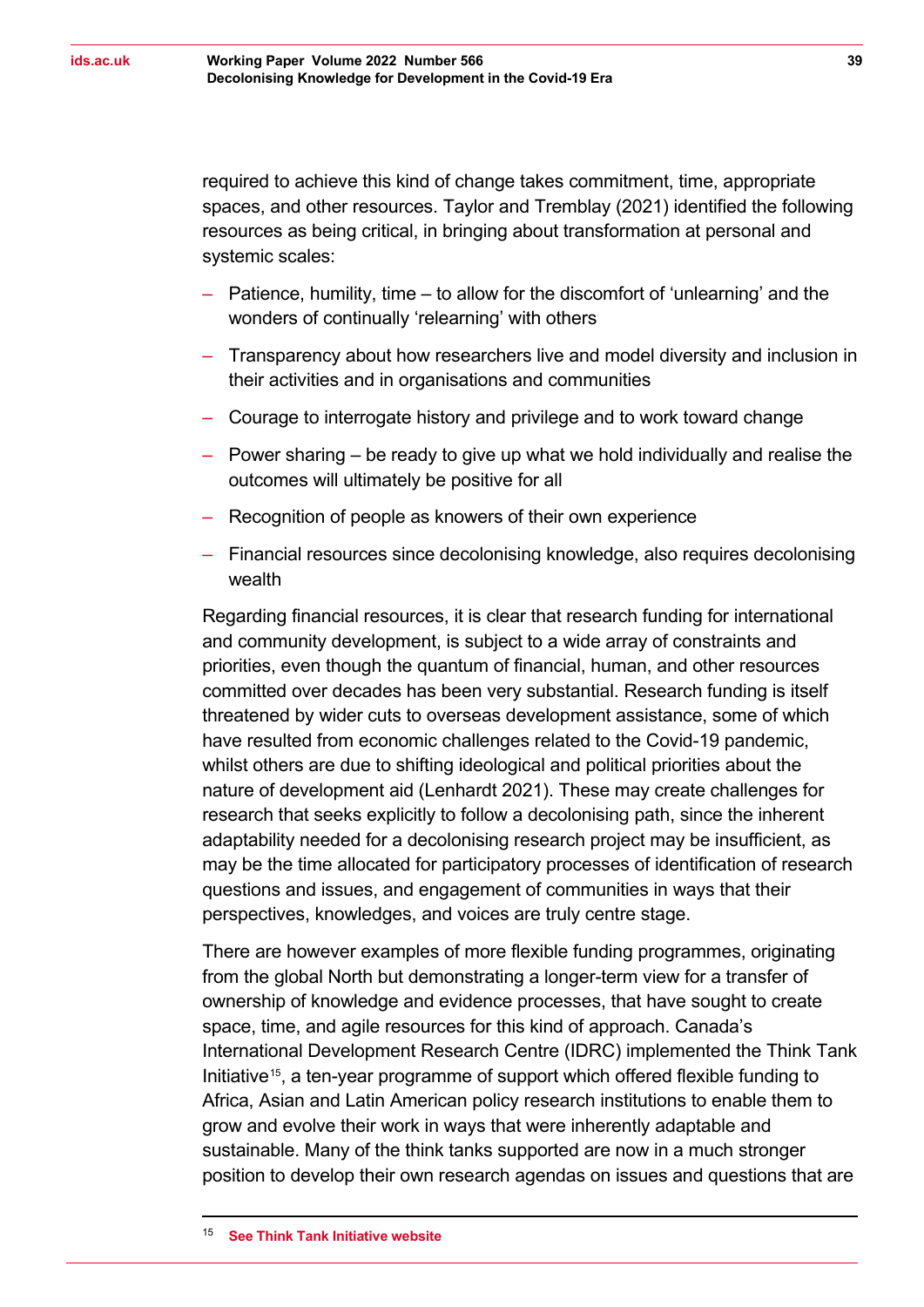arising within their immediate contexts, and also contributing to regional and global knowledge systems and development debates.

Other research initiatives, for example the Covid Collective, already described in this paper, adopts a flexible approach to undertaking shorter-term research and which has allowed quite rapid identification of studies that engage with, and in some cases are undertaken directly by, researchers from indigenous communities. An initiative at SOAS University of London has also sought to explore the financial implications directly, as noted in Box 7.3. This is one innovative example of a genuine attempt to shift power asymmetries around knowledge and evidence processes, but it should be acknowledged also that these considerations are not universally shared across research communities in the global North or indeed in the global South. It will be interesting to see how over time decolonising knowledge and research continues to be an issue of global concern, particularly as capacity and capabilities within global South research systems grow, coupled with increased resourcing and decision-making on priorities and agendas through processes that are more localised than at present.

#### <span id="page-39-0"></span>**Box 7.3: Applying a decolonial lens to research structures**

The Decolonising Research Initiative at SOAS was set up following a conversation event Applying a Decolonial Lens to Research Structures, Norms and Practices in Higher Education Institutions in 2019. This emerged from conversations between Dr Romina Istratii, a critical international development practitioner serving as Research Funding Officer at SOAS, and Dr Alex Lewis, the Director of Research and Enterprise. Both were particularly concerned about the changing funding landscape in recent years – especially in view of emerging schemes that fund research for development (R4D). Through this work they aimed to explore how SOAS and higher education institutions in the UK more generally might better respond to these changes and support egalitarian and reflexive international research. Decolonising research has been a key driver in these conversations.

**[See more information on the SOAS website](https://www.soas.ac.uk/research/researchstrategy/decolonising-research-initiative/)**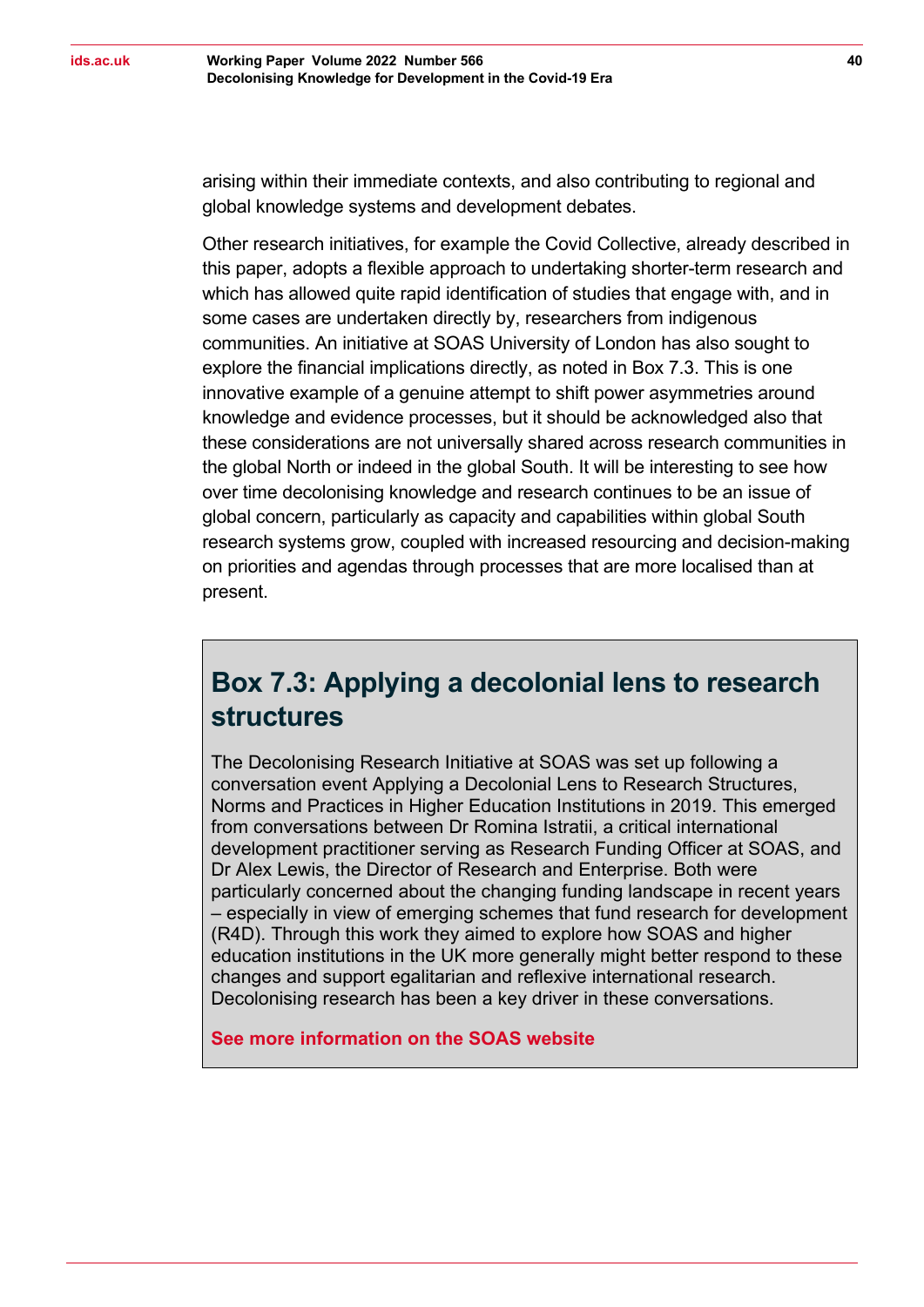#### <span id="page-40-0"></span>**7.4 'Our' role as individuals, as organisations, as institutions – identifying what 'we' need to do if we're serious about taking on the challenge**

Finally, transformative change of the kind described in this paper is certainly influenced by global power and knowledge asymmetries, and the availability of financial resources that set international development research agendas, but there is also a deeply personal dimension. Bringing this issue back to ourselves as authors based in the global North, we recognise that as researchers, given our identity, positionality, and privilege, we need to work on ourselves. We acknowledge we have experienced discomfort when asked searching questions by participants in dialogues that we have co-facilitated 'Am I OK with the status quo? Am I part of the problem? Am I ready to feel uncomfortable? Am I ready to be an "ethical warrior"?' As we seek the answers to these questions, we have often been reminded of the need to personally stand up and work with others in our organisations and in our communities.

Along with other participants in recent dialogues, we have identified the following actions as timely and critical, all with implications for our roles as researchers wherever we may be located, and for the research in which we engage with others in knowledge co-construction processes:

- ‒ Ensure solutions are shaped/created by those who experience the challenges being addressed if they are to succeed and be sustained.
- ‒ Establish reflective spaces for inclusive processes, in which participants are aware of and interrogate their privilege and how they can use it to make change that disrupts inequalities. Check and challenge policies and practices that discriminate.
- ‒ Find connections and ways in which we belong with each other, as communities, on this shared journey.
- ‒ Appreciate that the benefits of decolonising knowledge are not obvious to everyone. Nor are they desired by those who believe they may 'lose' status or privilege. Through sharing evidence and experience, demonstrate the value of decolonised knowledge for liberation and a more positive future for all.
- ‒ To be able to do this though, we need trust. Unfortunately, trust is very hard to build, but also easily lost. Researchers who claim to work in participatory and inclusive ways need to be extremely conscious of who is setting and controlling the research agenda, what kinds of power dynamics are at play, and committed to ensuring that the expectations of participants, and the incredible gifts they make of time, energy, belief, and sometimes personal risk, are not taken lightly or squandered needlessly.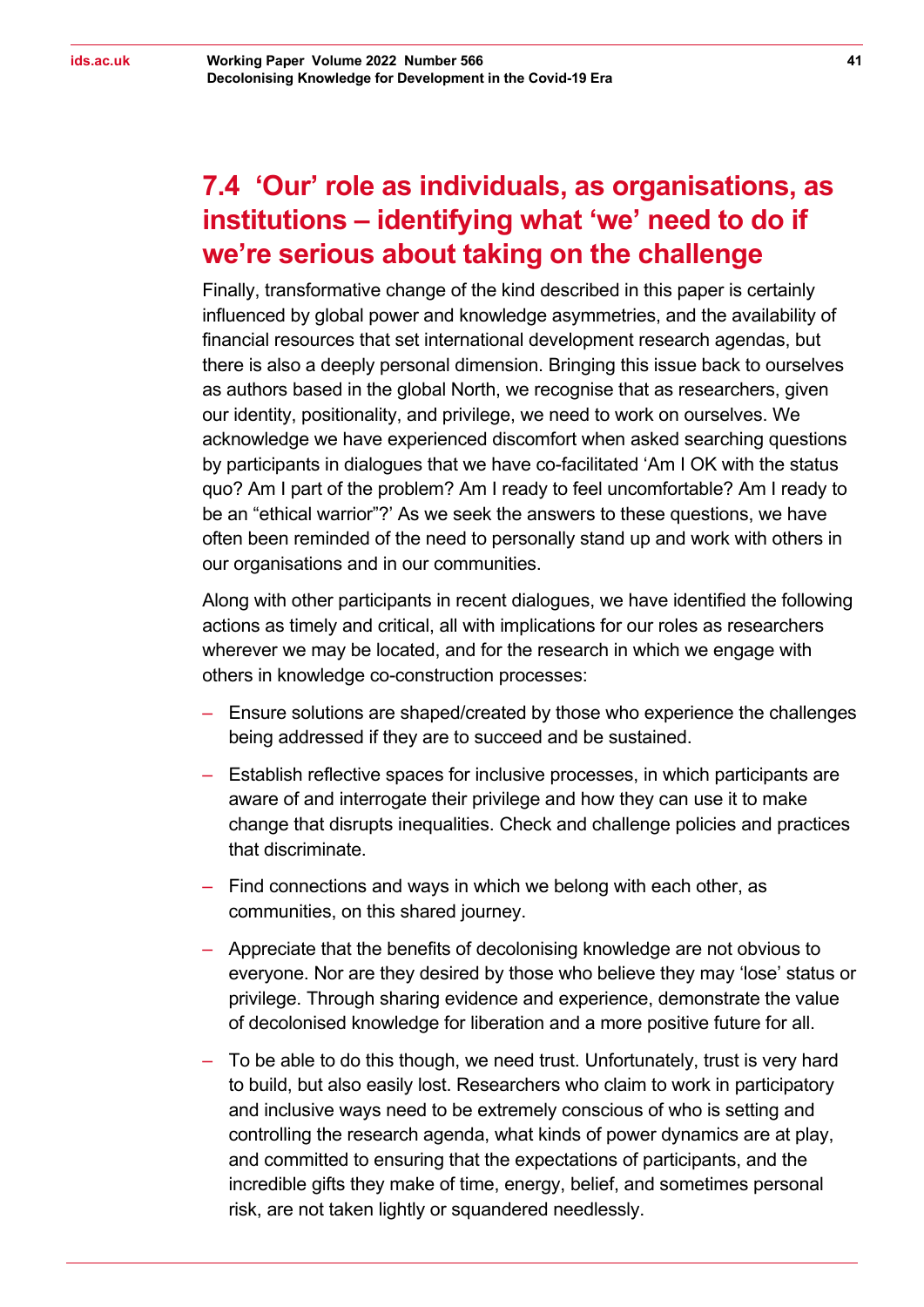### <span id="page-41-0"></span>**8. Concluding reflections**

As noted in the Introduction to this Working Paper, we have set out to explore current, and emerging, framings of decolonising knowledge for development. We wanted to contribute to better understandings of the importance of diverse voices, knowledges, and perspectives in an emerging agenda for development research. Referring to different strands and streams of literature, but also drawing on stories and sharing of experience with researchers and practitioners we have engaged with, we sought to bring together key themes, tensions, and insights on the decolonisation of knowledge for development in the context of the Covid-19 era.

One key observation to highlight is that in order to imagine, and possibly experience, a world that is significantly different in terms of equality and justice, a range of different knowledges, experiences, and voices, will need to be centre stage in research processes, and built in much more proactively throughout different forms of international cooperation. Otherwise, the risks of perpetuating the structural inequalities that value particular kinds of knowledge remain high; and rather than 'Building Back Better' towards some illusory state of normality, the future may be characterised by more of the actions that have characterised the past. There is a powerful need for forms of real engagement in research, globally, regionally, nationally and at community level, which brings different knowledges revealing how people affected in multiple contexts and draws actively on the lessons being learned from innovation and actions in communities. Yet, this needs to happen in ways that do not diminish the role, contribution, and power of those who have shared their knowledge and experience, as it is taken to a different context. Extractive methods, and disempowerment, sadly remain a characteristic typical of many research projects.

In reflecting on the need for change, even the transformation of existing research and knowledge processes, this paper has inevitably raised many questions for those who do research, including ourselves as authors. How do we become conscious of views and values that are steeped in knowledges that have been forged through colonial histories, and are underpinned by unequal power relations, structures, and systems? How do we become intentional about engaging with power and power relations, if we truly wish to recognise, acknowledge, and address structural inequalities and injustices? Our engagement with the literature and recent dialogues we have been fortunate to participate in has reminded us that even research we believe to be more equitable and respectful is not necessarily so. Participatory research, where it is the most relevant, useful, and appropriate methodology, is itself not always decolonised, or inclusive. It can merely surface knowledge and reinforce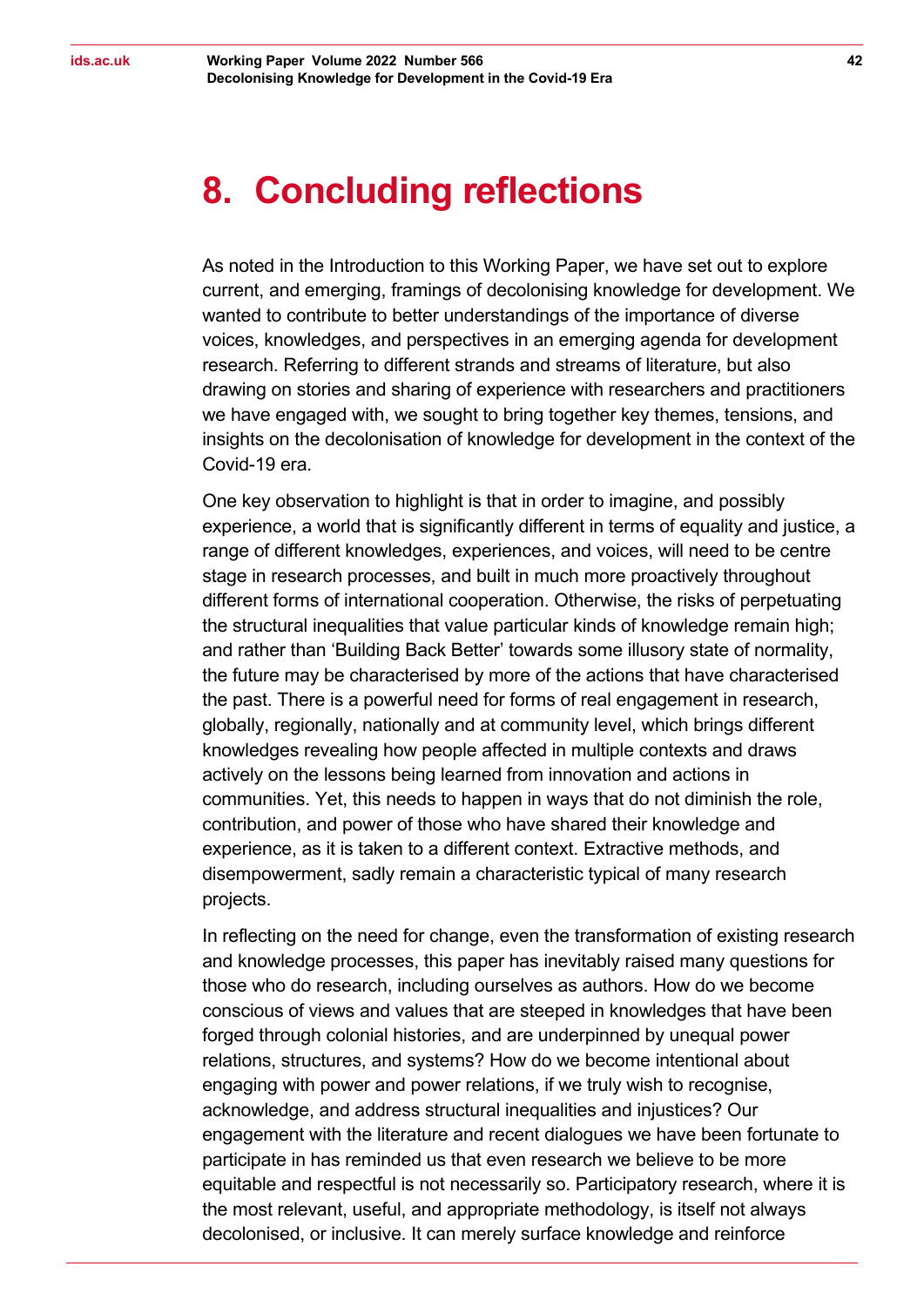priorities that had been set by previous researchers; or potentially extract knowledge to other locations where communities never interact with it again. We are conscious also that this publication is itself limited in its capacity to represent different voices and knowledges of those whose views have informed it. Catherine Hoppers challenged the extent to which research reported in typically academic vehicles is equipped to convey the artistic, creative, cultural, and emotional dimensions of knowledge – the cosmology, the fluid processes associated with an African woman as a knower. How, she asked us, do you 'translate' all this onto a print page?

Although the challenges associated with decolonising knowledge for development remain enormous, as authors we feel inspired and encouraged by the work and contributions of others. We have encountered numerous insights on how research is helping to address power imbalances and historical inequalities. Many projects described in this paper are helping to demonstrate how research led primarily by universities, or other research institutions, is also engaging with communities in ways that promote respect, accountability, equality, and justice. We have considered early versions of emerging funding models, and alternative ways of thinking about supporting research that has an explicit decolonising agenda. We are aware also that we have learned and gained knowledge ourselves through the rich conversations referenced in this paper. They have challenged the ways we think, they have made us feel uncomfortable, but they have also given us hope. For all this, we are grateful. We welcome the opportunity to continue engaging in these conversations with others.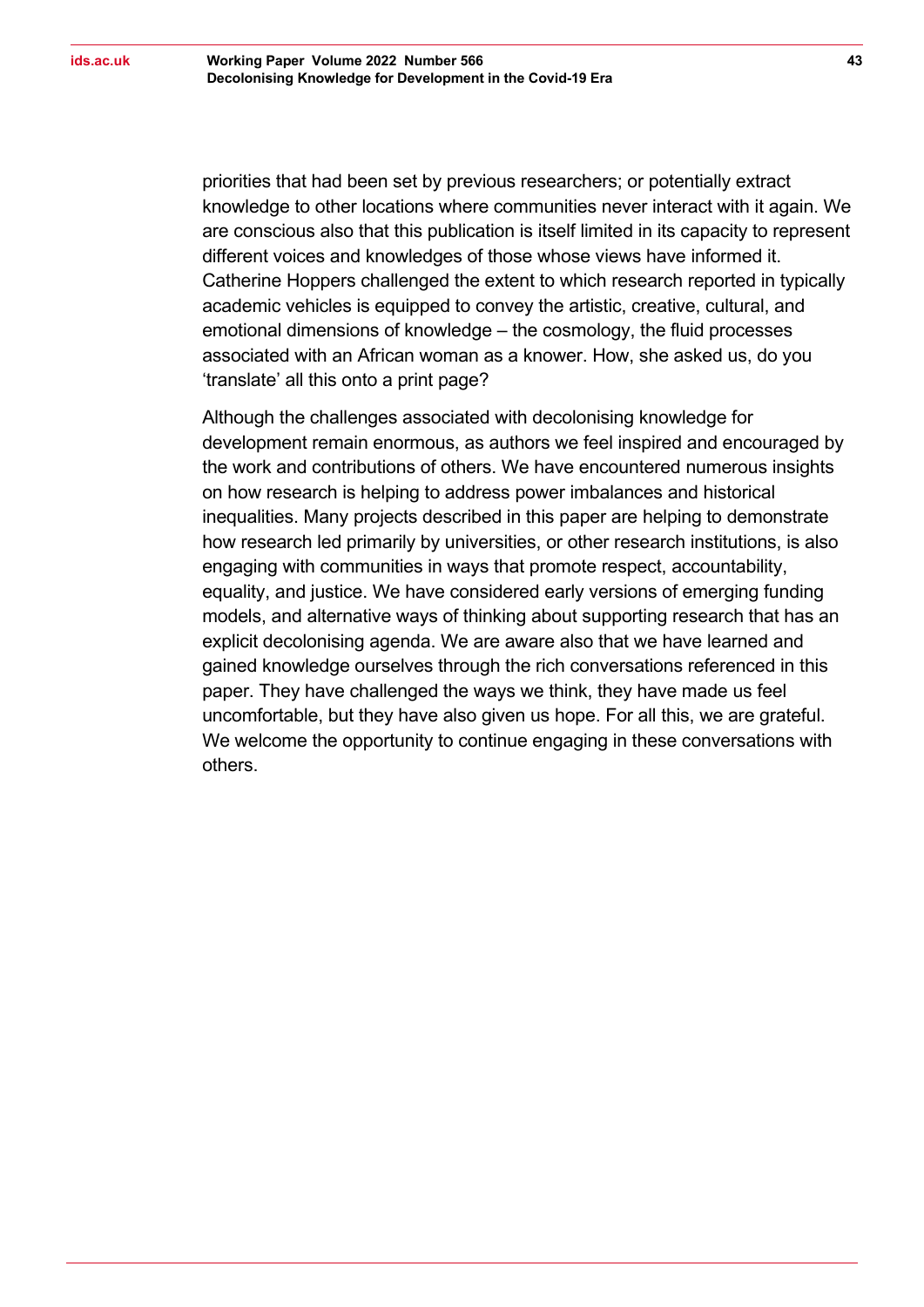#### <span id="page-43-0"></span>**References**

Abbott, A. (2021) '**COVID's Mental-Health [Toll: How Scientists are Tracking a Surge in Depression](https://www.nature.com/articles/d41586-021-00175-z)**', *Nature*, 3 February (accessed 14 March 2022)

Absolon, K. and Willett, C. (2005) 'Putting Ourselves Forward: Location in Aboriginal Research', in L. Brown and S. Strega (eds), *Research as Resistance: Critical, Indigenous and Anti-oppressive Approaches*, Toronto: Canadian Scholars' Press

ALNAP (2014) 'Engagement of Crisis-Affected People in Humanitarian Action', Background Paper, ALNAP 29th Annual Meeting 11–12 March 2014, Addis Ababa

Anoko J.N. *et al.* (2020) '**[Community Engagement for Successful COVID-19 Pandemic Response: 10](https://gh.bmj.com/content/4/Suppl_7/e003121)  [Lessons from Ebola Outbreak](https://gh.bmj.com/content/4/Suppl_7/e003121) Responses in Africa**', *BMJ Global Health*, 4.7: e003121, DOI: 10.1136/bmjgh-2020-003121 (accessed 14 March 2022)

Burns, D; Howard J. and Ospina, S. (2021) *The Sage Handbook of Participatory Research and Inquiry*, London: Sage

Cairney, P. (2021) '**[The UK Government's COVID-19 Policy: What Does "Guided by the Science"](https://www.frontiersin.org/articles/10.3389/fpos.2021.624068/full)  [Mean in Practice?](https://www.frontiersin.org/articles/10.3389/fpos.2021.624068/full)**', *Frontiers in Political Science* 3, DOI: 10.3389/fpos.2021.624068

Cetina, K. (2007) '**[Culture in Global Knowledge Societies: Knowledge Cultures and Epistemic](https://www.tandfonline.com/doi/abs/10.1179/030801807X163571)  [Cultures](https://www.tandfonline.com/doi/abs/10.1179/030801807X163571)**', *Interdisciplinary Science Reviews* 32.4: 361–75, DOI: 10.1179/030801807X163571

Chambers, R. (1997) *Whose Reality Counts? Putting the First Last*, London: Intermediate Technology

Chilisa, B. (2011) *Indigenous Research Methodologies*, Thousand Oaks, CA: Sage Publications

Chirikure, S. (2020) '**[Archaeology Shows how Ancient African Societies Managed Pandemics](https://theconversation.com/archaeology-shows-how-ancient-african-societies-managed-pandemics-138217)**', *The Conversation,* 14 May (accessed 14 March 2022)

Corntassel, J. (2018) *Everyday Acts of Resurgence: People, Places, Practices,* Washington USA: Daykeeper Press

de Sousa Santos, B. (2014) *Epistemologies of the South: Justice Against Epistemicide*, Oxon and New York, NY: Routledge

Ermine, W.; Sinclair, Z.R. and Browne, M. (2005) *[Kwayask itôtamowin: Indigenous Research Ethics –](https://iportal.usask.ca/action.php?sid=833063974&url=https://web.archive.org/web/20150625143846/http://iphrc.ca/pub/documents/IPHRC_ACADRE_Ethics_Report_final.pdf&action=go&id=24110) [Report of the Indigenous Peoples' Health Research Centre to the Institute of Aboriginal Peoples'](https://iportal.usask.ca/action.php?sid=833063974&url=https://web.archive.org/web/20150625143846/http://iphrc.ca/pub/documents/IPHRC_ACADRE_Ethics_Report_final.pdf&action=go&id=24110)  [Health and the Canadian Institutes of Health Research](https://iportal.usask.ca/action.php?sid=833063974&url=https://web.archive.org/web/20150625143846/http://iphrc.ca/pub/documents/IPHRC_ACADRE_Ethics_Report_final.pdf&action=go&id=24110),* Indigenous Peoples' Health Research Centre

Fals-Borda, O. (1987) '**[The Application of Participatory Action-Research in Latin America](https://journals.sagepub.com/doi/10.1177/026858098700200401)**', *[International Sociology](https://journals.sagepub.com/doi/10.1177/026858098700200401)* 2.4: 329–47, DOI: 10.1177/026858098700200401

Fernandez, G., and Ahmed, I. (2019) '**["Build back better" Approach to Disaster Recovery: Research](https://www.sciencedirect.com/science/article/pii/S2590061719300031?via%3Dihub)  [Trends since 2006'](https://www.sciencedirect.com/science/article/pii/S2590061719300031?via%3Dihub)**, *Progress in Disaster Science* 1, DOI: 10.1016/j.pdisas.2019.100003 (accessed 14 March 2022)

Fransman, J. and Newman, K. (2019) '**[Rethinking Research Partnerships: Evidence and the Politics of](http://oro.open.ac.uk/60214/)  [Participation in Research Partnerships for International Development](http://oro.open.ac.uk/60214/)**', *Journal of International Development* 31.7: 523–44, DOI: 10.1002/jid.3417

Freire, P. (1970) *Pedagogy of the Oppressed*, New York: Seabury Press

Gaventa, J. and Cornwall, A. (2001) 'Power and Knowledge', in P. Reason and H. Bradbury (eds) *Handbook of Action Research, Participative Inquiry and Practice*, London: Sage Publications

Ghebreyesus, T. and von der Leyen, U. (2020) *[A Global Pandemic Requires a World Effort to End it –](https://www.who.int/news-room/commentaries/detail/a-global-pandemic-requires-a-world-effort-to-end-it-none-of-us-will-be-safe-until-everyone-is-safe) [None of us will be Safe until Everyone is Safe](https://www.who.int/news-room/commentaries/detail/a-global-pandemic-requires-a-world-effort-to-end-it-none-of-us-will-be-safe-until-everyone-is-safe)*, WHO Commentaries, 30 September 2020 (accessed 14 March 2022)

Gillies, C.; Burleigh, D.; Snowshoe, A. and Werner, D. (2014) '**[Walking in Circles: Self-Location in](https://www.mfnerc.org/wp-content/uploads/2014/10/Walking-in-Circles.pdf)  [Indigenous Youth Violence Prevention Research](https://www.mfnerc.org/wp-content/uploads/2014/10/Walking-in-Circles.pdf)**', *First Nations Perspectives* 6.1: 5–25

Great Plains Tribal Epidemiology Center (2018) **[Indigenous Evaluation Toolkit](https://gptec.gptchb.org/indigenous-evaluation-toolkit/)**, Rapid City, USA

Hall, B.L. and Tandon, R. (2017) '**[Decolonization of Knowledge, Epistemicide, Participatory Research](https://unescochair-cbrsr.org/pdf/resource/RFA.pdf)  [and Higher Education](https://unescochair-cbrsr.org/pdf/resource/RFA.pdf)**', *Research for All* 1.1: 6–19, DOI: 10.18546/RFA.01.1.02 (accessed 14 March 2022)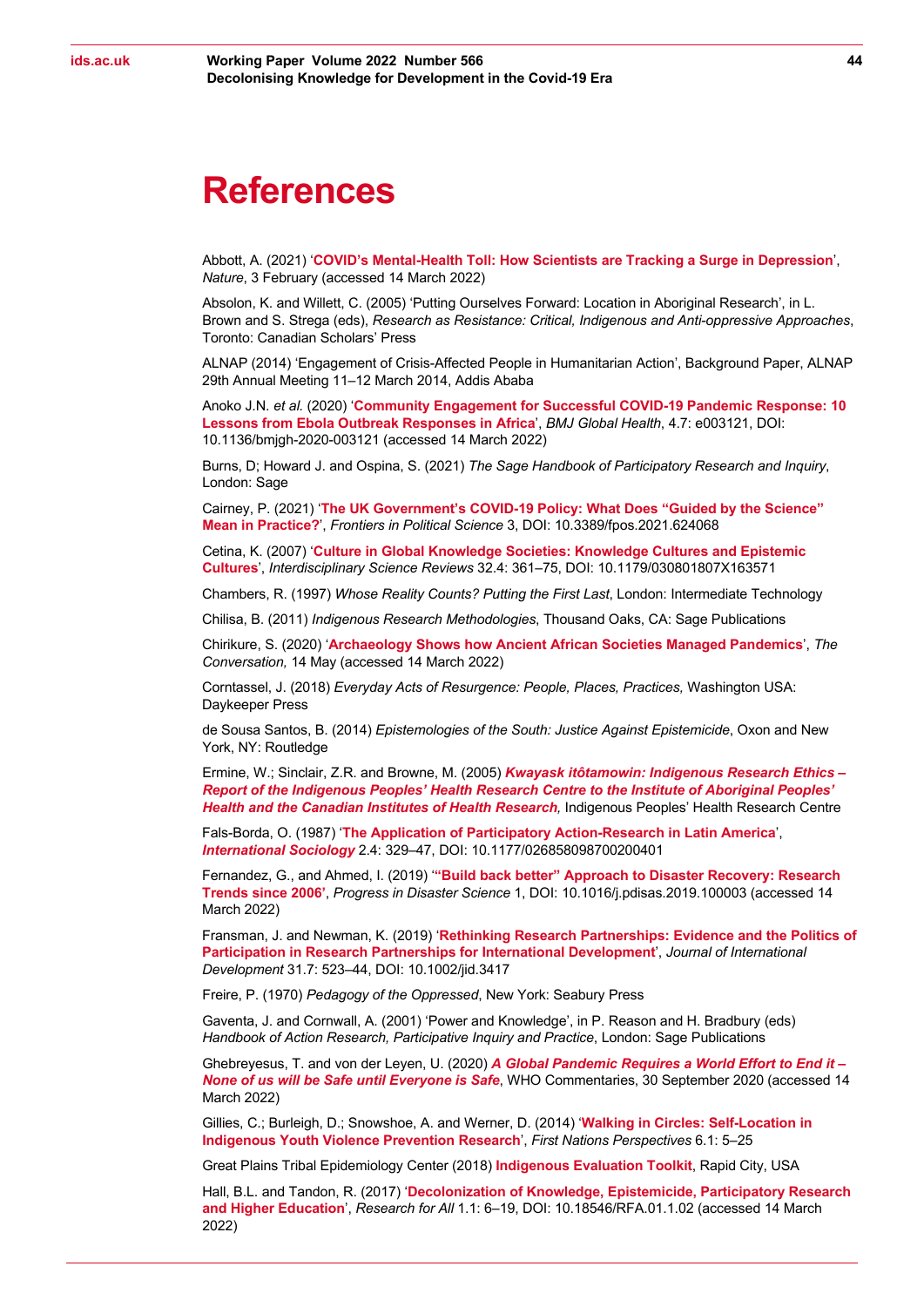Hall, B. (2014) 'Knowledge Democracy, Higher Education and Engagement: Renegotiating the Social Contract', in M. Kariwo; T. Gounko and M. Nungu (eds), *[A Comparative Analysis of Higher Education](https://brill.com/view/title/36585)  [Systems: Issues, Challenges and Dilemmas](https://brill.com/view/title/36585)*, Brill (accessed 25 March 2022)

Haraway, D. (1988) '**[Situated Knowledges: The Science Question in Feminism and the Privilege of](https://www.jstor.org/stable/3178066)  [Partial Perspective](https://www.jstor.org/stable/3178066)**', *Feminist Studies* 14.3: 575–99, DOI: 10.2307/3178066 (accessed 14 March 2022)

Hoppers, C. (2021) '**[Research on Indigenous Knowledge Systems: the Search for Cognitive Justice](https://www.tandfonline.com/doi/abs/10.1080/02601370.2021.1966109?tab=permissions&scroll=top)**', *International Journal of Lifelong Education* 40.4: 310–27, DOI: 10.1080/02601370.2021.1966109 (accessed 14 March 2022)

IPPPR (2021) *[Covid-19: Make it the Last Pandemic](https://theindependentpanel.org/wp-content/uploads/2021/05/COVID-19-Make-it-the-Last-Pandemic_final.pdf)*, Geneva: Independent Panel for Pandemic Preparedness and Response

Ipsos (2018) '**[BBC Global Survey: A World Divided?](https://www.ipsos.com/en-uk/bbc-global-survey-world-divided)**', 23 April (accessed 16 March 2022)

Israel B.A.; Schulz A.J.; Parker E.A. and Becker A.B. (1998) '**[Review of Community-based Research:](https://pubmed.ncbi.nlm.nih.gov/9611617/)  [Assessing Partnership Approaches to Improve Public Health](https://pubmed.ncbi.nlm.nih.gov/9611617/)**', *Annual Review of Public Health* 19: 173–202, DOI: 10.1146/annurev.publhealth.19.1.173 (accessed 14 March 2022)

Jazeel, T (2016) '**[Between Area and Discipline: Progress, Knowledge Production and the](https://journals.sagepub.com/doi/10.1177/0309132515609713)  [Geographies of Geography](https://journals.sagepub.com/doi/10.1177/0309132515609713)**', *Progress in Human Geography* 40.5: 649–67, DOI: 10.1177/0309132515609713 (accessed 14 March 2022)

Kidd, S.A. and Kral, M.J. (2005) '**[Practicing Participatory Action Research](https://psycnet.apa.org/doiLanding?doi=10.1037%2F0022-0167.52.2.187)**', *Journal of Counselling Psychology* 52.2: 187–95, [DOI: 10.1037/0022-0167.52.2.187](https://psycnet.apa.org/doi/10.1037/0022-0167.52.2.187) (accessed 14 March 2022)

Kovach, M. (2009) *Indigenous Methodologies: Characteristics, Conversations and Contexts,* Toronto: University of Toronto Press

Kwok, H. (2020) '**Beyond the Anti-racist Reason: A [Postcolonial Perspective on Pandemic Politics](https://www.tandfonline.com/doi/full/10.1080/14461242.2020.1785320)**', *Health Sociology Review* 29.2: 122–30, DOI: 10.1080/14461242.2020.1785320 (accessed 14 March 2022)

Leach, M.; Parker, M.; MacGregor, H. and Wilkinson, A. (2020) '**COVID-19 – [A Social Phenomenon](https://www.ids.ac.uk/opinions/covid-19-a-social-phenomenon-requiring-diverse-expertise/)  [Requiring Diverse Expertise](https://www.ids.ac.uk/opinions/covid-19-a-social-phenomenon-requiring-diverse-expertise/)**', 20 March (accessed 14 March 2022)

Lenhardt, A. (2021) *[Development Finance for Socioeconomic Programming in Response to Covid-](https://opendocs.ids.ac.uk/opendocs/handle/20.500.12413/17057)[19](https://opendocs.ids.ac.uk/opendocs/handle/20.500.12413/17057)*, Covid Collective Helpdesk Report 9, Brighton: Institute of Development Studies, DOI: 10.19088/CC.2021.009 (accessed 14 March 2022)

Lenhardt, A. (2021a) *[Local Knowledge and Participation in the Covid-19 Response](https://opendocs.ids.ac.uk/opendocs/bitstream/handle/20.500.12413/16663/Covid%20Collective%20helpdesk%20paper%205%20Participation%20in%20Covid%20Recovery%20pdf%281%29.pdf?sequence=1&isAllowed=y)*, Covid Collective Helpdesk Report 5, Brighton: Institute of Development Studies, DOI: 10.19088/CC.2021.005 (accessed 14 March 2022)

McGregor, D.; Restoule J-P. and Johnston R. (2018) *Indigenous Research: Theories, Practices, and Relationships*, Toronto: Canadian Scholars Press

McLean. R. and Gargani, J. (2020) *Scaling Impact: Innovation for the Public Good,* Oxon, NY: Routledge

Marazziti, D. *et al.* (2021) '**[Climate Change, Environment Pollution, COVID-19 Pandemic and Mental](https://www.sciencedirect.com/science/article/abs/pii/S0048969721002485?via%3Dihub)  [Health](https://www.sciencedirect.com/science/article/abs/pii/S0048969721002485?via%3Dihub)**' in *Science of The Total Environment* 773, DOI: 10.1016/j.scitotenv.2021.145182 (accessed 14 March 2022)

Ndlovu-Gatsheni, S.J. (2020) '**[Geopolitics of Power and Knowledge in the COVID-19 Pandemic:](https://journals.sagepub.com/doi/full/10.1177/0169796X20963252)  [Decolonial Reflections on a Global Crisis](https://journals.sagepub.com/doi/full/10.1177/0169796X20963252)**', *Journal of Developing Societies*, 36.4: 366–89. [DOI:](https://doi.org/10.1177%2F0169796X20963252)  [10.1177/0169796X20963252](https://doi.org/10.1177%2F0169796X20963252) (accessed 14 March 2022)

Niang A. and Taylor P. (2020) '**[Covid-19's Impact on Social Divides –](https://www.ids.ac.uk/opinions/covid-19s-impact-on-social-divides-a-spotlight-on-africa/) a Spotlight on Africa**', 8 June (accessed 14 March 2022)

Oloruntoba, S.; Afolayan, A. and Yacob-Haliso, O. (2020) *Indigenous Knowledge Systems and Development in Africa*, Cham, Switzerland: Palgrave Macmillan

Parsons, M.; Fisher K. and Nalau J. (2016) '**[Alternative Approaches to Co-design: Insights from](https://www.sciencedirect.com/science/article/pii/S1877343516300434)  [Indigenous/Academic Research Collaborations](https://www.sciencedirect.com/science/article/pii/S1877343516300434)**', *Current Opinion in Environmental Sustainability* 20: 99–105, DOI: 10.1016/j.cosust.2016.07.001 (accessed 14 March 2022)

Ripoll, S.; Gercama, I.; Jones T. and Wilkinson, A. (2019) '**[Social Science in Epidemics: Ebola Virus](https://www.socialscienceinaction.org/resources/social-science-lessons-learned-ebola-epidemics/)  [Disease Lessons Learned](https://www.socialscienceinaction.org/resources/social-science-lessons-learned-ebola-epidemics/)**', *Social Science in Humanitarian Action,* Brighton: Institute of Development **Studies**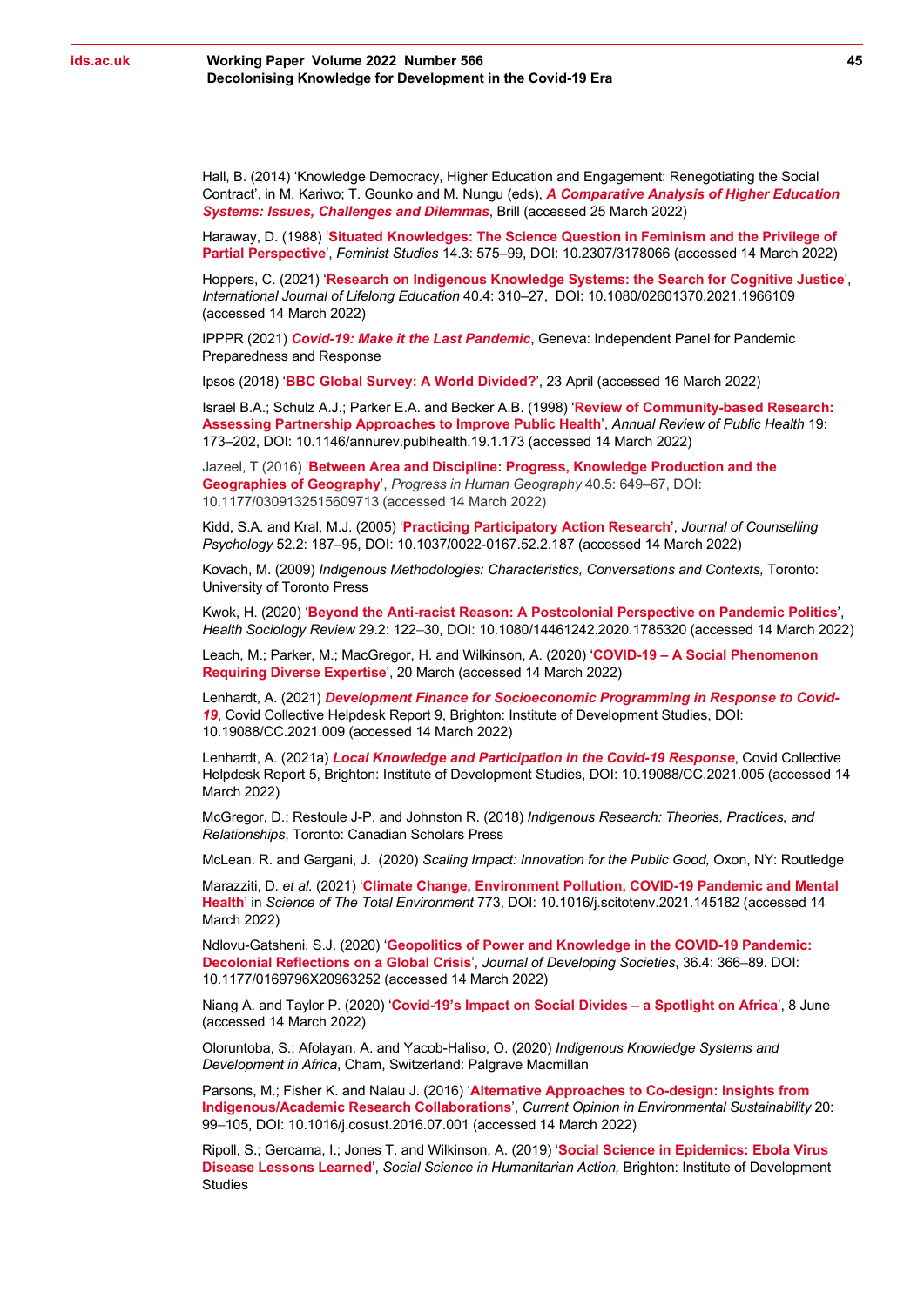Rutazibwa, O.U. (2018) ['On Babies and Bathwater: Decolonizing International Development Studies 1'](https://www.taylorfrancis.com/chapters/edit/10.4324/9781351128988-15/babies-bathwater-olivia-rutazibwa) in S. de Jong; R. Icaza and O.U. Rutazibwa (eds), *Decolonization and Feminisms in Global Teaching and Learning*, London: Routledge

Rutazibwa, O.U. (2020) '**[Hidden in Plain Sight: Coloniality, Capitalism and Race/ism as Far as the Eye](https://journals.sagepub.com/doi/full/10.1177/0305829819889575)  [Can See](https://journals.sagepub.com/doi/full/10.1177/0305829819889575)**', *Millennium: Journal of International Studies* 48.2: 221–41, DOI: 10.1177/0305829819889575 (accessed 14 March 2022)

Sacks, J. (2000) *The Politics of Hope*, London: Jonathan Cape

Schang K.A. *et al.* (2020) '**[Ecological Research Should Consider Indigenous Peoples and](https://www.facetsjournal.com/doi/10.1139/facets-2019-0041)  [Stewardship](https://www.facetsjournal.com/doi/10.1139/facets-2019-0041)**', *FACETS 5*: 534–37, DOI: 10.1139/facets-2019-0041 (accessed 14 March 2022)

Smith, L.T. (1999) *Decolonizing Methodologies: Research and Indigenous Peoples*, New York NY: Zed Books

Scoones, I. and Stirling, A. (2020) *The Politics of Uncertainty. Challenges of Transformation*, London: Earthscan

Strega, S. and Brown, L. (2015) *Research as Resistance: Revisiting Critical, Indigenous, and Anti-Oppressive Approaches*, Second Edition. Toronto: Canadian Scholars' Press

Taylor, P. and McCarthy, M. (eds) (2021) '**[Building a Better World: The](https://opendocs.ids.ac.uk/opendocs/handle/20.500.12413/16513) Crisis and Opportunity of [Covid-19](https://opendocs.ids.ac.uk/opendocs/handle/20.500.12413/16513)**', *IDS Bulletin* 52.1, DOI: 10.19088/1968-2021.100 (accessed 14 March 2022)

Taylor, S.M. and Ochocka, J. (2017) '**[Advancing Community-based Research in Canada](https://www.inderscienceonline.com/doi/abs/10.1504/IJKBD.2017.085151)**', *International Journal of Knowledge-Based Development*: 8.2: 183–200, DOI: 10.1504/IJKBD.2017.085151 (accessed 14 March 2022)

Taylor, P.; Pettit, J. and Stackpool-Moore, L. (2006) 'Learning and Teaching for Transformation Insights from a Collaborative Learning Initiative' in P. Gurstein and N. Angeles (eds), *Learning Civil Societies: Shifting Contexts for Democratic Planning and Governance*, Toronto: University of Toronto Press

Taylor, P. and Tremblay, C. (2021) *[Bridging Social Divides: How can Decolonising Knowledge Help?](https://www.ids.ac.uk/opinions/bridging-social-divides-how-can-decolonising-knowledge-help/)*, IDS Opinion, 23 April (accessed 14 March 2022)

Tavernaro-Haidarian L. (2019) '**[Decolonization and Development: Reimagining Key Concepts in](https://journals.sagepub.com/doi/10.1177/0034523719839750)  [Education](https://journals.sagepub.com/doi/10.1177/0034523719839750)**', *Research in Education* 103.1: 19–33, DOI: 10.1177/0034523719839750 (accessed 14 March 2022)

Tharakan, J. (2015) '**Indigenous Knowledge Systems – [a Rich Appropriate Technology Resource](https://www.tandfonline.com/doi/abs/10.1080/20421338.2014.987987)**', *African Journal of Science, Technology, Innovation and Development* 7.1: 52–7, DOI: 10.1080/20421338.2014.987987 (accessed 14 March 2022)

[Thiollent,](https://www.researchgate.net/publication/profile/Michel-Thiollent?_sg%5B0%5D=ePt7HksWEjo5IMk7WFiemsglakTm9RaxdMxdWsOdjOL4BLMkQ6MWko0RDM5qQ1ZHe5urGZo.654nqstFVmcTRlYNmgpyp2jsiiXY7q4oyqnWadjW5VF5moJEechd7cv45jhC9Mh5FnxoP2tJ7Zf7JgSMiT8yDw.-H2p5vW0wLuwbt2ky5cCQTohIk_SQV3SBw3INQNkY1OqX7pt2__bB0j88yTcG2P1FTWDwQCnd6SAFRz2GEVP1Q&_sg%5B1%5D=rscx-fqWQN5IQqNS-gJ-4wTxjkOP8TM85K_I7jBkOf_5XRQGY98vc8ypkCVyJQceHExv35Q.U_mkbtYearu0pAPPtomi7Nj2hShy2OH5W8fx_6lPLHxlr2f5waMUAALobWwVbE7j_3X-v_NEEl-zberh0EVr-w) M. (2011) '**[Action Research and Participatory Research: An Overview](https://www.ssoar.info/ssoar/bitstream/handle/document/41407/ssoar-ijar-2011-2-thiollent-Action_Research_and_Participatory_Research.pdf?sequence=1&isAllowed=y&lnkname=ssoar-ijar-2011-2-thiollent-Action_Research_and_Participatory_Research.pdf)**', *International Journal of Action Research* 7.2: 160–74, DOI: 10.1688/1861-9916\_IJAR\_2011\_02\_Thiollent (accessed 14 March 2022)

Townsend J.; Moola F. and Craig M.K. (2020) '**[Indigenous Peoples are Critical to the Success of](https://www.facetsjournal.com/doi/10.1139/facets-2019-0058)  [Nature-based Solutions to Climate Change](https://www.facetsjournal.com/doi/10.1139/facets-2019-0058)**', *FACETS* 5: 551–6, DOI:10.1139/facets-2019-0058 (accessed 14 March 2022)

Trisos, C.H.; Auerbach, J. and Katti, M. (2021) '**[Decoloniality and Anti-oppressive Practices for a more](https://www.nature.com/articles/s41559-021-01460-w)  [Ethical Ecology](https://www.nature.com/articles/s41559-021-01460-w)**', *Nature Ecology & Evolution* 5: 1205–12, DOI: 10.1038/s41559-021-01460-w (accessed 14 March 2022)

Tuck and Yang (2012) '**[Decolonization is not a Metaphor](https://jps.library.utoronto.ca/index.php/des/article/view/18630)**', *Decolonization: Indigeneity, Education & Society* 1.1: 1–40 (accessed 14 March 2022)

UNESCO Chair in CBR (2020) *[Bridging Knowledge Cultures](https://www.unescochair-cbrsr.org/bridging-knowledge-cultures/)*, Victoria: University of Victoria

UNHCR (2020) **[Gender Based Violence on the Rise during Lockdowns,](https://www.unhcr.org/news/stories/2020/11/5fbd2e774/gender-based-violence-rise-during-lockdowns.html)** New York: United Nations (accessed 14 March 2022)

United Nations (2020) **[UN Report Finds COVID-19 is Reversing Decades of Progress on Poverty,](https://www.un.org/development/desa/en/news/sustainable/sustainable-development-goals-report-2020.html)  [Healthcare and Education](https://www.un.org/development/desa/en/news/sustainable/sustainable-development-goals-report-2020.html)**, (accessed 14 March 2022)

United Nations (2021) **Our Common Agenda – Report of the Secretary-General**. New York: United **Nations** 

UN News (2022) '**[Covid 19 Variants, Rising Debt, Threaten Global Economic Growth: World Bank](https://news.un.org/en/story/2022/01/1109582)**', 11 January (accessed 14 March 2022)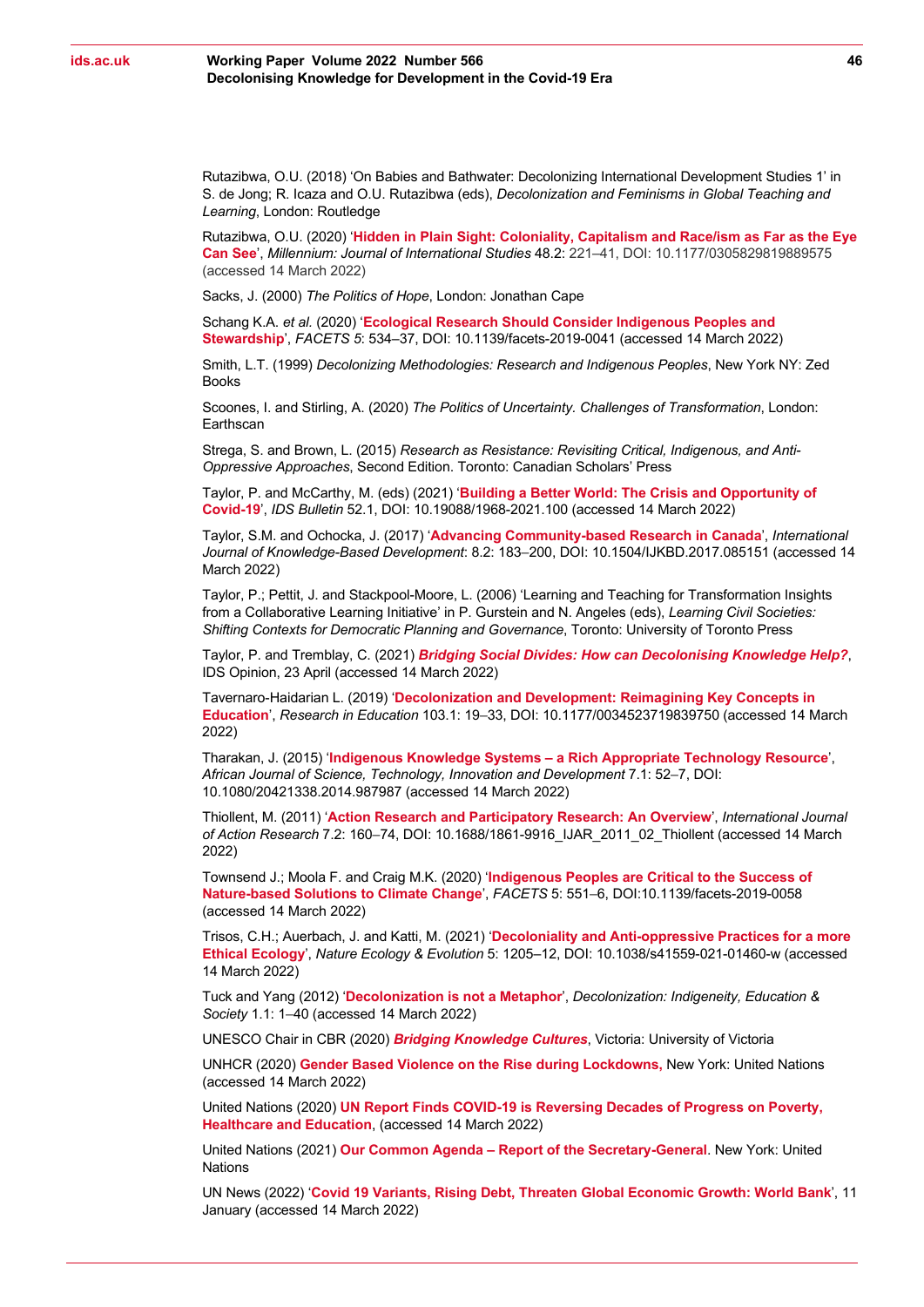UN Women (2021) **[The Shadow Pandemic: Violence Against Women during COVID-19](https://www.unwomen.org/en/news/in-focus/in-focus-gender-equality-in-covid-19-response/violence-against-women-during-covid-19)**, (accessed 14 March 2022)

VeneKlasen, L. and Miller, V. (2002) A *New Weave of Power, People & Politics: The Action Guide for Advocacy and Citizen Participation*, Oklahoma City: World Neighbors

Visvanathan, S. (1999) 'Cognitive justice' as Possible Solution', in A. Kraak, *Western Science, Power and the Marginalisation of Indigenous Modes of Knowledge Production. Interpretative Minutes of the Discussion Held on Debates about Knowledge: Developing Country Perspectives*

Wangoola, P. (2013) *[Dr. Paulo Wangoola Speaks at the University of Victoria,](https://www.youtube.com/watch?v=rfHhN4ncC14&t=63s)* 25 October (accessed 16 March 2022)

Westboy, P. and Harris, V. (2020) '**[Community Development 'Yet-to-Come' during and post the](https://doi.org/10.1093/cdj/bsaa026)  [COVID-19 Pandemic: From Derrida to Zuboff](https://doi.org/10.1093/cdj/bsaa026)**', *Community Development Journal* 55.4: 553–69, DOI: 10.1093/cdj/bsaa026 (accessed 14 March 2022)

Williams, L; Tanaka, M.; Leik, V. and Riecken (2014) 'Walking Side by Side: Living Indigenous Ways in the Academy: Linking Pedagogy to Practice' in C. Etmanski; B. Hall and T. Dawson, *Learning and Teaching Community-based Research,* Toronto: University of Toronto Press

Wilson, S. (2008) *Research is Ceremony: Indigenous Research Methods*, Halifax and Winnipeg: Fernwood Publishing

World Bank (2021) **[World Inequality Report 2022](https://wir2022.wid.world/)**, World Bank: Washington DC